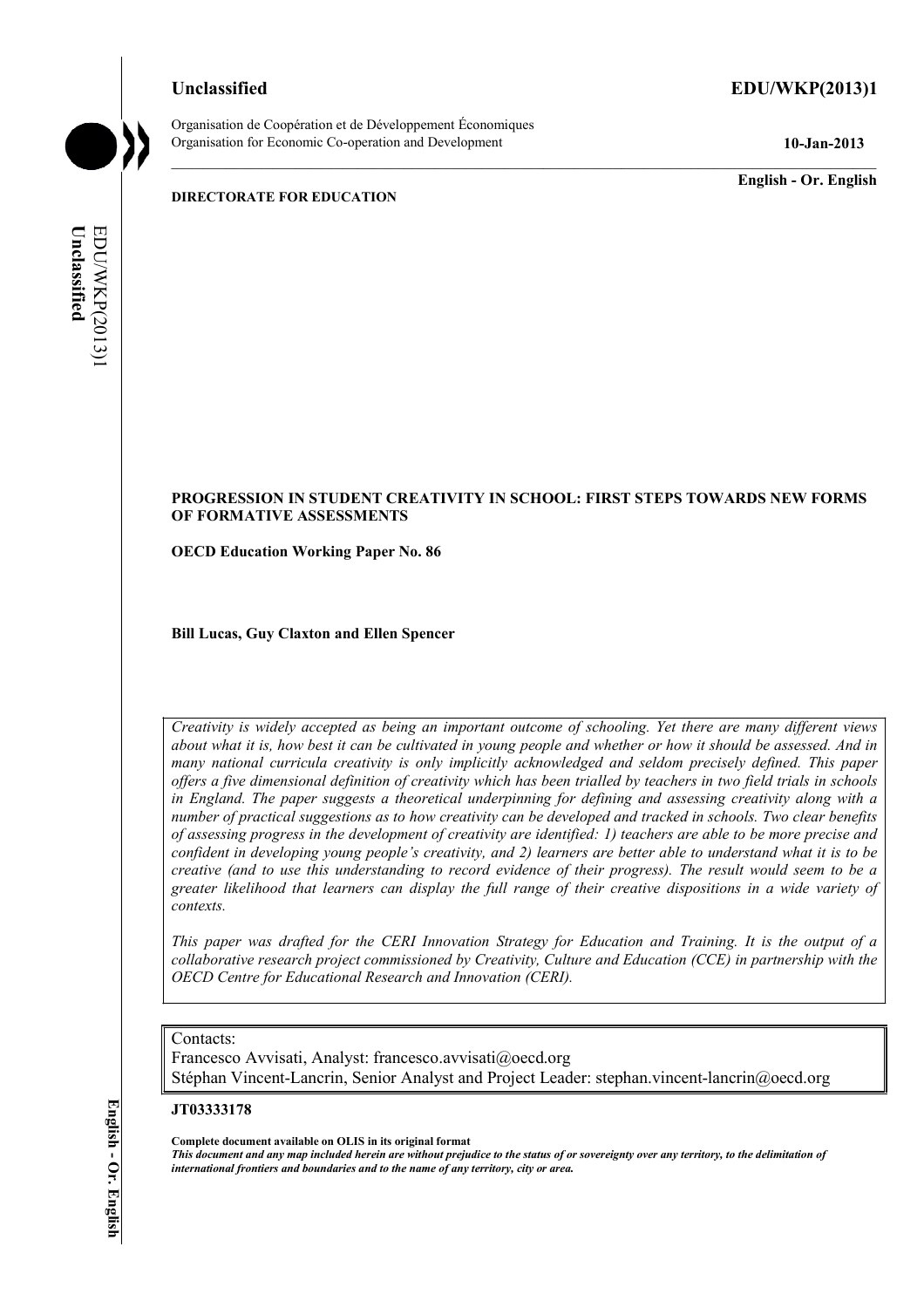#### **OECD DIRECTORATE FOR EDUCATION**

# **OECD EDUCATION WORKING PAPERS SERIES**

This series is designed to make available to a wider readership selected studies drawing on the work of the OECD Directorate for Education. Authorship is usually collective, but principal writers are named. The papers are generally available only in their original language (English or French) with a short summary available in the other.

This document and any map included herein are without prejudice to the status of or sovereignty over any territory, to the delimitation of international frontiers and boundaries and to the name of any territory, city or area.

The opinions expressed in these papers are the sole responsibility of the author(s) and do not necessarily reflect those of the OECD or of the governments of its member countries.

You can copy, download or print OECD content for your own use, and you can include excerpts from OECD publications, databases and multimedia products in your own documents, presentations, blogs, websites and teaching materials, provided that suitable acknowledgement of OECD as source and copyright owner is given. All requests for public or commercial use and translation rights should be submitted to *rights@oecd.org*.

Comment on the series is welcome, and should be sent to edu.contact@oecd.org.

-------------------------------------------------------------------------

# www.oecd.org/edu/workingpapers

-------------------------------------------------------------------------- Copyright OECD 2012.

The statistical data for Israel are supplied by and under the responsibility of the relevant Israeli authorities. The use of such data by the OECD is without prejudice to the status of the Golan Heights, East Jerusalem and Israeli settlements in the West Bank under the terms of international law.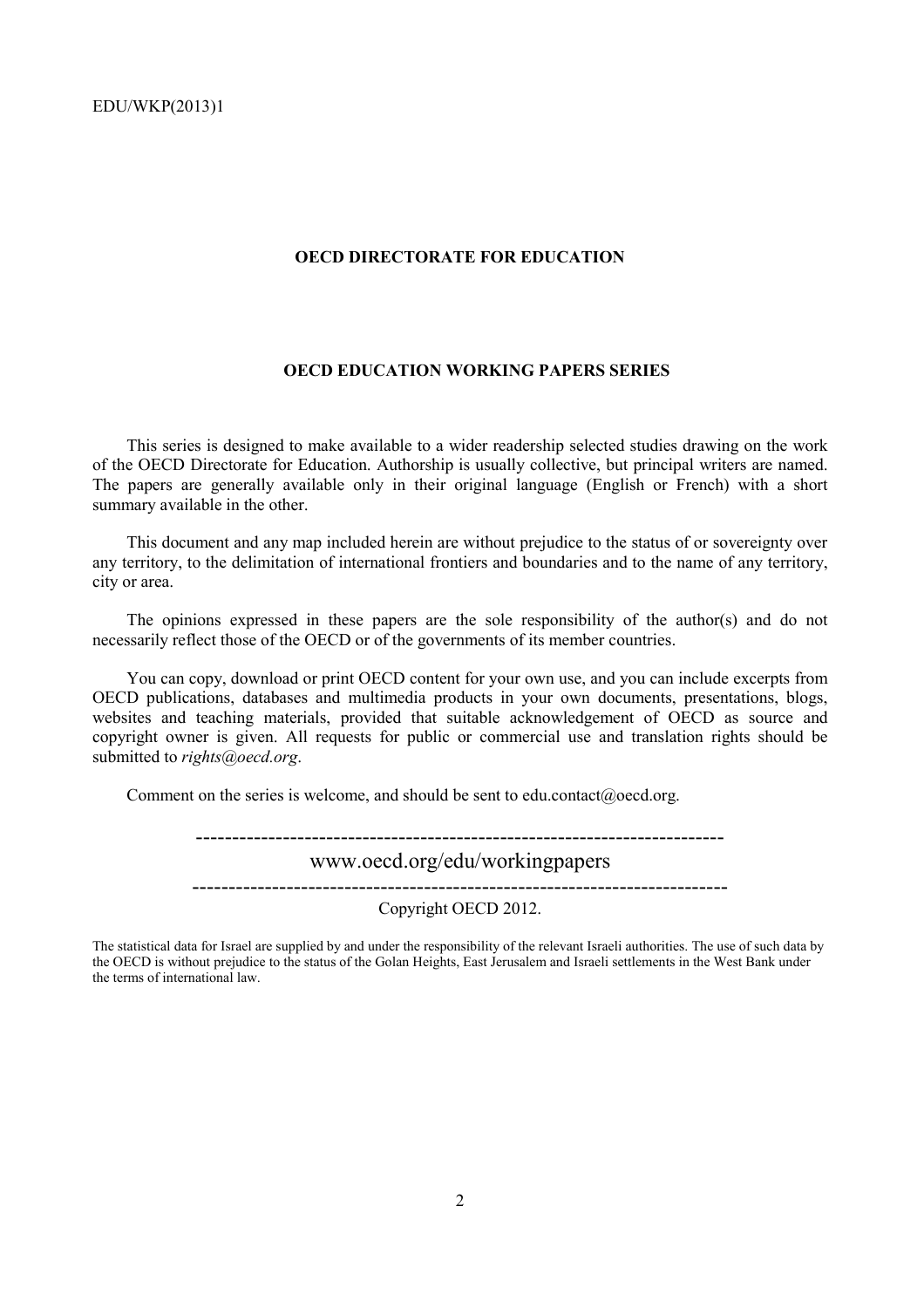# **TABLE OF CONTENTS**

| RÉSUMÉ  |  |
|---------|--|
|         |  |
| $1_{-}$ |  |
|         |  |
|         |  |
|         |  |
|         |  |
|         |  |
|         |  |
|         |  |
|         |  |
|         |  |
|         |  |
|         |  |
|         |  |
|         |  |
|         |  |
|         |  |
|         |  |
|         |  |
|         |  |
|         |  |
|         |  |
|         |  |

# Figures

# **Boxes**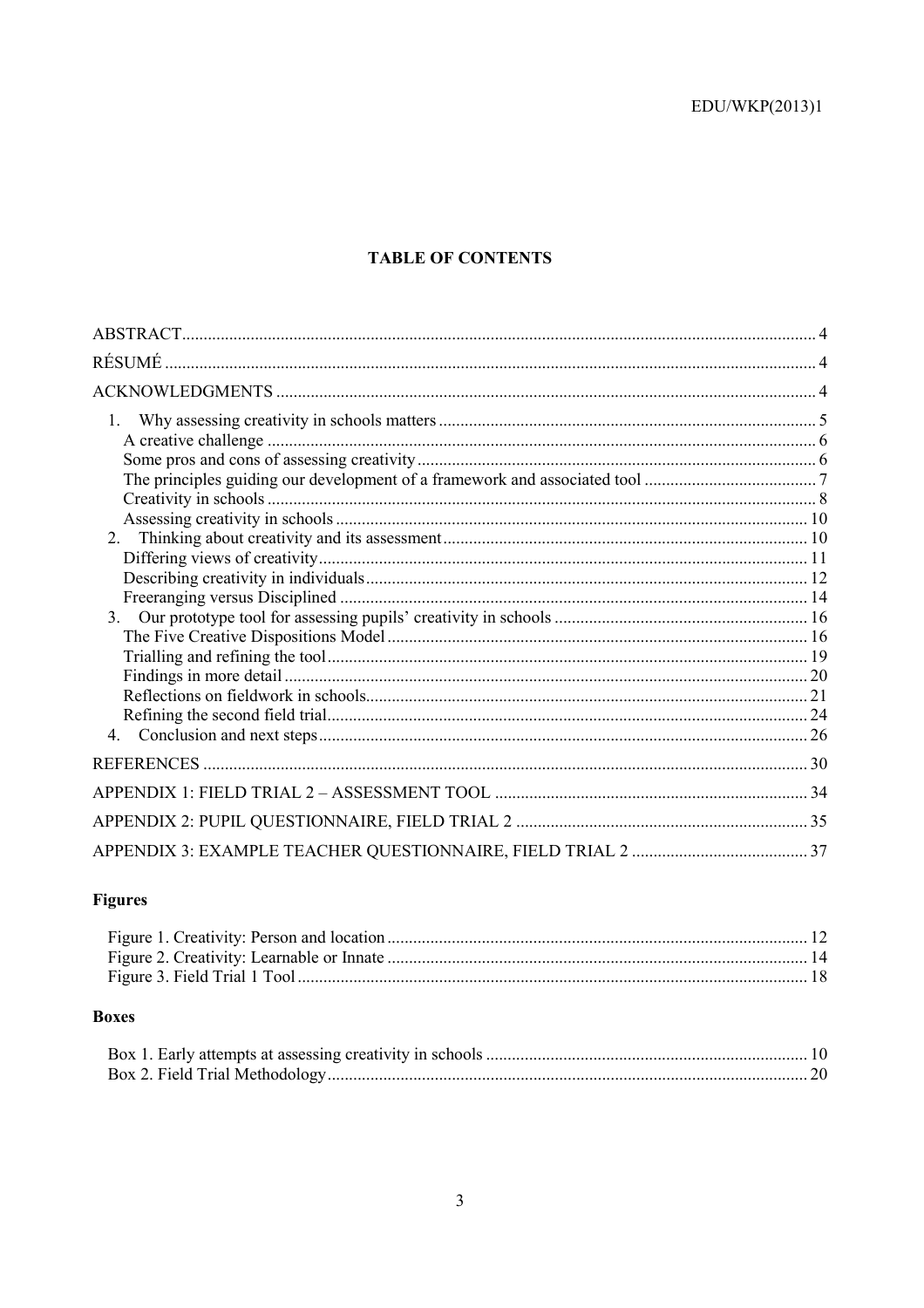# **ABSTRACT**

Creativity is widely accepted as being an important outcome of schooling. Yet there are many different views about what it is, how best it can be cultivated in young people and whether or how it should be assessed. And in many national curricula creativity is only implicitly acknowledged and seldom precisely defined. This paper offers a five dimensional definition of creativity which has been trialled by teachers in two field trials in schools in England. The paper suggests a theoretical underpinning for defining and assessing creativity along with a number of practical suggestions as to how creativity can be developed and tracked in schools. Two clear benefits of assessing progress in the development of creativity are identified: 1) teachers are able to be more precise and confident in developing young people's creativity, and 2) learners are better able to understand what it is to be creative (and to use this understanding to record evidence of their progress). The result would seem to be a greater likelihood that learners can display the full range of their creative dispositions in a wide variety of contexts.

# **RÉSUMÉ**

La créativité est largement acceptée comme étant un résultat scolaire important. Pourtant il y a beaucoup d'opinions différentes sur ce qu'elle est, comment on peut la cultiver chez les jeunes gens, et si et comment on devrait l'évaluer. De plus, dans beaucoup de programmes scolaires, la créativité n'est reconnue que de manière implicite et rarement définie de manière précise. Ce document offre une définition de la créativité reposant sur cinq dimensions, qui a été testée par des enseignants durant deux expériences de terrain dans des écoles en Angleterre. Le document propose un soubassement théorique pour définir et évaluer la créativité ainsi que nombre de suggestions pratiques sur le développement et le suivi de la créativité à l'école. Deux bénéfices clairs d'évaluer le progrès dans le développement de la créativité sont identifiés : 1) les enseignants peuvent être plus précis et confiants lorsqu'ils développent la créativité des jeunes gens, et 2) les apprenants sont davantage en mesure de comprendre ce que « être créatif » signifie (et à utiliser cette compréhension pour documenter et relater leur progrès). Le résultat semble être une plus grande probabilité que les apprenants témoignent de toute l'étendue de leurs dispositions à la créativité dans un large éventail de contextes.

#### **ACKNOWLEDGMENTS**

We are very grateful to Francesco Avvisati and Stéphan Vincent-Lancrin for their extremely helpful detailed reading of earlier drafts of this paper and for their editorial guidance.

Our thanks also to the project's steering group, whose members were: Dr. Francesco Avvisati, Paul Collard, Prof. Anna Craft, Dr. David Parker, Naranee Ruthra-Rajan, Prof. Julian Sefton-Green, Jo Trowsdale, and Dr. Stéphan Vincent-Lancrin.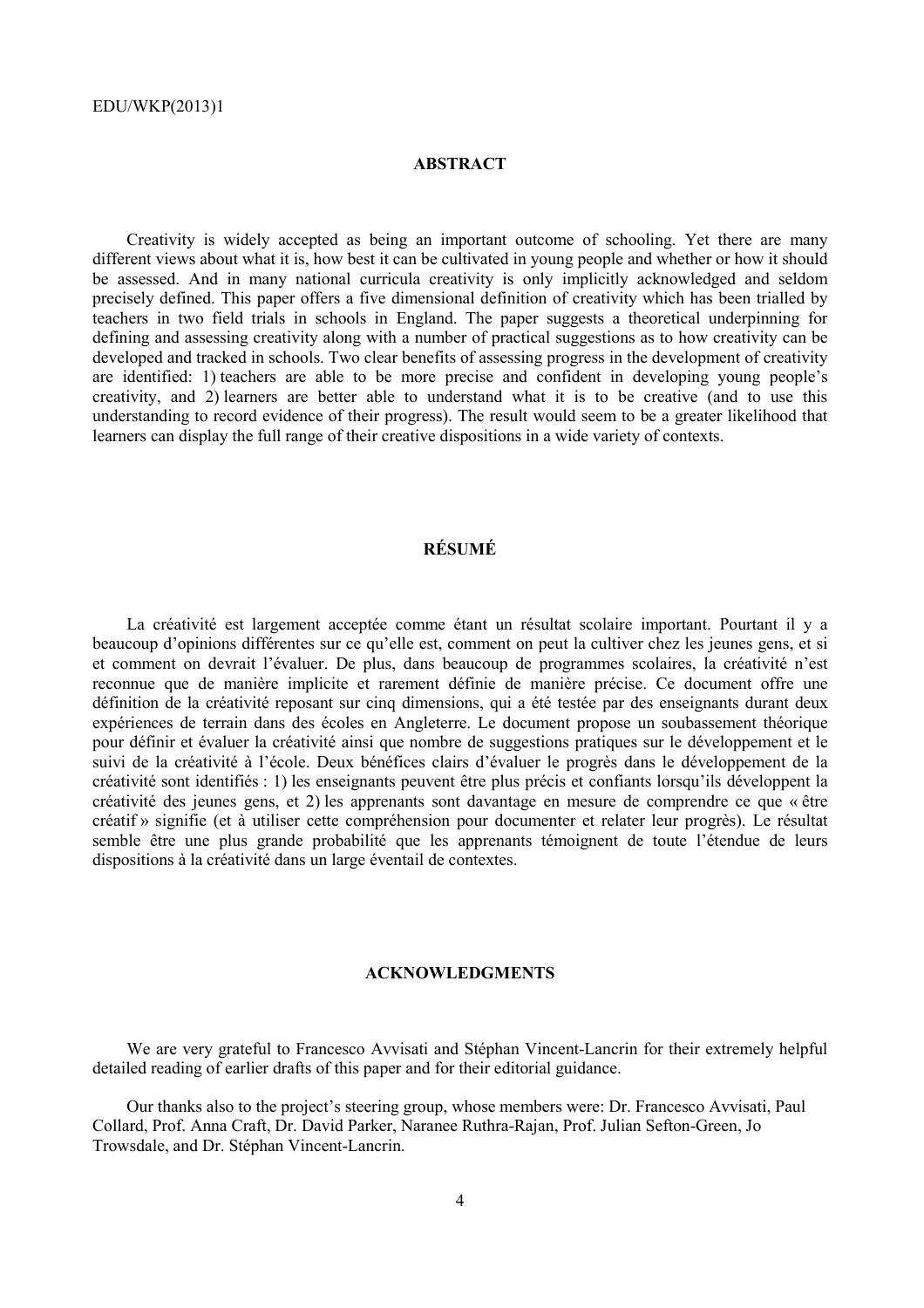# **PROGRESSION IN STUDENT CREATIVITY IN SCHOOL: FIRST STEPS TOWARDS NEW FORMS OF FORMATIVE ASSESSMENTS**

by

Bill Lucas, Guy Claxton and Ellen Spencer<sup>\*</sup>

In Spring 2011, Creativity, Culture and Education (CCE), in partnership with the OECD Centre for Educational Research and Innovation (CERI), commissioned the Centre for Real-World Learning (CRL) at the University of Winchester to undertake research to establish the viability of creating an assessment framework for tracking the development of young people's creativity in schools.

After reviewing the literature on creativity and its assessment, CRL consulted expert practitioners using both structured interviews and adopting an appreciative inquiry approach (Cooperrider and Whitney, 2005). In the light of this preliminary investigative work we created a framework for teachers to assess the development of young people's creativity, and associated processes for trialling this framework in schools. We then ran two field trials in 12 schools, the first as a proof of concept and the second one exploring issues raised in the first trial.

Three overarching questions guided us:

- a) Is it possible to create an assessment instrument that is sufficiently comprehensive and sophisticated that teachers would find useful (the proof of concept)?
- b) Would any framework be useable across the entire age span of formal education?
- c) If a framework is to be useful to teachers and pupils, what approach to assessment should it adopt?

The paper describes the approach adopted by the CRL research team and the conclusions we reached. It includes a highly selective summary of a more extensive literature review (Spencer *et al.*, 2012a) and a description of the assessment tool we developed along with an analysis of its effectiveness.

#### **1. Why assessing creativity in schools matters**

*'From its modest beginnings in the universities of the eighteenth century and the school systems of the nineteenth century, educational assessment has developed rapidly to become the unquestioned arbitrator of value, whether of pupils' achievements, institutional quality or national educational competitiveness.' Patricia Broadfoot (2000:xi)* 

 <sup>\*</sup> Centre for Real-World Learning at the University of Winchester. Contact: Bill.Lucas@winchester.ac.uk.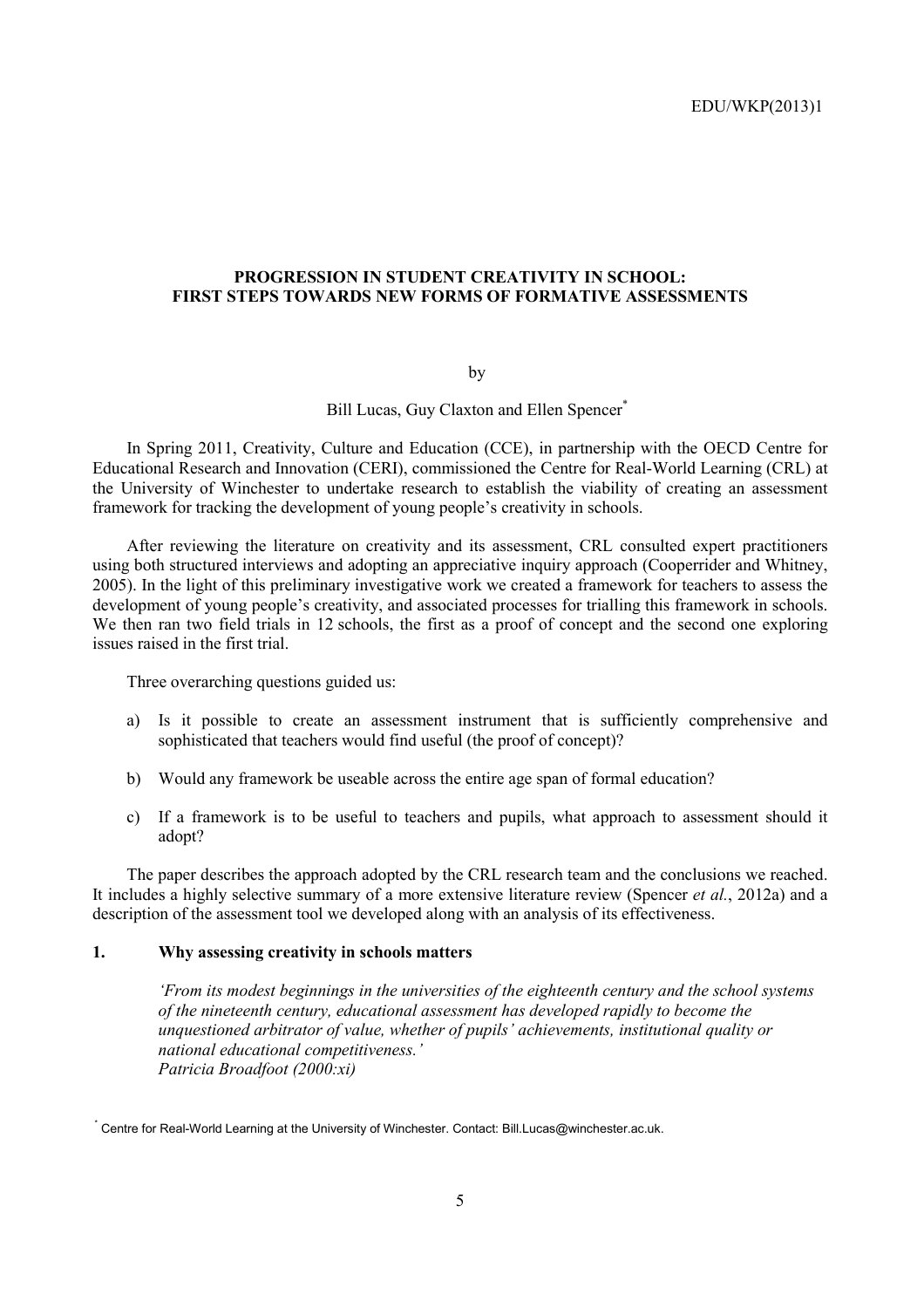#### *A creative challenge*

Most people agree that schools need to develop creativity in students just as much as they need to produce literate and numerate learners. Yet across the educational world there is no widely used definition of what creativity is, no agreed framework for assessing its development in schools and few assessment tools specifically designed to track learners' progress.

If creativity is to be taken more seriously by educators and educational policy-makers then we need to be clearer about what it is. We also need to develop an approach to assessing it which is both rigorous enough to ensure credibility *and* user-friendly enough to be used by busy teachers. In this way we can add the kind of value referred to in the epigraph above.

In approaching this challenge, our working definition of creativity includes the following elements. Creativity, we believe, is:

- − Complex and multi-faceted, occurring in all domains of life (Treffinger *et al.*, 2002);
- − Learnable (Csikszentmihalyi, 1996);
- − Core to what it is to be successful today (Sternberg, 1996);
- − Capable of being analysed at an individual level in terms of dispositions<sup>1</sup> (Guilford, 1950); and
- − Strongly influenced by context and by social factors (Lave and Wenger, 1991).

#### *Some pros and cons of assessing creativity*

Both assessment and creativity are enormous subjects, each with extensive bodies of literature. Education stakeholders also have strong opinions on both assessment and creativity. An anecdote from early in our project illustrates this. At an appreciative inquiry session with teachers, creative agents<sup>2</sup> and experts, those present strongly agreed with the proposition that it is possible (although not straightforward) to assess progress in the development of creativity in young people and that there are a range of ways in which this could be done. Presented with a circular, bulls-eye like matrix showing a number of levels of creative skill in a number of different areas, the group was entirely comfortable.

But when exactly the same conceptualisation was presented in the form of a table, with progression levels explicitly numbered (as opposed to being implicitly graded in the bull's-eye figure, with 'higher' being shown by a larger wedge of shading), teachers and creative agents expressed anger, hostility and bewilderment.

The only difference was in the presentational format. The circle somehow only hinted at levels of 'progression' while the table looked all too much like the kinds of levels associated by teachers with attainment levels achieved in core subjects such as literacy or numeracy.

Thus we learned early on that the problem we faced was one not only of identifying a number of facets of creativity, each of which could be described in terms of a developmental trajectory; we had also to take into account the practicability, plausibility and acceptability of any such conceptualisation to teachers.

Despite the complexity of the task, the potential advantages of attempting to measure and/or track the development of creativity in schools are easy to see. They include: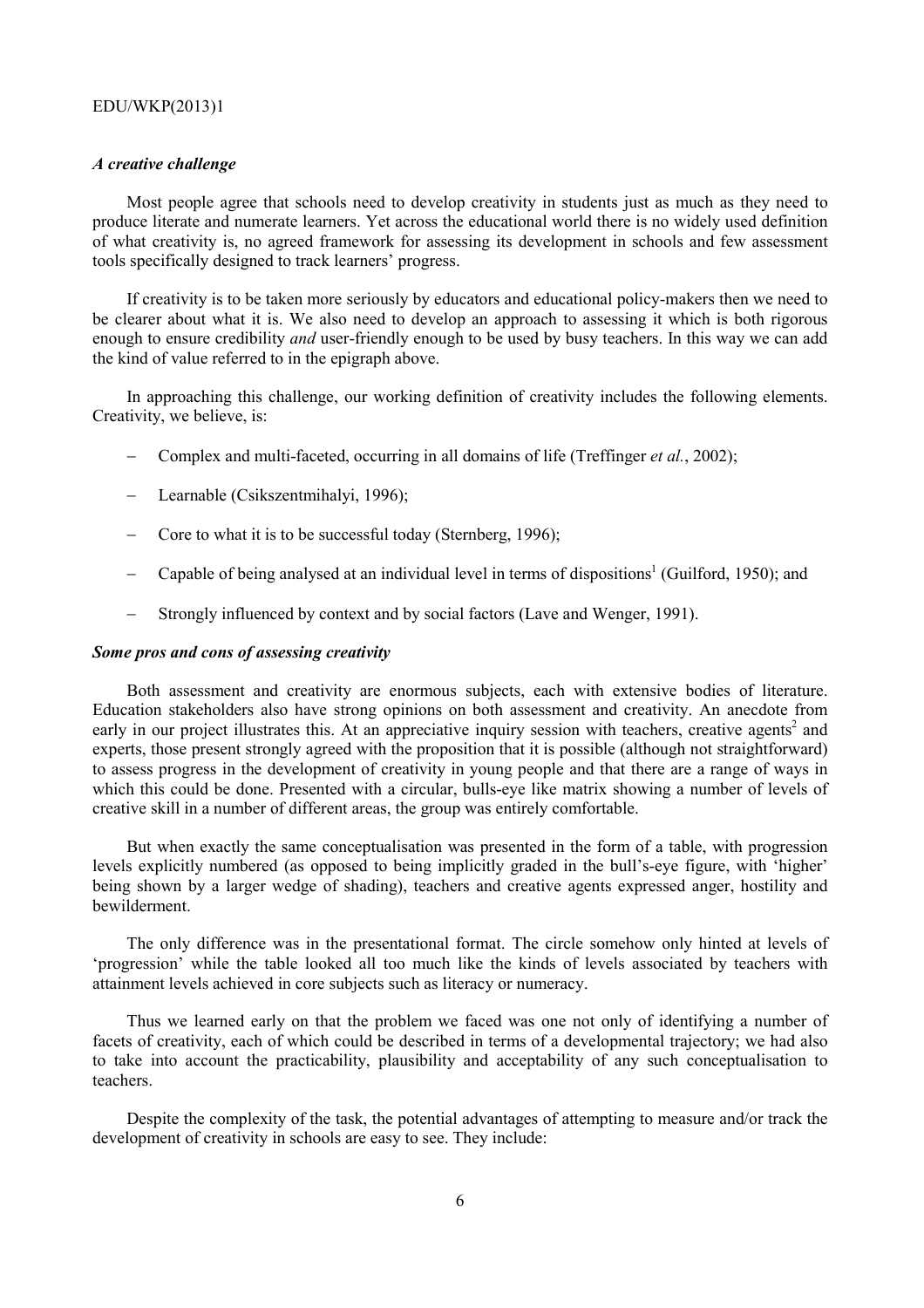- Indicating that creative-mindedness is taken seriously as an important aspect of the formal curriculum in schools;
- Inspiring the development of curricula and teaching activities that foster creativity;
- Providing a way of articulating an applied vision of creativity (Hingel, 2009) that allows teachers and others to understand more about different dimensions of pupils' progression and to support their mental development more effectively (Craft *et al.*, 2007);
- − Helping teachers to be more precise in their understanding of creativity;
- Providing formative feedback to pupils to enable them to develop their creativity more effectively (Black and Wiliam 2000);
- Providing feedback to teachers and focus their attention on this dimension;
- Starting a discussion on the nature of creativity and build a consensus; and
- − Understanding more about individual progressions and trajectories in creativity learning.

The problem is that there is no consensus on what creativity is. Possible disadvantages or challenges associated with the formative assessment of creativity in schools include, therefore:

- Encouraging overly simplistic interpretations of what creativity is (as indicated by the anecdote earlier in this section);
- − Potentially being confused pejoratively with a comment about a pupil's character, for example, being unimaginative<sup>3</sup>;
- If we assume that making summative comparisons of individuals' creativity is not an appropriate goal, there is also the risk that assessment 'scores' could be used inappropriately for summative comparisons of performance both between schools and within schools;
- − Concerns about assessments being made without due regard to context (Koestler, 1964); and
- The practical difficulties inherent in measuring something which manifests itself in a range of school subjects.

# *The principles guiding our development of a framework and associated tool*

We developed a set of guiding principles to help us balance the inevitable tensions between rigour and useability. These criteria (which we list on the next page) seek to combine scholarship with pragmatic common-sense.

We decided that our framework should be:

- − Deliberately identifying those dispositions which the literature suggests are at the core of creativity (Claxton, 2006, Feist, 2010, Kaufman and Sternberg, 2010);
- Explicitly premised on the 'grow-ability' of creative mindedness (Lucas and Claxton, 2010, Perkins, 1995, Sternberg, 1996);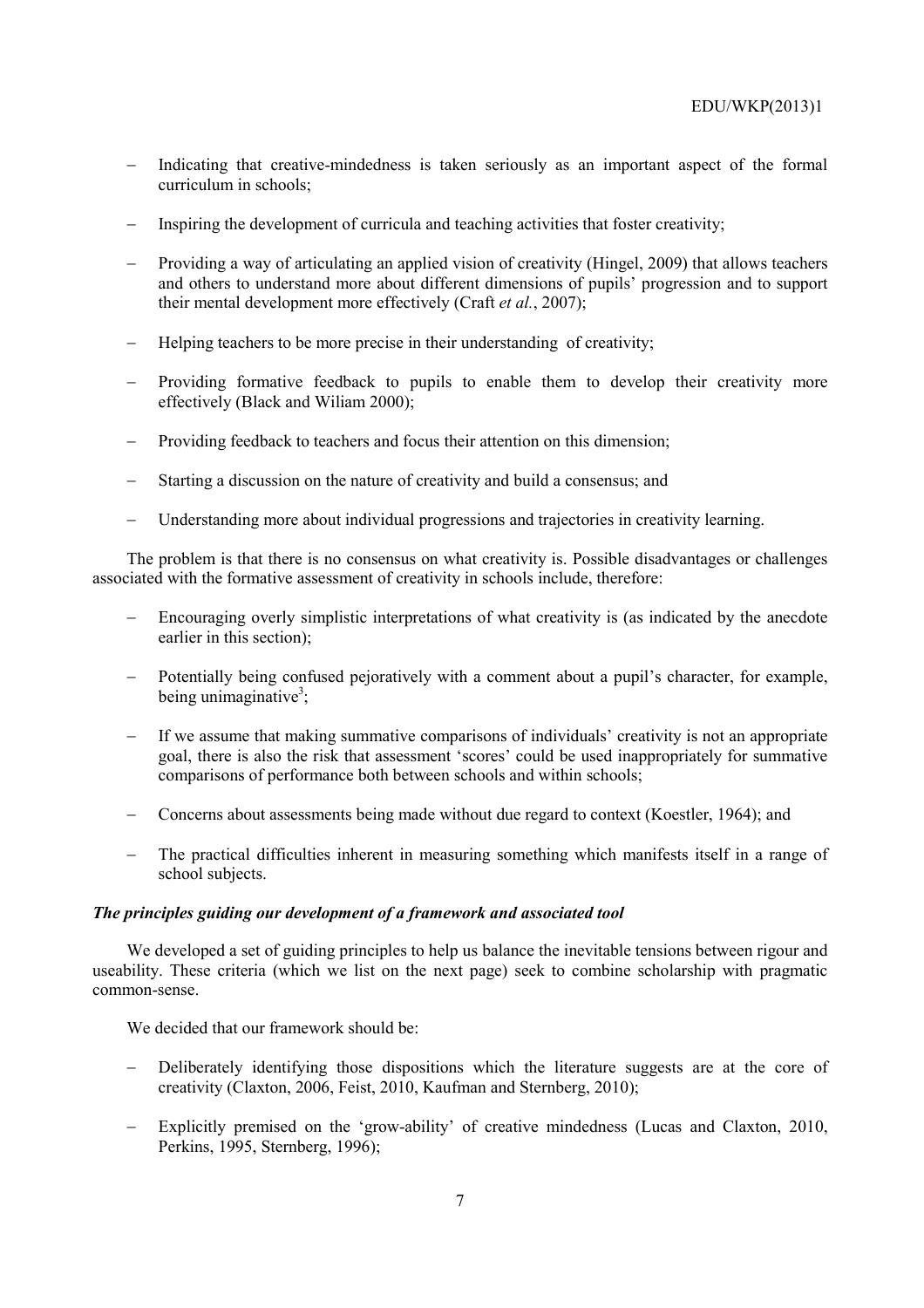- As comprehensive in terms of existing research as possible; and
- Coherent internally and having distinct elements.

In addition we were determined (and strongly supported in this by our steering group) that we should highlight both the social/contextual component of creativity and learning (Lave and Wenger, 1991) as well as the technical and craft aspects (Berger, 2003; Ericsson *et al.*, 1993). This meant including notions of 'disciplined' and 'collaborative' in our definition of the creative individual. An individual with 'disciplined' dispositions would be likely to devote time and effort to crafting and improving, and to the development of their technique, while one with 'collaborative' dispositions would be likely to work with others as appropriate, and share the results of their creativity – an important output of creativity.

In describing these two 'choices' made, we are explicitly aligning ourselves to a broadly socialconstructivist tradition within education, as well as drawing on a literature exploring the acquisition of expert performance and how individuals progress from novice to expert practitioners.

In most countries creativity is not a statutory element of the school curriculum (even if it is highly valued by many teachers and employers). Consequently any assessment activity undertaken by teachers in relation to their students' creative development needs to be seen by them as intrinsically valuable. This was clearly the case in England where, for practical reasons, we undertook the first phase of this project. In terms of principles, it was therefore essential that any assessment tools should be:

- Seen as useful by teachers:
- At the right 'grain' of analysis: neither too abstract to be directly observable, nor too detailed to become unwieldy;
- − Clear and accessible in its use of terminology; and
- − Applicable to a broad range of types of creativity.

#### *Creativity in schools*

In England the status of creativity in schools has waxed and waned. In the first decade of this century, in the years following the report by the influential National Advisory Committee on Creative and Cultural Education (National Advisory Committee on Creative and Cultural Education, 1999)<sup>4</sup>, creativity seemed to be in the ascendency. Indeed for a recent period it seemed as if creativity was set to become embedded in the curriculum.

As Jeffrey Smith and Lisa Smith put it: "creativity and education sit and look at one another from a distance, much like the boys and girls at the seventh-grade dance, each one knowing that a foray across the gym floor might bring great rewards but is fraught with peril." (Smith and Smith, 2010:251).

As in most OECD countries, education policy in the United Kingdom officially gives some place to creativity. However, while Personal, Learning and Thinking Skills (PLTS) in England (and their equivalent in Scotland, Wales and Northern Ireland) still exist as a framework, they are rarely referred to by policy makers and education stakeholders. The PLTS framework comprises six groups of cross-curricular skills, of which 'creative thinking' is one.

There are economic and social reasons why creativity might have a place within the school curriculum. Creativity is held as one of the most important competencies by 21st century employers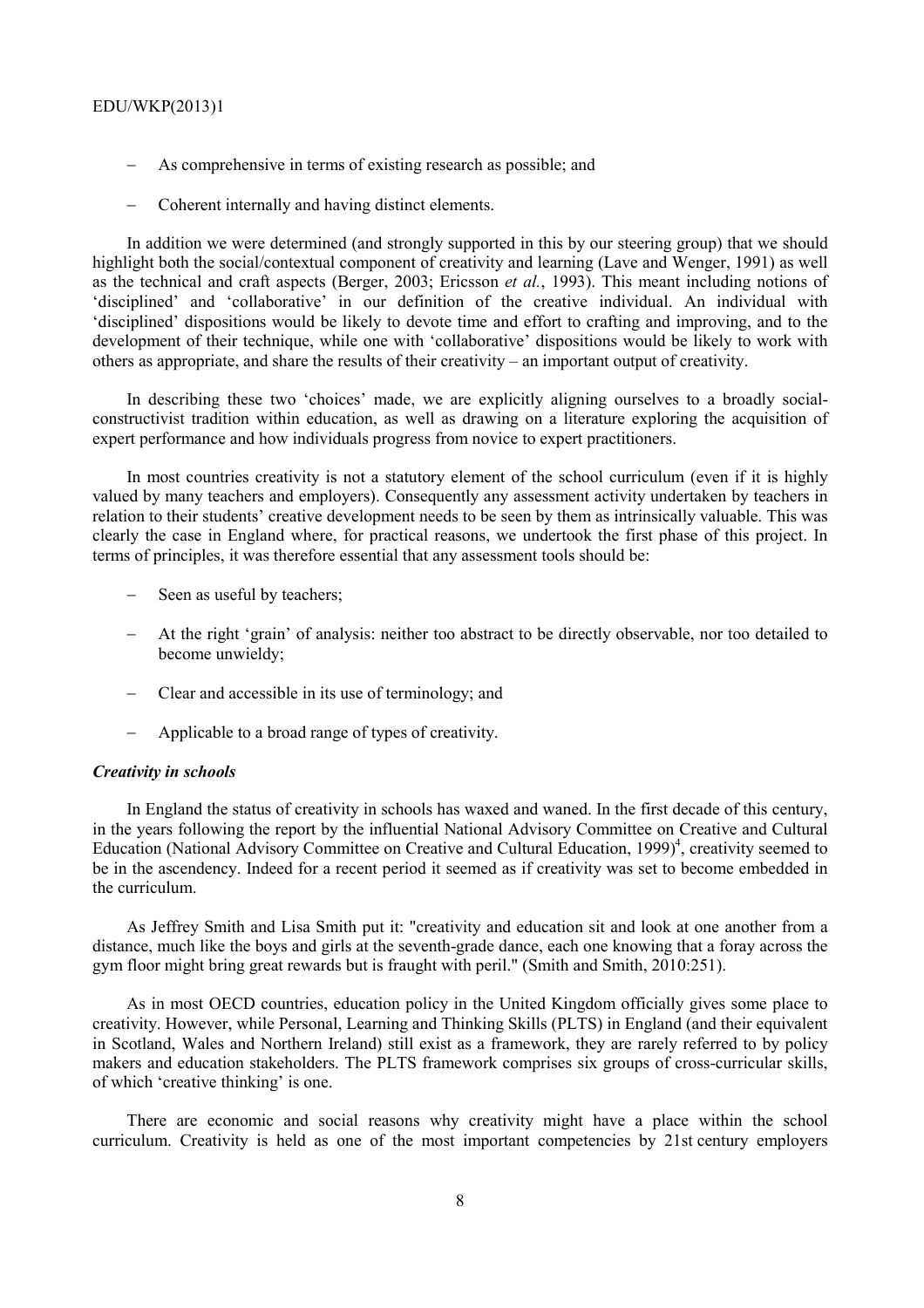(Florida, 2002), and when creativity is acknowledged by and promoted through policy it is often in response to employability and competitiveness concerns. Education policy widely positions itself as putting creativity at the centre in order that pupils are able to solve problems and challenges beyond the classroom. For example, The Qualification and Curriculum Authority's understanding of creativity is that it 'improves pupils' self-esteem, motivation and achievement'; it 'prepares pupils for life'; and it 'enriches pupils' lives' (Banaji *et al.*, 2010:23).

From the literature it is clear that creativity can also be seen as a 'social good' (Banaji *et al.*, 2010) and that it is important, therefore, for 'the social and personal development of young people in communities and other social settings'. There is often an 'economic imperative' involved as well. The National Advisory Committee on Creative and Cultural Education (NACCCE) explicitly argued that creativity in education enables a country 'to compete in a global market, having a flexible workforce, facing national economic challenges, feeding the 'creative industries' and enabling youth to adapt to technological change' (Banaji *et al.*, 2010:35).

A central challenge for the cultivation of creativity in schools is their subject-dominated nature. Thus, while creativity spans all subject areas and is not limited to the 'arts', there are inherent conflicts in attempting to ensure assessment of cross-curricular concepts. The degree to which creativity is context-free or domain-specific is ambiguous also. For example, in the United Kingdom, the National Curriculum generally treats creativity as cross-curricular, and yet, in the early years curriculum, creativity is located in a set of specific domains including art, design, music, and play. As Anna Craft (2008b) comments, this makes the decision about what exactly to assess (and indeed what not to assess) problematic. In developing our assessment framework we tried two different approaches, one in each of the field trials, to explore this further.

A further issue for schools in England is the overriding agenda of school accountability grades, assessment systems and their league tables, new pay regimes, a sense of reduced professional freedom in making curriculum choices locally that competes with serious attempts at fostering creativity (Menter, 2010). It may be that a formative assessment valuing creative dispositions is at odds with the performance agenda of national testing, and is therefore subordinated (Looney, 2009). Craft's report for Futurelab notes: 'the powerful drive to raise standards and to make performance judgments about individuals and about schools, can be seen as being in tension with an almost equally powerful commitment to nurturing ingenuity, flexibility, capability' (Craft, 2008b:3).

Yet a closer examination of research, for example into meta-cognitive processes (including mental processes such as 'challenging assumptions' – itself a disposition of the creative individual), reveals clear evidence to suggest that the embedding of creative (and other learning) dispositions into lessons actually raises achievement, with attempts to enhance creativity and develop more powerful learners leading to increases in measured test results (Watkins, 2010). The two agendas need not be mutually exclusive. It is certainly feasible both to cultivate creative dispositions *and* to raise achievement levels in subjects. Indeed, research commissioned by CCE into the impact of Creative Partnerships on attainment found small but significant attainment gains, especially for young people at Key Stages 3 and 4 (Cooper *et al.*, 2011). With the creation of a tool to measure progression in creativity, this relationship would be clearer to see.

Unsurprisingly, many teachers focus more closely on high-stakes state-mandated testing than on tracking the development of dispositions such as creativity (Wiliam *et al.*, 2004). . The lack of any requirement to assess creativity in a national, summative way (or even formatively in class) also contributes to the undervaluing of creativity. But the lack of school-friendly tools to assess creativity is arguably another reason for paying less attention to creativity than to content or procedure knowledge.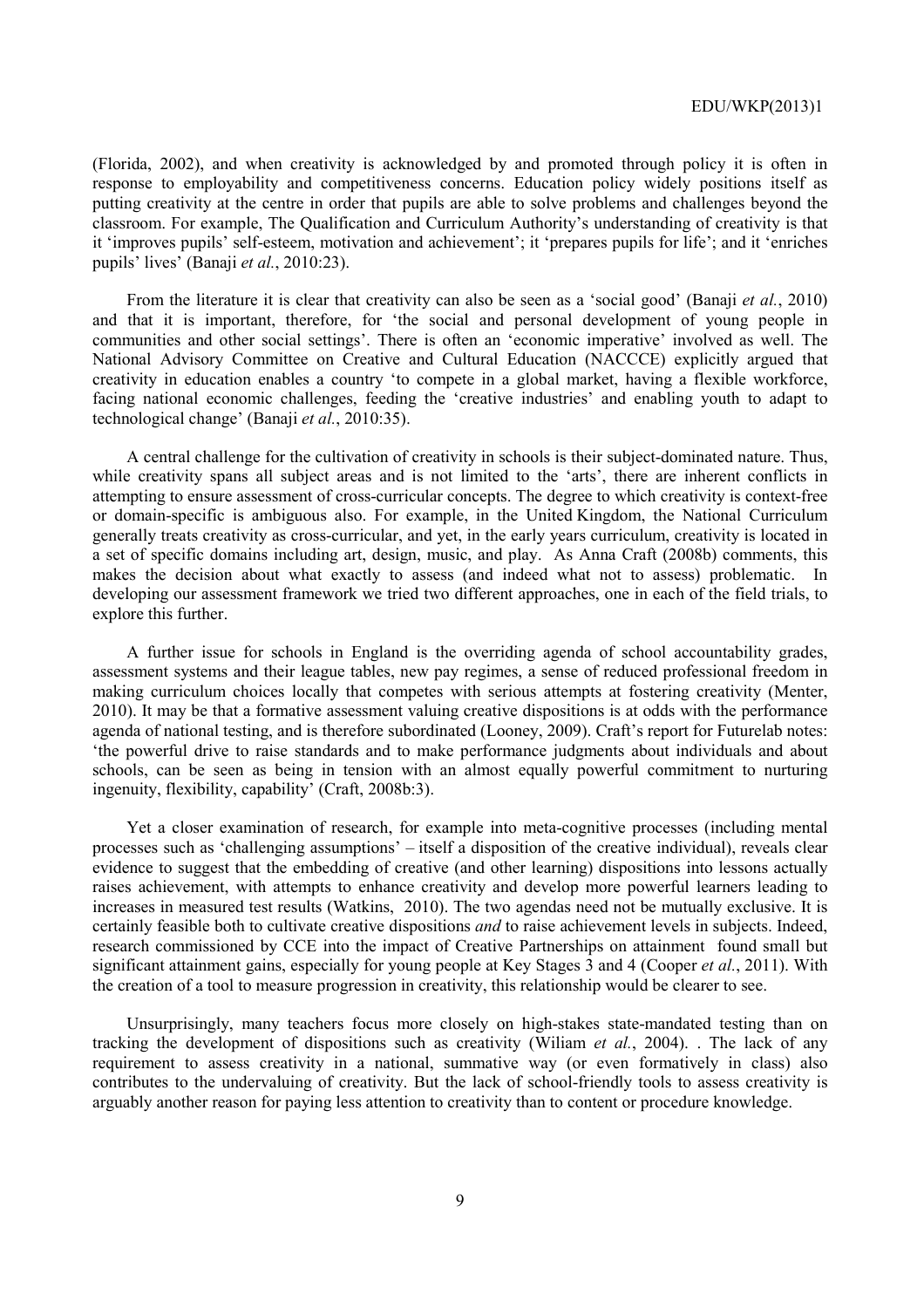#### *Assessing creativity in schools*

Despite the difficulties, attempts to assess creativity have a rich history (Hocevar, 1981; Plucker and Makel, 2010). Yet our review found no examples of widely used and credible methods of assessing creativity in schools, although it uncovered some noble attempts and experiments, many stimulated by CCE's work.

The purpose of any assessment activity critically influences the selection of methods. Boud and Falchikov (2006:401) tell us that there are two fundamentally distinct purposes of assessment: one is to provide certification of achievement, the other is to facilitate learning. Assessment can thus be formative, helping pupils and teachers improve, or also summative, enabling comparison. Indeed, one can sometimes make formative use of summative assessments, although it is more dificult the other way around (Looney, 2011). Formative assessment has a view of reality that sees reality as socially constructed rather than objective. Variables assessed formatively are complex, interwoven, and difficult to measure. A summative use of formative data would fall down on its requirement for 'validity' and 'reliability', while formative data uses different criteria: 'trustworthiness' and 'credibility', for example. Approaches to formative assessment in English schools have been shaped significantly by the Assessment for Learning (AfL) movement in recent years<sup>5</sup>. AfL uses a range of feedback methods to help learners achieve mandated levels of examined performance more effectively (see also OECD, 2005, for an overview).

#### **Box 1. Early attempts at assessing creativity in schools**

Plucker and Makel (2010) suggest tests for creativity fall into a number of categories:

- Psychometric tests for *divergent thinking;*
- Behaviour or personality tests of *past behaviour* or *personality characteristics;*
- Personality tests of *personality correlates of creative behaviour;*
- Activity checklists of *experience associated with creative production,*
- Scales assessing *attitudes towards important aspects of creativity or divergent thinking;*
- Advanced techniques for the assessment of *creative products;*
- Expert judges to assess *level of creativity in a product or response* (Consensual Assessment Technique);
- Six components to assess *creative design of product* (Consumer Product Design Models): newness, ability to resolve problems, level of pleasure induced, ability to match needs of customer, importance to needs of customer, level of desirability or criticalness.

#### **2. Thinking about creativity and its assessment**

*'Despite the abundance of definitions of creativity and related terms, few are widely used and many researchers simply avoid defining relevant terms at all.'*  Jonathan Plucker and Matthew Makel (2010:48)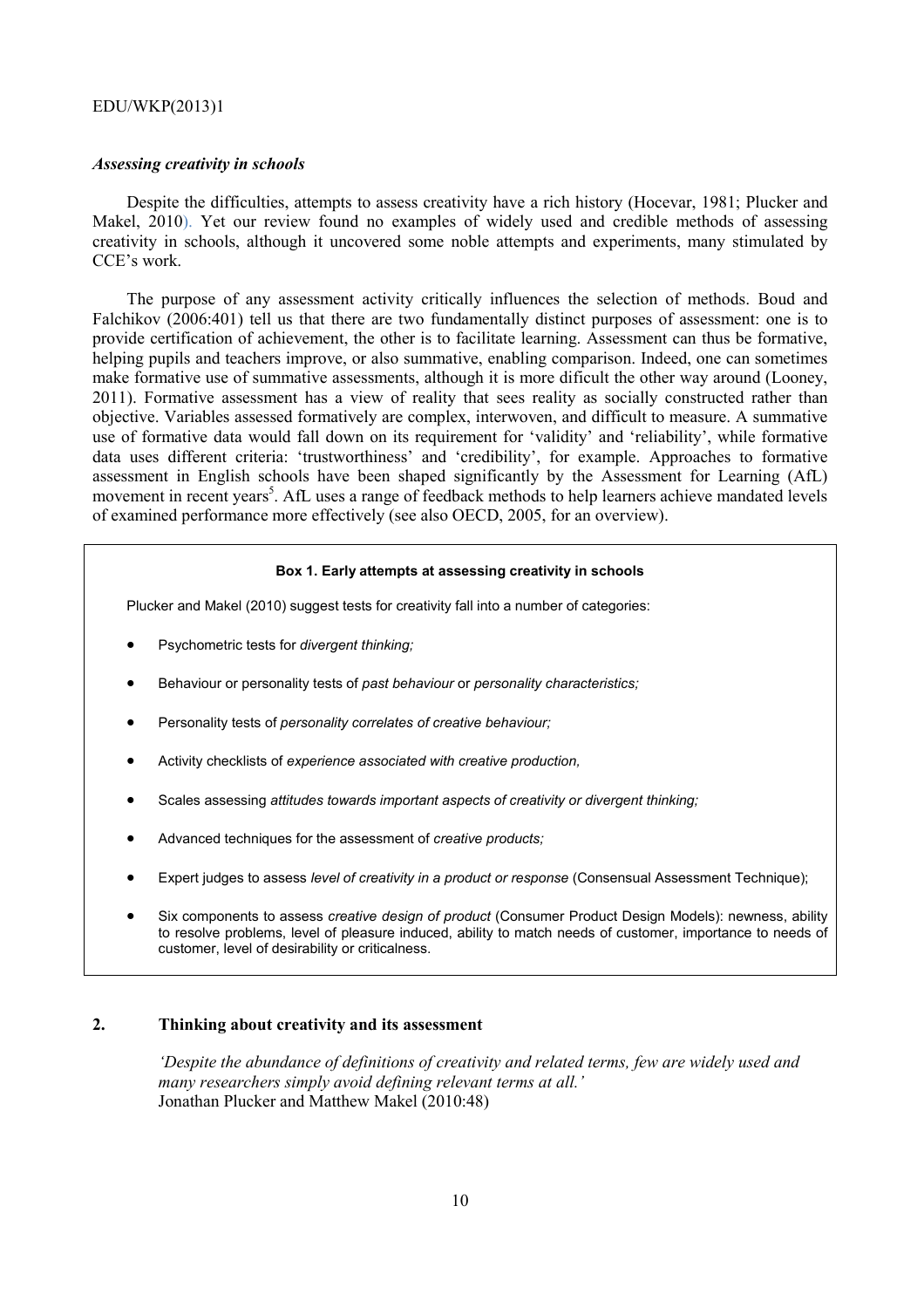This section introduces the theoretical foundations for our assessment framework, building on ideas introduced above and drawing selectively on a much larger review of the literature (Spencer *et al.*, 2012a).

The psychological and social components of creative performance are hard to disentangle. Because our study attempted to develop a framework for assessment of individuals in schools, however, the literature review focused on the characteristics of creative dispositions that might be assessable, rather than on exploring the nature of creative outputs and performances, or of environments that might support creativity more effectively.

This section begins by summarizing some tensions between different views of creativity, then brings together key conceptualisations about the dispositions that make up a creative individual, and considers the challenges presented for anyone seeking to create an assessment framework for creativity.

Inevitably in developing any assessment framework, choices have to be made with regard to earlier thinking about the subject. Informed by our literature review, the decisions we took with regard to assessing creativity can be summarized thus:

- a) We describe creativity in terms of individual creative dispositions selecting a cohesive set of dispositions drawn from the literature. We chose consciously to focus directly on what is going on for the learner during acts of creativity, not on the environment in which this takes place nor on any creative products produced per se (although these may well be used by learners to indicate their own sense of progress);
- b) While recognizing and valuing the social and collaborative nature of creativity, we focused on assessing creativity within individuals and we deliberately included one disposition which specifically acknowledges the collaborative nature of creativity;
- c) We explicitly adopted a view of creativity (and of intelligence) that sees it as largely learnable rather than essentially innate;
- d) We acknowledged the importance of context by valuing both creativity within subjects (in music and in mathematics, for example) as well as creativity in its more generalisable forms (such as being able to have good ideas in a range of domains); and
- e) We included an emphasis on the discipline of being creative as well as on the well-documented value of free-thinking.

# *Differing views of creativity*

Craft's (2008a) model (Figure 1) helpfully maps a range of views of creativity. These range from creativity as an *individualised* endeavour to creativity as a *collective* phenomenon. It also serves to point up the tension between creativity as *domain-specific* versus it being *domain-generic*.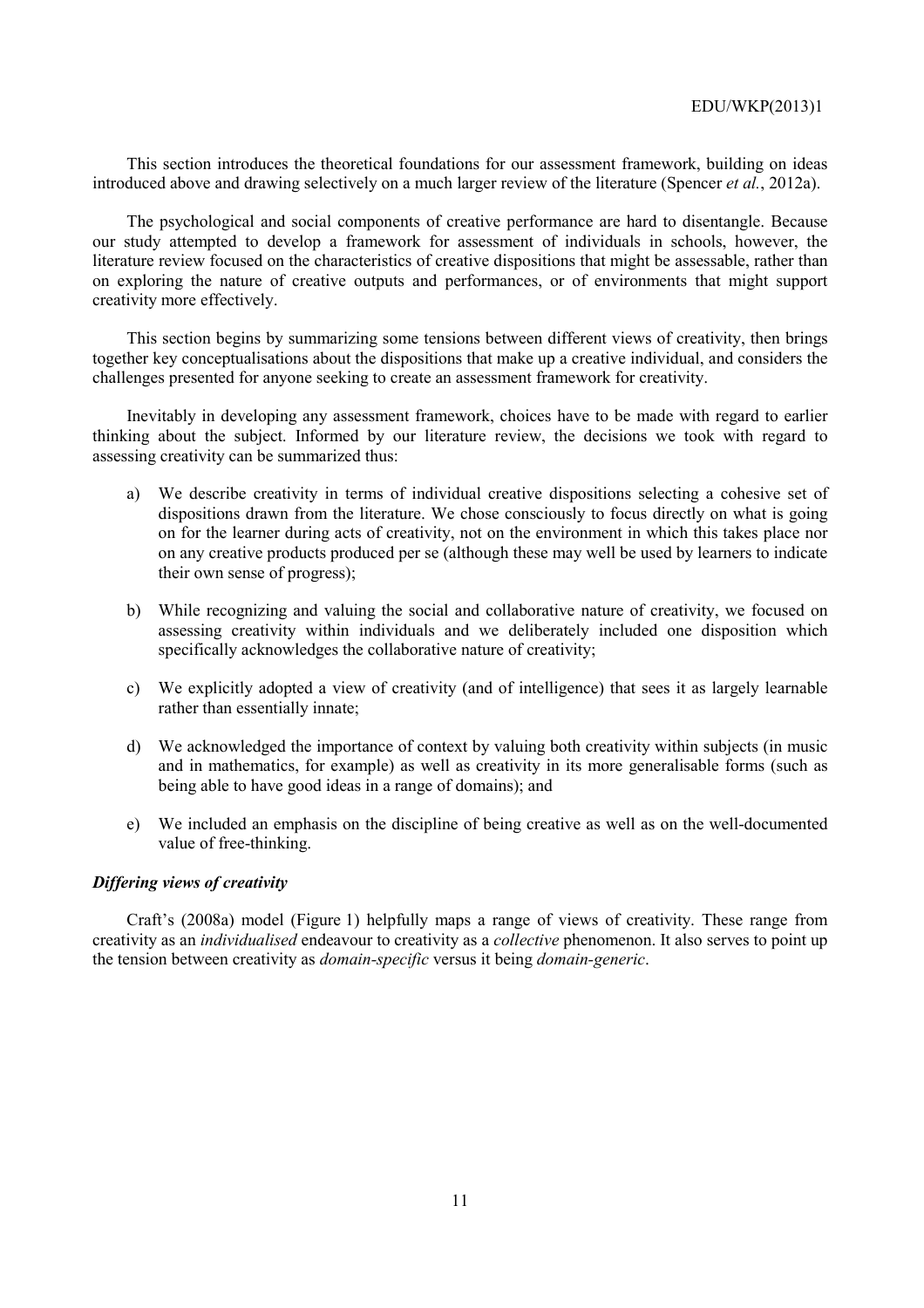

#### **Figure 1. Creativity: Person and location**

#### *Describing creativity in individuals*

Guilford was one of the first researchers to examine creativity from the perspective of creative dispositions, commonly referred to as psychological trait theory. Trait theory focuses on habitual patterns of mind and their associated behaviours to describe and account for different personalities. Guilford's definition of traits linked them with the broad categories of aptitudes, interests, attitudes and temperamental qualities. From his perspective, the 'creative personality is then a matter of those traits that are characteristics of creative persons' (Guilford, 1950).

There is increasing consensus about which dispositions might serve as indicators of the strength of creative-mindedness in individuals. In a comprehensive meta-analytical review of the creativity literature, Treffinger *et al.* (2002) compared 120 definitions of creativity in papers exploring the 'traits', 'characteristics', and other personal 'attributes' distinguishing highly creative individuals from their peers.

From these 120 definitions they compiled a list of creative dispositions (cognitive, personality, and biographical), cited in at least three sources, clustering them into four categories:

- − Generating ideas;
- Digging deeper into ideas;
- − Openness and courage to explore ideas; and
- − Listening to one's 'inner voice'.

There have been several attempts to map the dispositions that underlie creative performance (*e.g.* Kaufman and Sternberg, 2010; Root-Bernstein and Root-Bernstein, 1999). Some lists of creativity-related dispositions were simply too long for teachers to be able to find manageable. Root-Bernstein and Root-Bernstein (1999), for example, list 13 such dispositions, all of which have a degree of both empirical and face validity. They are careful observation; use of sensory imagination; the ability to abstract essentials; recognizing patterns in information; forming new patterns; generating useful analogies; use of intuition and embodied cognition; empathy and shifting perspectives; mapping between different dimensional representations; creating and adapting models; playfulness with material and ideas; transforming ides into different media; and synthesizing elements of thought into a coherent whole.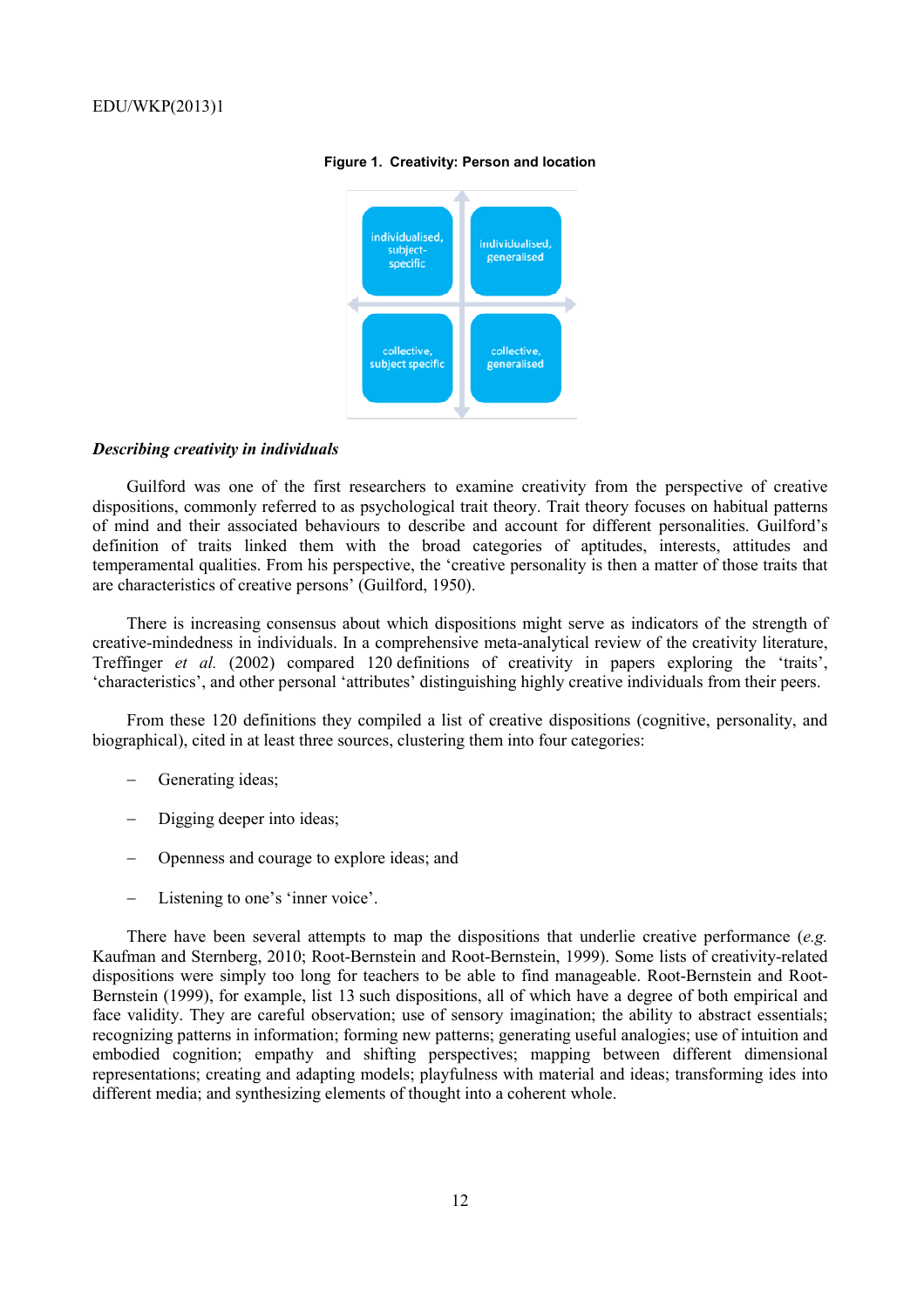#### *Individual versus social components of creativity*

Treffinger *et al.*'s (2002) list of dispositions, while a helpful starting point, is incomplete as a framework for assessment in so far as manifestations of creativity are, to a degree, almost always the result of complex collaboration across social groups. The challenge of using such a categorisation to create an assessment framework is that such dispositions are not simply located within the individual, they are also a function of what the broader context affords. As the authors note, many definitions of creativity challenge the notion that dispositions alone are sufficient.

Fillis and McAuley (2000:9), for instance, cite the work of Amabile as they assert that 'examining creativity from a trait perspective can have limited impact, given that social surroundings have also been shown to impact upon creative behaviour'.

An early authoritative text on creativity was Arthur Koestler's (1964) *The Act of Creation*, which takes a broad conception of creativity and emphasises its social dependencies. Koestler's general theory of human creativity in art, humour, and scientific discovery pinpointed the role of external influences on an individual's creative thought process. Citing the scientific 'discoveries' of Kepler, Kelvin, Newton, Pasteur, and Fleming, Koestler demonstrated the way all ideas develop through cross-fertilisation and recombination of existing components. Human beings do not, he argued, ever 'create' wholly original thinking.

Regarding the social element many current approaches to creativity stress the social and collaborative nature of the creative process. John-Steiner, for example, tells us that:

*'The notion of the solitary thinker still appeals to those moulded by the Western belief in individualism. However, a careful scrutiny of how knowledge is constructed and artistic forms are shaped reveals a different reality. Generative ideas emerge from joint thinking, from significant conversations, and from sustained, shared struggles to achieve new insights by partners in thought.'* (John-Steiner, 2006:3).

The challenge for anyone creating an assessment tool exploring individual creativity is to allow sufficient scope for the social element of creativity to be accounted for. This could be achieved by including a 'collaborative' dimension as an important, assessable, element of the creative individual.

# *Subject-specific versus general creativity*

Csikszentmihalyi wrote that the key difference between creative people with a big C and their less creative peers is the 'complexity' of their tendencies of thought and action. Those veering toward creativity 'tend to bring together the entire range of human possibilities within themselves' (1996:57). This is not to say that only a privileged few have capacity for creativity, but that the creative side is nurtured and cultivated in the process of developing maturity and that it is likely to draw on experiences in different contexts.

Looking at the *subject-specific/domain-free* continuum, Craft (2008a:7) comments that:

*'Whilst some views of creativity argue that at its heart, creativity in one domain is the same as in another, in that it ultimately involves asking 'what if?' in appropriate ways for the domain…, others would argue… that creativity cannot be understood without reference to the domain of application.*'

A tool for assessing creativity needs to allow for assessment of creativity across a range of contexts, which might be subject domains as well as in or outside of the school environment.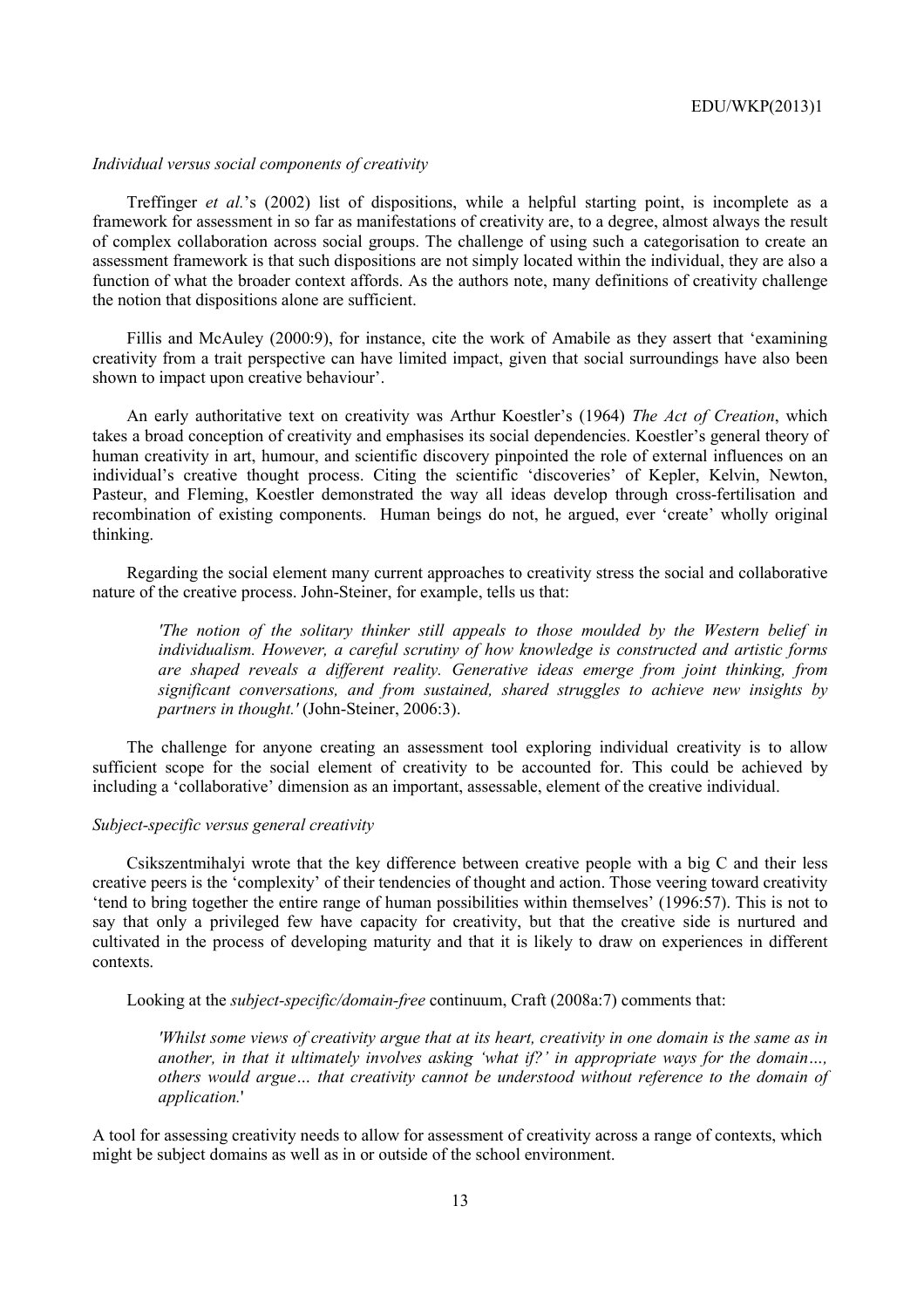#### *Learnable versus innate*

Assessment of creativity only has value if we take the view that children can learn to become more creative. We take the well-supported view that creativity is comparable to intelligence in a number of ways, including in its ubiquity and in its 'learnability'. This latter tension is presented graphically in Figure 2 below.

|  | Figure 2. Creativity: Learnable or Innate |  |  |
|--|-------------------------------------------|--|--|
|--|-------------------------------------------|--|--|

| <b>Learnable</b> | Δ |
|------------------|---|
|------------------|---|

It is clear, for example, that every individual is creative to some degree (Csikszentmihalyi, 1996). Creativity also has levels, so that we can ask 'how creative' an individual is (Treffinger et al., 2002). Heindel and Furlong (2000) suggest that while Torrance believed that creativity could be taught like any other skill, Csikszentmihalyi believed that, while children could not be taught creativity, the right combination of personal characteristics and an encouraging environment could produce it. Perkins has made a powerful case for the learnability of intelligence, including many aspects of creativity identified in the creativity literature (Perkins, 1995).

To be of formative use, a framework for assessing creativity should thus include assessable elements of behaviour that represent learnable dispositions over which individuals have a degree of control.

#### *Freeranging versus Disciplined*

One important aspect of generalized creativity is 'divergent thinking' – the ability to generate many ideas from a range of perspectives without being limited by preconceived thinking. Divergent thinking is important, but it is not a proxy for creativity. Rather tests of it represent 'estimates of the potential for creative thinking and problem solving'. B Being imaginative can be seen as the divergent asp pect, while being 'disciplined' is the convergent and important parallel one (Runco, 2010:424).

Our tool for assessing creativity should thus include dispositions that represent both the divergent and convergent aspects of the creative individual. This would include, on the one hand, notions of playfulness and imagination and, on the other, the disposition of reflecting upon a range of choices critically in order to narrow down options.

#### Assessing Creativity – a specific challenge?

In section 1.5 we noted the difficulties others have found in assessing creativity. Here we briefly consider the specific challenges which assessing creativity in schools may bring as well as the wide issues of the purposes of any assessment.

At a very practical level assessing something like creativity, if reductionist, could give rise to ridicule, as we have observed elsewhere in a review of wider skills: 'The idea that young people could come out of school labelled as a 'level 7 imaginer' or 'grade C collaborator' is horrific - yet clearly some kind of evaluation of success is necessary' (Lucas and Claxton, 2009:25).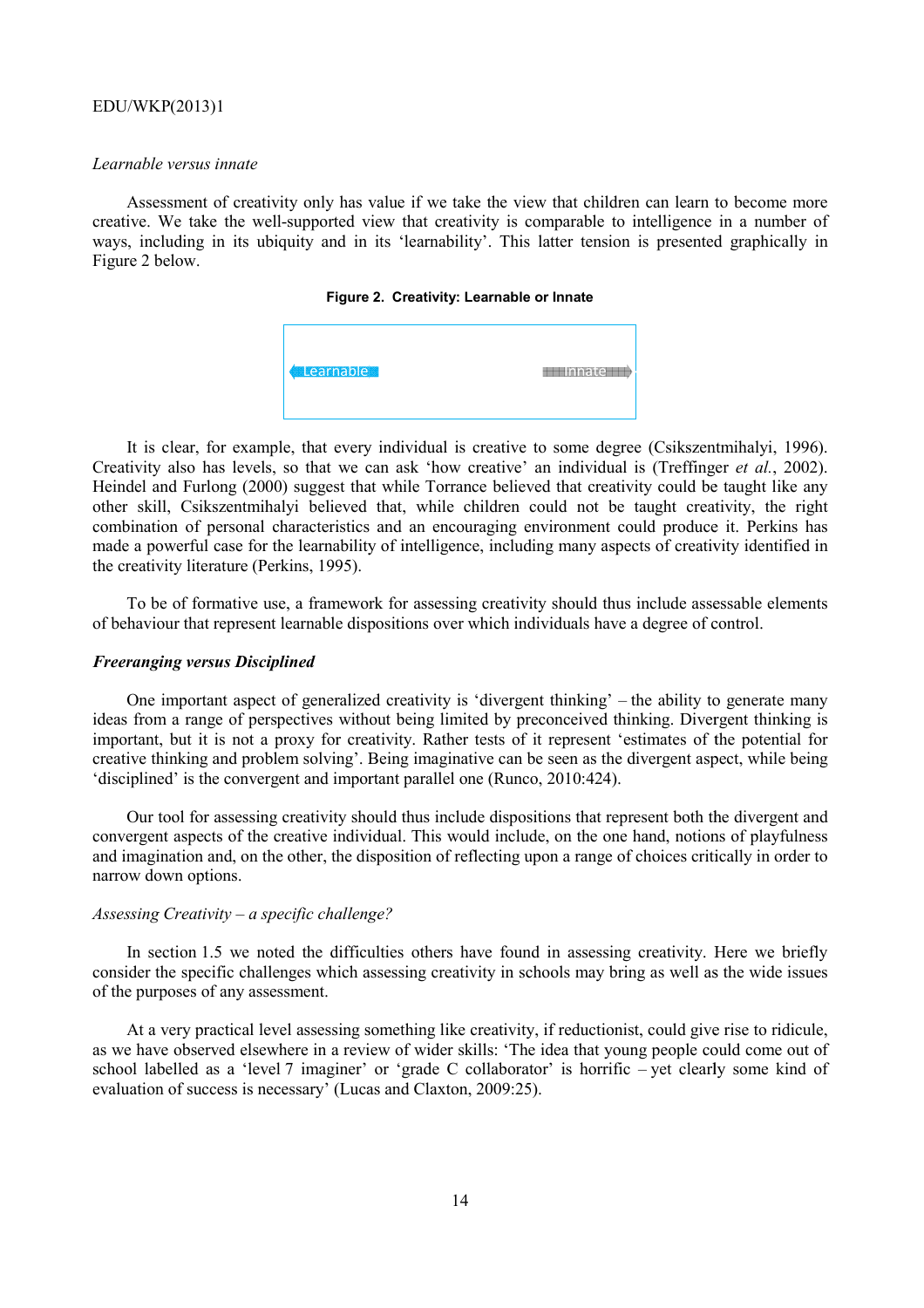Our quotation illustrates clearly the tension between, on the one hand, providing post hoc comparative data to decision-makers particularly at policy level and, on the other, giving children and young people the information they need in order to develop their thinking.

As we began to explore above, the paradigms within which formative and summative assessment sit become more clearly different (Kaufman *et al.*, 2008).

A summative framework would necessarily have to establish, as a minimum, its validity and reliability. To ensure its reliable implementation it would require the development and trialling of criteria, as well as a system of moderator training and moderation to ensure its consistent application. A formative framework, on the other hand, would require a different approach.

While any assessment can be used summatively (without making a claim for its validity) not all can make the additional claim of serving formative functions. Indeed, Taras (2005:466) argues that 'formative assessment is in fact summative assessment plus feedback which is used by the learner' and, in addition, it may be used by the teacher. A framework of progression can be both summative and formative, although the ability of an assessment to serve both formative and summative functions is a fine balancing act, with many criticising the notion that this is even possible (Wiliam and Black, 1996). Teachers can make use of both formative and summative assessment data in planning lessons. 'In-the-moment' formative assessment might, however, provide more relevant information to help teachers manipulate lessons by focusing on areas of learning or subject knowledge as required.

The evidence for the benefits of using formative assessment is strong. Black and Wiliam's (1998:142) seminal paper *Inside the Black Box: Raising standards through classroom assessment* presented firm evidence that formative assessment can raise standards of achievement. In doing this they drew on more than 250 high-quality published journal articles.

Leahy and Wiliam's address to the American Educational Research Association conference in 2009 similarly suggested that there is a strong case for the use of formative assessment to improve learner outcomes. They observed that over the past 25 years, 'at least 15 substantial reviews of research, synthesizing several thousand research studies, have documented the impact of classroom assessment practices on students' (Leahy and Wiliam, 2009:2). They quantified the 'substantial increases in student achievement – in the order of a 70 to 80 percent increase in the speed of learning' (2009:15).

Wiliam (2006) argues that all activities under the 'assessment for learning' banner can be expressed as one of five key strategies and that anything not fitting into this set of strategies is, in fact, *not* assessment for learning:

- − Clarifying and understanding learning intentions and criteria for success;
- − Engineering effective classroom discussions, questions and tasks that elicit evidence of learning;
- Providing feedback that moves learners forward:
- − Activating students as instructional resources for each other; and
- Activating students as owners of their own learning;

Our review found a variety of assessment instruments assessing the development of traits linked to creativity (Beattie, 2000, Hocevar, 1981). In each case this necessitates an assessment instrument that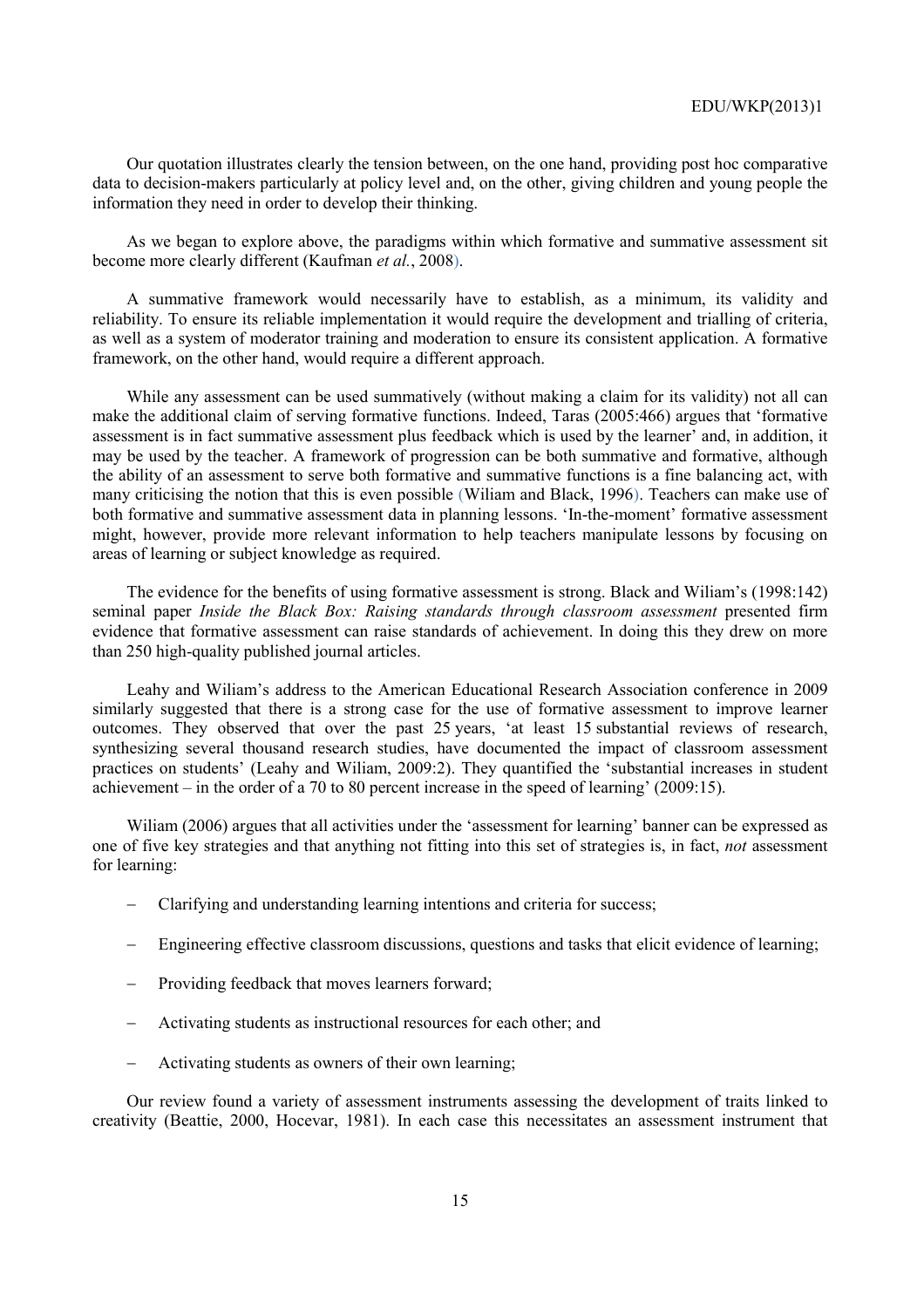captures instances of those dispositions in action. The literature has explored a variety of possible ways forward including:

- − Use of descriptive rubrics supported by examples (Lindström, 2006);
- Assessment by peers;
- − Assessment using portfolios;
- − Assessment using mixed methods (Treffinger *et al.*, 2002); and
- − Self-assessment.

Ultimately then, it would appear that if an assessment framework is to be of formative use to teachers and learners, its utility is likely to be in developing shared understanding between teacher and learner, and in shedding light on the necessary steps for progression for each of them rather than in providing individuals with a crude labelling of their creativity. It might be further developed to serve a secondary function as a summative tool. A range of approaches could be taken to gathering data, with the above examples providing a starting point.

# **3. Our prototype tool for assessing pupils' creativity in schools**

*'Genius is one percent inspiration and ninety-nine per cent perspiration'* Thomas Edison

Our prototype model of the creative individual resulted directly from what we learned from our interaction with practitioners and from our research literature (Spencer *et al.,* 2012a). It was further informed by the criteria we evolved with our steering group to help us gain maximum value from our two field trials.

#### *The Five Creative Dispositions Model*

The five dispositions on which we decided to focus were arrived at after careful weighing up of the pros and cons of existing lists of creative dispositions in the light of our criteria. Our model explored the following five core dispositions of the creative mind:

- 1. Inquisitive. Clearly creative individuals are good at uncovering and pursing interesting and worthwhile questions in their creative domain.
	- Wondering and questioning  $-$  beyond simply being curious about things, the questioning individual poses concrete questions about things. This enables him, and others, to think things through and develop new ideas.
	- Exploring and investigating  $-$  questioning things alone does not lead to creativity. The creative individual acts out his curiosity through exploration, and the investigating individual follows up on her questions by actively going out, seeking, and finding out more.
	- − Challenging assumptions a degree of appropriate scepticism is an important trait of the creative individual. This means not taking things at face value without critical examination.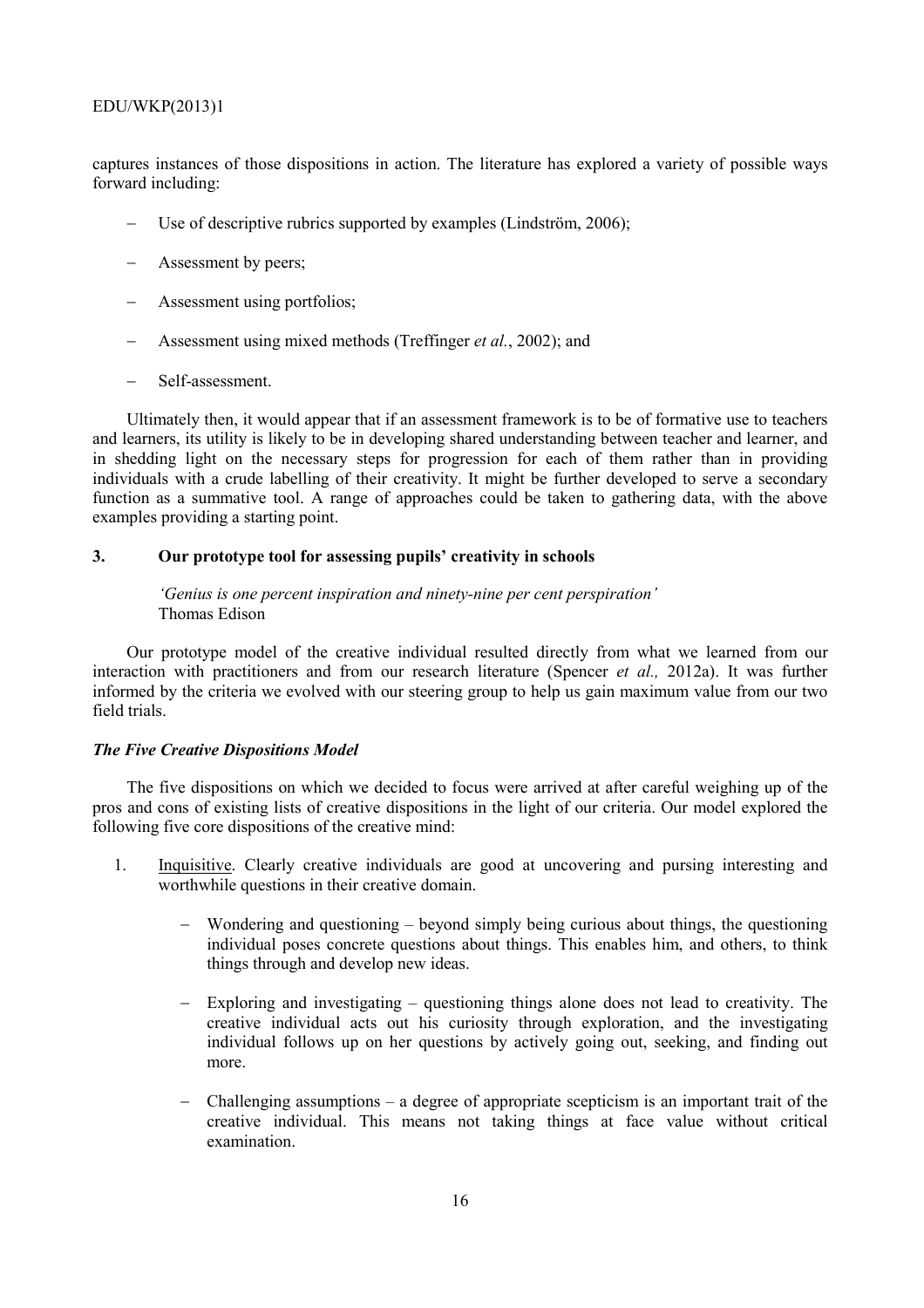- 2. Persistent. In line with Thomas Edison's remark above, this section has been repeatedly emphasized.
	- Sticking with difficulty persistence in the form of tenacity is an important habit of mind enabling an individual to get beyond familiar ideas and come up with new ones.
	- − Daring to be different creativity demands a certain level of self-confidence as a prerequisite for sensible risk-taking as well as toleration of uncertainty.
	- Tolerating uncertainty being able to tolerate uncertainty is important if an individual is going to move 'off of the starting blocks' on a project or task where actions or even goals are not fully set out.
- 3. Imaginative. At the heart of a wide range of analyses of the creative personality is the ability to come up with imaginative solutions and possibilities.
	- − Playing with possibilities developing an idea involves manipulating it, trying it out, improving it.
	- − Making connections this process of synthesising brings together a new amalgam of disparate things.
	- Using intuition the use of intuition allows individuals to make new connections and arise at thoughts and ideas that would not necessarily materialise given analytical thinking alone.
- 4. Collaborative. Many current approaches to creativity, such as that of John-Steiner (2006), stress the social and collaborative nature of the creative process.
	- − Sharing the product this is about the creative output itself impacting beyond its creator.
	- − Giving and receiving feedback this is the propensity to want to contribute to the ideas of others, and to hear how one's own ideas might be improved.
	- − Cooperating appropriately the creative individual co-operates appropriately with others. This means working collaboratively as needed, not necessarily all the time.
- 5. Disciplined. As a counterbalance to the 'dreamy', imaginative side of creativity, there is a need for knowledge and craft in shaping the creative product and in developing expertise.
	- Developing techniques skills may be established or novel but the creative individual will practise in order to improve. This is about devoting time to a creative endeavour.
	- − Reflecting critically once ideas have been generated, evaluation is important. We could call this 'converging'. It requires decision-making skills.
	- − Crafting and improving this relates to a sense of taking pride in one's work. The individual pays attention to detail, corrects errors, and makes sure the finished article works perfectly, as it should.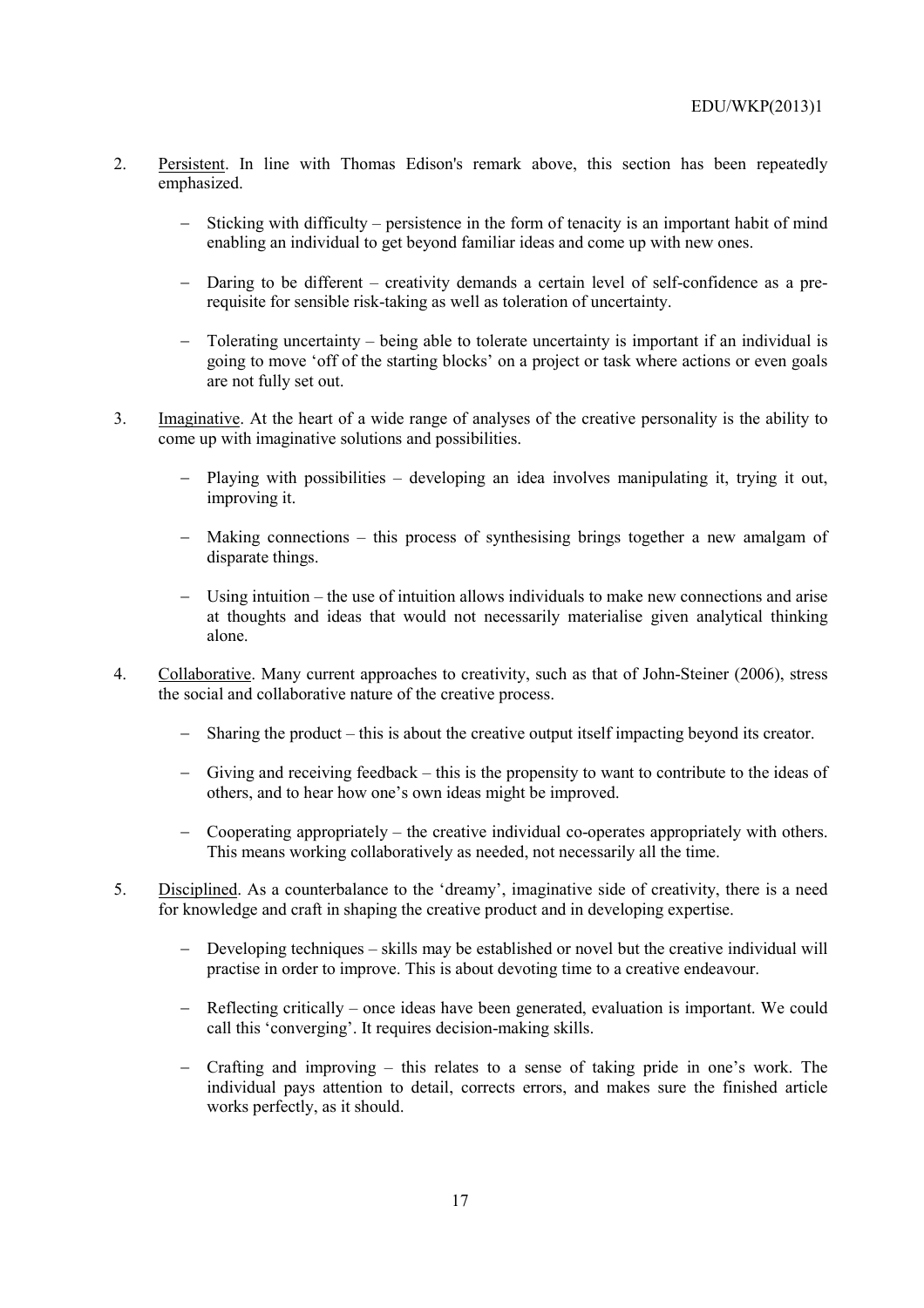We chose to describe the five dispositions with relatively abstract adjectives, while using the gerund to indicate the sub-dispositions in an attempt to reinforce the action required to 'live' each disposition fully.

In terms of the different approaches to creativity summarized in Figure 1 in section 2.1, we sought to be inclusive, accommodating as many of them as possible within the context of the schools with which we were working. Our prototype, we believe, holds relevance within each area of the school curriculum, while recognizing that the way a particular disposition is expressed may be different depending upon context.

At the outset we assumed that it was at least worth exploring the use of the prototype tool across the age range 4-16. This was not, in fact, possible at Key Stage 4 given the strong performance culture prevalent at this stage<sup>6</sup>. For time reasons, we did not explore the different ways in which learners of different ages demonstrate creative dispositions. Nevertheless, assuming a common definition of creativemindedness, we explored variations in how the tool was used and understood across age ranges.

Our first field trial was planned as a proof of concept, aiming to show us how easily teachers could understand and use the tool at a moment in time to assess pupils. The second trial focused on selfassessment by individual learners. Throughout the project we have favoured a formative approach to assessment tool design, while remaining agnostic about potential summative uses.

#### **Figure 3. Field Trial 1 Tool**



The tool tested initially is shown graphically in Figure 3. It was designed so that development of each of the 15 sub-dispositions could be tracked along three dimensions:

- Strength this was seen in the level of independence demonstrated by pupils in terms of their need for teacher prompts or scaffolding, or their need for favourable conditions;
- Breadth this was seen in the tendency of pupils to exercise creative dispositions in new contexts, or in a new domain; and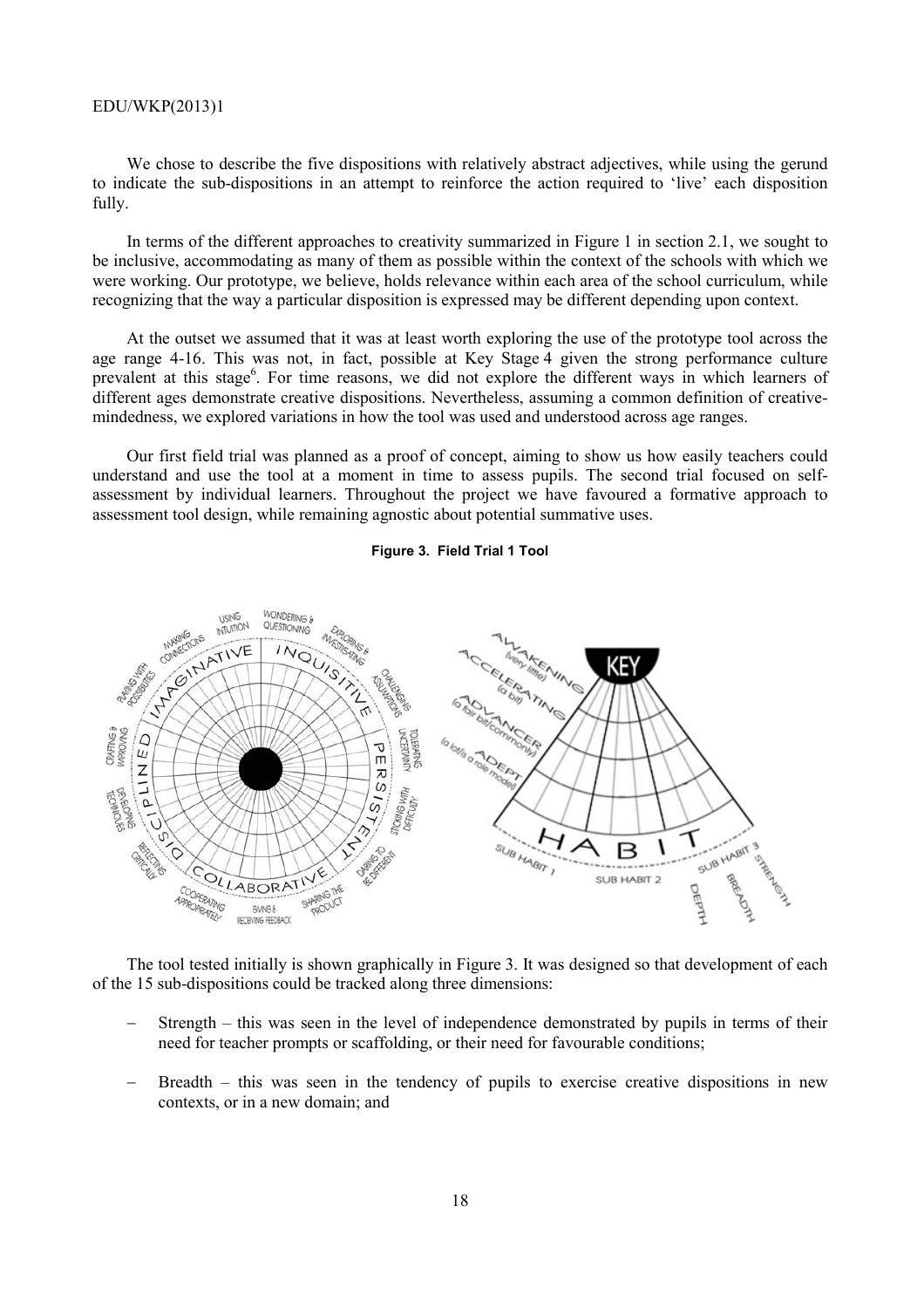Depth – this was seen in the level of sophistication of disposition application and the extent to which application of dispositions was appropriate to the occasion.

### *Trialling and refining the tool*

*'I have noticed that the children are far more aware of how and when they use their imagination and are now independently identifying this throughout lessons for themselves.'* Primary Teacher, Field Trial 2

Two field trials were carried out. The first was designed to show:

- How easily teachers were able to map a pupil onto the framework;
- How easily teachers were able to decide on, and gather, suitable decision-making evidence/data;
- What the sticking points and 'hard parts' were in the process; and
- How we could improve this process.

The second was designed to ascertain:

- The extent to which pupils perceived that they were able to self-assess 'imagination';
- The extent to which pupils were able to provide sufficient supporting evidence; and
- − How the tool could be modified, in order to provide direction for development.

Data collection for both trials was situated within a case study design. The case study research design is typically used for qualitative data collection involving a number of groups of participants. Field Trials were teacher-led, involving design, planning and co-ordination from the project team. Both primary and secondary schools were involved: six for the first trial, and 12 for the second. Each school identified a project coordinator who attended our 'train the trainer' session. Coordinators communicated the project to participating teachers at their school. Teachers were each asked to focus on six to 12 pupils in the year groups we specified. For each pupil, they were asked to attempt to map the child's profile at a single moment in time in relation to the three dimensions 'strength', 'breadth', and 'depth' of the habit 'imaginative'. Coordinators finally arranged for teachers to gather for completion of a pre-formatted endof-project report, which involved responding to 52 questions that probed for respondents' views on every aspect of the tool.

Field Trial 2 was a broader trial, requiring pupil involvement and a longer timeframe than the single snapshot specified for the first. Responsibility for using the tool lay with pupils, with teachers taking a more facilitative role. The broad aims above gave rise to a number of in-depth research questions. Inquiries were made of research participants (both teachers and pupils) through the use of questionnaires as a data collection tool (see Appendixes 2 and 3).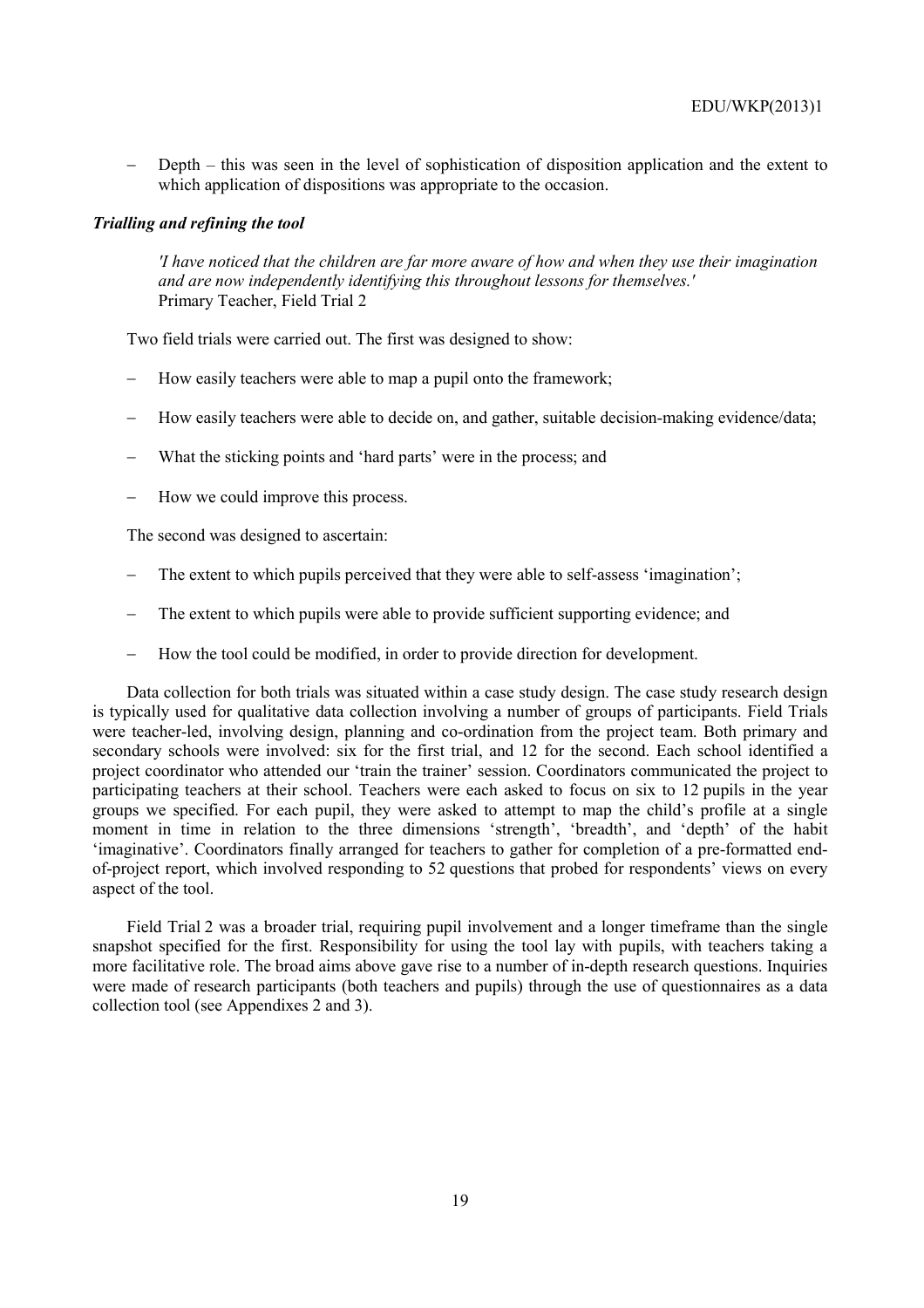| <b>Field Trial 1</b> |                                                                                                  |                                                     |                         |                                            |
|----------------------|--------------------------------------------------------------------------------------------------|-----------------------------------------------------|-------------------------|--------------------------------------------|
| School               | Year group (number of teachers)                                                                  |                                                     |                         | Number of<br>assessment tools<br>completed |
| 3 primary            |                                                                                                  | Nursery (5), Reception (1), Year 3 (2), Year 5 (3). |                         | 48                                         |
| 3 secondary          | 161                                                                                              |                                                     |                         |                                            |
|                      |                                                                                                  | Year 12/13 (1); Year 13 (1)<br><b>Field Trial 2</b> |                         |                                            |
| Schools              | Year groups                                                                                      | Teacher<br>questionnaires                           | Pupil<br>questionnaires | Pupil self-<br>reporting tools             |
| 5 primary            | Nursery; Year 2<br>$(x3)$ ; Year $1/2$ ;<br>Year 4/5; Year 4<br>Year 5; Year 5/6<br>Year $6(x2)$ | 16                                                  | 61                      | 98                                         |

#### *Findings in more detail*

On the evidence of our field trials in twelve schools, the concept of an assessment framework for creativity in schools is valuable and relevant. Its value resides in its use as a prompt to teachers to enable them to maintain focus and as a formative assessment tool to track pupil creativity. The language of the tool provides pupils with a new (and sometimes stretching) vernacular with which to describe their behaviour and monitor different dimensions of their learning and helps teachers consider the opportunities for creative development they provide. Among those we worked with we found no appetite for a summative creativity instrument.

As a proof of concept, this study shows us that it is possible for both teachers and pupils to assess pupils' creativity, and that the five habits have face validity. Our conception of creativity fits teachers' understandings of the creative dispositions that they would wish pupils to develop. The habits are said to be sufficiently distinctive and useful, and there is a strong sense among teachers that our framework encompasses a learnable set of dispositions.

While we had originally speculated that the framework could be of use between the ages of 4 and 16, the trials suggest that we should initially focus on the 5-14 age range, although some practitioners may find it useful with younger and older pupils. In other places than England, years with high stake exams for teachers or students should initially be avoided to pilot the tool.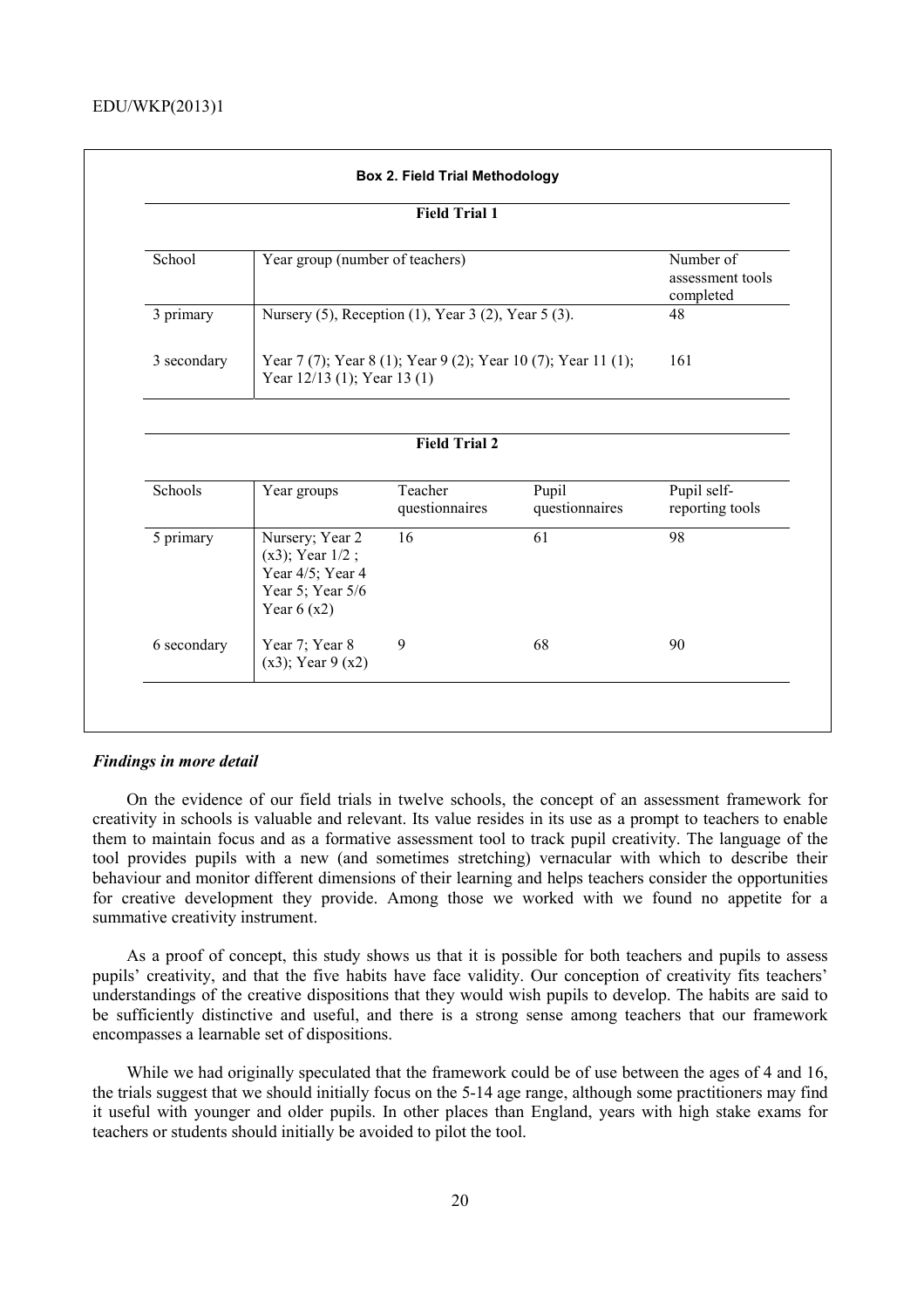It is not currently of use at Foundation stage (age 3-5). There are two reasons for this. First, the tool always had a self-assessment element and this made it too complex for very young pupils. Secondly, early years practitioners have a range of useful formative assessment processes already for, in the case of England, a largely play-based curriculum.

The tool is almost at the right grain of analysis: use of five habits appears to be sufficiently comprehensive and not unwieldy. Consolidation of the three sub-habits into one exemplar statement for pupils is too blunt an instrument to ensure they address all three aspects of the statement. To use the three dimensions of strength, breadth, and depth explicitly generates an assessment task that is too burdensome and complex, but by making them more hidden, some of the subtlety is lost. The tool is clear and accessible in its use of terminology and is applicable to a broad range of real-world types of creativity. The tool is sufficiently comprehensive, and internally coherent: no missing habits or sub-habits, or overlap of sub-habits, were identified during the trials.

Benefits of using the assessment tool are broad and relate to:

- The potentially powerful use of feedback material for formative use by pupils as it supports them in harnessing more of their creativity.
- The additional focus and precision which our research-informed synthesis of five dispositions afforded teachers in their classroom activities.
- The influence of the tool on teachers, and its help in refining their practice, helping them to think specifically how they could cultivate the full range of creative dispositions.
- The boost to the status of creativity afforded by our clarification and refining of a practically useful definition of creativity for those trying to argue its case. This is particularly pertinent in the current educational landscape as many 'creative' subjects are not to be found in the coming English Baccalaureate<sup>7</sup>. A more precise, research-led definition could be helpful in countering potentially negative impacts of a narrower curriculum upon creativity.
- The balance of simplicity and rigour. This project has attempted to span the gap between theory and practice, and has found that teachers will only use a tool that obtains this balance.
- The role that this tool, with its vocabulary, could have in structuring a community of practitioners interested in teaching creativity.
- The emergence of an open-ended curriculum for developing creative-mindedness as a result of collecting, tagging, and exchanging teaching and learning materials using the tools' structure.

### *Reflections on fieldwork in schools*

Both field trials took just one of the five dispositions: 'being inquisitive' for the first trial and 'being imaginative' for the second. In the first trial teachers at six schools (3 primary and 3 secondary) were asked to focus on 6 to 12 pupils and attempt to map each child's profile onto a copy of the reporting tool at a single moment in time by shading in the appropriate 'strength', 'breadth', and 'depth'. They were given full instructions. From the first trial we received a report from each of the six schools, and copies of over 200 completed assessment tools. In terms of validating the whole tool, teachers were asked to share their thoughts on the five broad habits, and 15 sub-habits upon which the tool was built. Teachers' feedback provided us with a 'proof of concept' that the habits and sub-habits were useful, and that they could be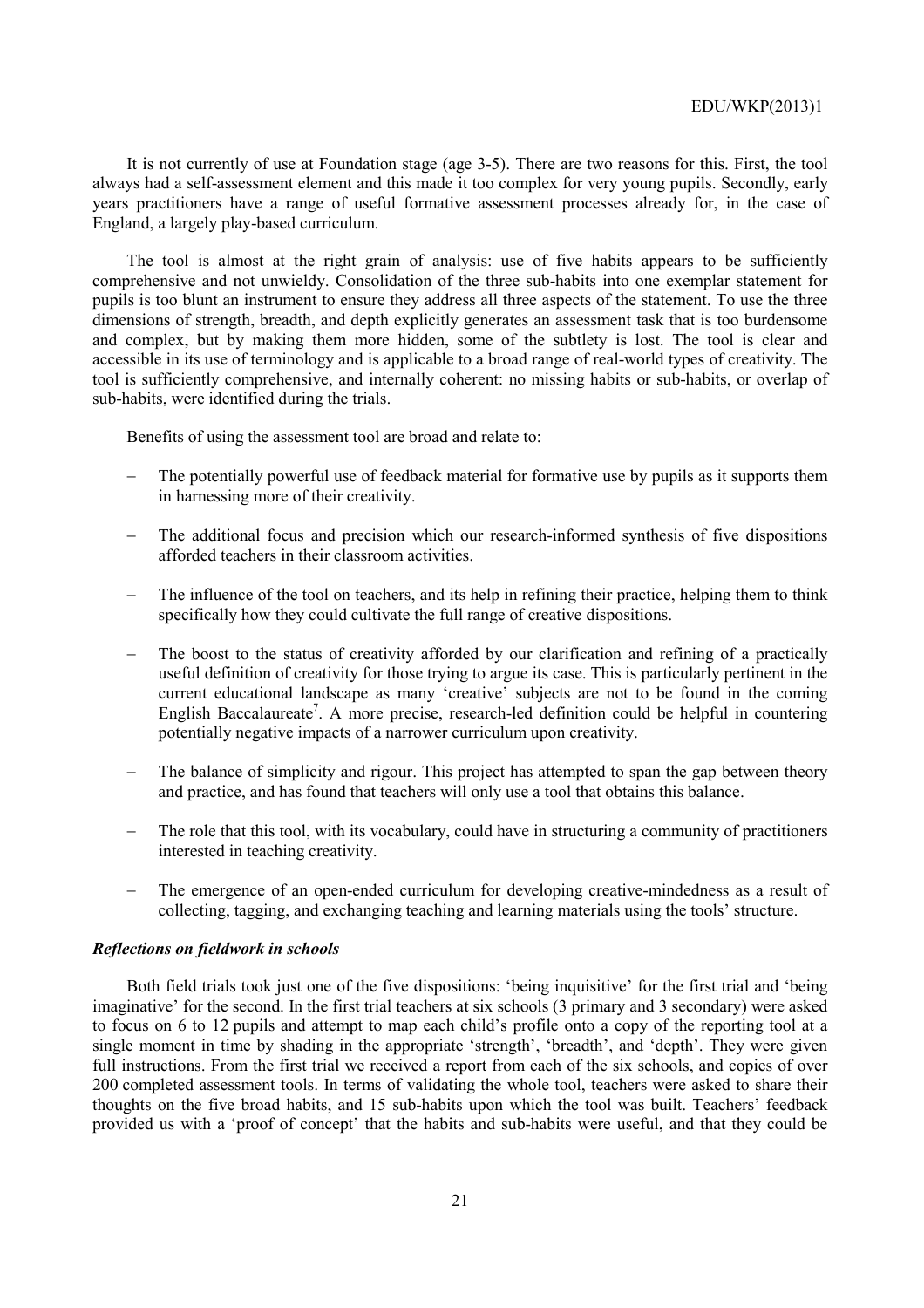monitored and assessed. Teachers perceived the framework to be complete, with all expected aspects of creativity being present.

For the second trial teachers at 11 schools (5 primary and 6 secondary) trialled a modified tool – this time for pupils to self-assess with – in one of their classes for a period of four to six weeks. Teachers implemented the project in a variety of ways, generally following the guidelines given by the project team. Most teachers showed an online presentation and video we had prepared that explained the concept of creativity, why its assessment would be beneficial, and how we planned for them to do this. The presentation and video were received warmly by pupils. Many pupils were given the opportunity to develop their own definitions of imagination, through various means including discussion, mind-mapping, and blogging. Teachers held 2-3 class sessions with the class prompting them to self-assess using the preformatted pupil reporting tool. They were asked to consider, from recent examples, how imaginative they had been in comparison with the exemplar statement on the tool. The exemplar statement can be seen on the tool in Appendix 1. They were to justify their self-assessment of how closely they fit the exemplar statement on the reporting tool. We received 25 teacher questionnaires, over 120 pupil questionnaires, and copies of over 180 pupil reporting tools from participants of the second trial.

Some teachers linked their introductory session explicitly to the piece of work the class would tackle that lesson. In one history class, for example, a discussion was held to develop the class' awareness of the role of creativity in history. A religious studies teacher used the introduction as a way of bringing in consideration of thinking skills to a topic containing 'big philosophical ideas'. While these activities do not necessarily cultivate creativity, they show how teachers strive to place sessions on creativity in context.

#### *Teachers' views*

The majority of teachers involved with the trial told us that their experiences with it had impacted positively upon their practice. Three teachers talked of how the trial had broadened their awareness of creativity; the different forms it takes and places it emerges; and how it helped them to value and celebrate it. Another told us how she had benefitted from the narrow focus on just one aspect of creativity; planning to continue this focus by looking at a small number of 'skills' on a half-termly basis.

At five schools, teachers talked about impacts of the trial on their practice, such as more listening to (and questioning of) pupils in order to notice imaginative behaviour; more praise and encouragement of pupils; more time for reflection; and more planning for imagination. Planning opportunities for imagination into lessons and into wider schemes-of-work was the most common change teachers mentioned.

#### *Pupils' views*

Pupils were asked to return to the tool during 2-3 lessons (at their teacher's discretion) over the course of around six weeks. To test this proof of concept (*i.e.* whether pupils could use the tool) they were asked to think about some concrete examples of when they were being imaginative recently. Teachers were told they could focus pupils' efforts during a particular lesson or project, but also to allow pupils to bring in evidence from lessons taught by their colleagues – whether in primary or secondary. Pupils were asked to compare their own behaviour with the exemplar statement on the tool and decide on the extent to which the behaviour was 'like me' (not at all, a little, quite, very much). They were required to seek evidence. For example, was their evidence in their written work? With such a formative tool, more important than an objective relationship between the box ticked and the evidence provided would be the pupil's justification for their choice of box, and a dialogue with the teacher to help develop the pupil's judgment.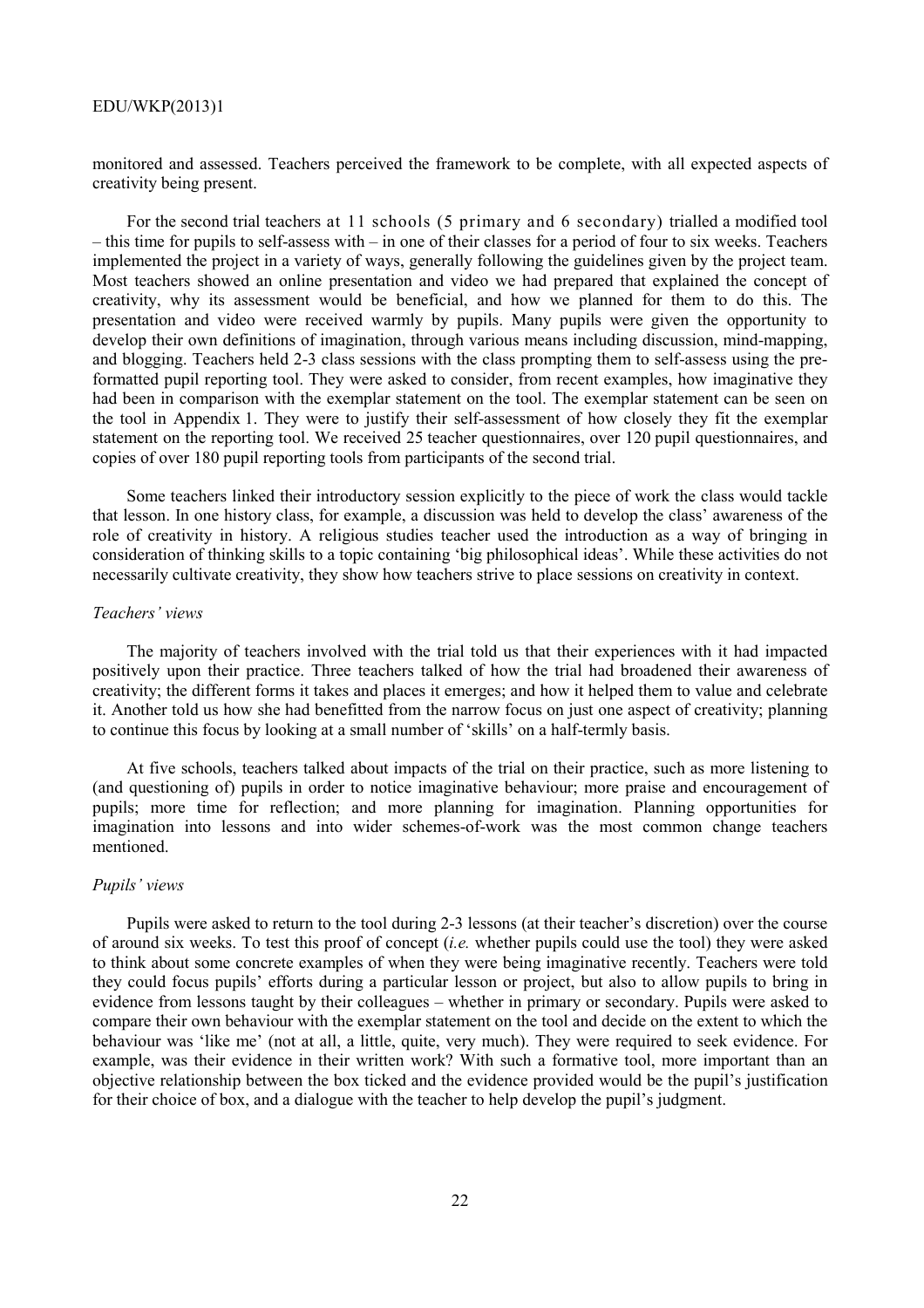As would be hoped, most pupils developed understanding of the key words and concepts used in the tool. Having used the tool, pupils were overwhelmingly more aware of when they were being imaginative; many were also seeking actively for opportunities to be more so. Those pupils who claimed that the tool had not made them more aware fell broadly into two categories. Some believed that they had sufficient awareness anyway. Others showed that they had held onto their original views that creativity and imagination could not be taught; that they were currently unable to be imaginative; or that creativity had too many meanings for them to try and define it. In one school in particular, pupils' responses indicated a lack of sufficient contact time with the tool, but also that initial input from teachers had not been sufficient to develop their understanding. It is to be expected that these factors would be concurrent with a narrow view of what it means to be imaginative.

The vast majority of pupils told us that they found the tool accessible and evidence easy to gather and that the tool became easier to use as it became more familiar.

The quality of self-assessments varied, for a number of reasons. Some pupils just listed work they had done or, more broadly, lessons they had been present in where they had used their imagination. Detail was generally sparse and insufficient for teachers to give guidance for improvement although some pupils provided significantly more detail than others. On the whole, teachers were satisfied that evidence was reasonably justifiable and appropriate. Evidence tended to be better when it was concrete and sufficiently detailed, although a primary teacher told us that she found verbal evidence easier to agree with because her pupils were able to articulate better orally than in writing. Evidence from lessons other than the teachers' own was harder to judge. We thus advise to use the assessment tool for lessons given or projects led by the teacher who trials it.

Pupils often mentioned how much easier it was to gather evidence in subjects where they felt that their creativity was used more naturally; or where they were familiar with using their imagination in the way they had always understood imagination to mean.

Difficulties some pupils had related to: finding examples of when they had been imaginative; relating their examples to the exemplar statement; finding solid evidence; and deciding which of the 'like me' statements their evidence suggested they should tick. Putting thoughts into writing (particularly if pupils had limited vocabulary) was the most commonly expressed of all these issues, although several of the mentions were by pupils who claimed to find the tool easy to use. This suggests that it was only a minor issue for these pupils. In the school in which it was cited most frequently (by 15 pupils) however, the teacher only considered recording evidence to be an issue for the less able children.

In two schools reflecting and discussing with peers was more popular than noting experiences down while some pupils tried to include too much detail on their reporting sheet. For a formative tool to map progression, however, the question has to be posed regarding how useful this level of detail is. While a certain level of relevant detail is helpful in ensuing teachers understand pupils' evidence, reams of descriptive, uncritical narrative are unlikely to be read and absorbed by teachers with a view to assisting in the formation of deeper levels of creativity; and even less likely to be drawn on by pupils as they hit problems in the future or wish to reflect and decide upon their own personal development targets.

A common theme was that developing creativity in maths lessons posed some challenges. The teaching had to be conducive to pupils using their imagination; they needed confidence to believe they could be imaginative (particularly girls); and they needed hard evidence, which was less easy to obtain from looking at a piece of maths work. Pupils in one maths teacher's class claimed that the class did find it easier with practice.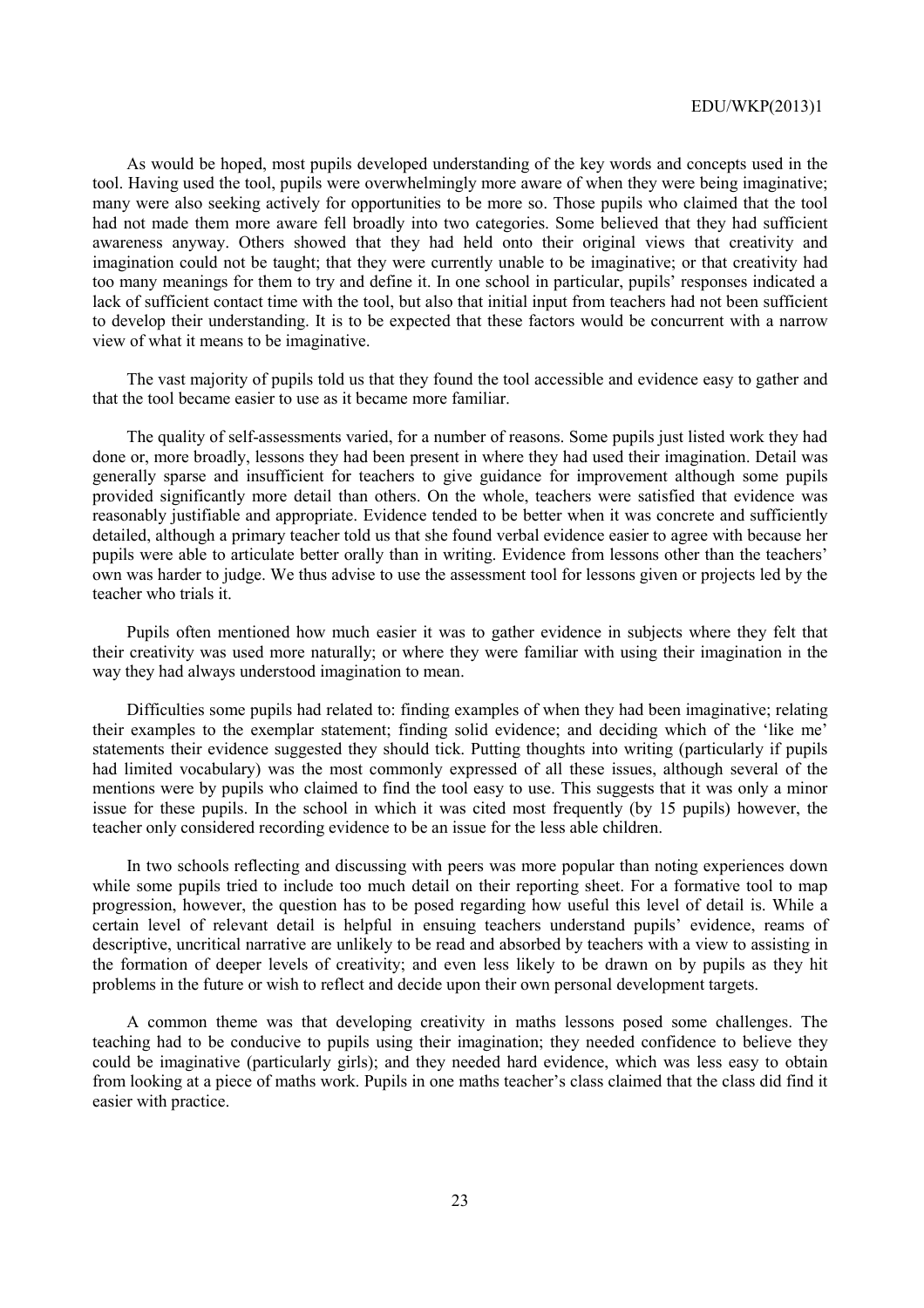### *Refining the second field trial*

The first field trial highlighted some aspects of the tool that were burdensome or difficult to use for young students in a limited time. Field trial 2 therefore simplified the tool to make it more friendly and accessible. Key differences from the first trial were:

- − Being 'imaginative' was the creativity sub-habit in focus, rather than being 'inquisitive'.
- The assessment tool was simplified in terms of process. The assessment tool was simplified in terms of content.
- − Assessment was undertaken by pupils, with teachers taking a facilitative 'signing off' role.
- − The assessment process was embarked upon over a period of time rather than carried out at a snapshot moment.
- − Having trialled quite a complex approach to mapping creativity using dimensions of 'strength', 'breadth', and 'depth' in the first field trial, the second trial simplified the tool in this regard. Our approach to 'strength' and 'depth' involved the following criteria attached to the exemplar statement, rather than attempting to give separate scores for 'strength', 'breadth', and 'depth' (seen in the tool in Appendix 1):

 *'I can do these things without being prompted. I am confident about doing these things'.* 

- The 'breadth' dimension (intended to reflect the degree to which individuals showed creative tendencies across a range of contexts) was accounted for by pupils considering examples and evidence from various contexts. Pupils were not expected to give themselves a single score for 'breadth', but rather to consider a range of contexts.
- Key Stage 4 (age 14 to 16) was omitted due to potential conflicts of statutory examinations. Schools were asked to focus on Y2, 4, 6, and 8, as well as at Foundation stage.

Following field trial 1, the concept of 'strength' was replaced with the more transparent idea of 'independence'; the idea of being able to do things without being prompted. Confidence was used as a proxy for 'depth'.

This consolidated approach to tracking strength and depth was only apparently successful at those schools where the tool was entirely unproblematic. At three schools, teachers were satisfied that pupils understood the requirement had no problem paying attention to both. At seven of the other schools, teachers themselves did not provide us with feedback relating to this specific question, suggesting strongly that the consolidated approach was too subtle or intangible for them to notice.

Having trialled a more complex approach to assessment of the three sub-habits of 'being imaginative' in field trial 1, for field trial 2 we developed a combined exemplar statement that described what it would look like if an individual was doing all three sub-habits well. Pupils varied in the degree to which they evidenced one, two, or three sub-habits. In some instances pupils did not comprehend the question we asked regarding the number of sub-habits they had attempted to evidence. This suggests the consolidated approach was not sufficiently directive for some.

Of the three sub-habits, if one was given slightly more attention by those telling us what they found difficult, it was using their 'intuition' (being able to carry on even when you cannot fully explain your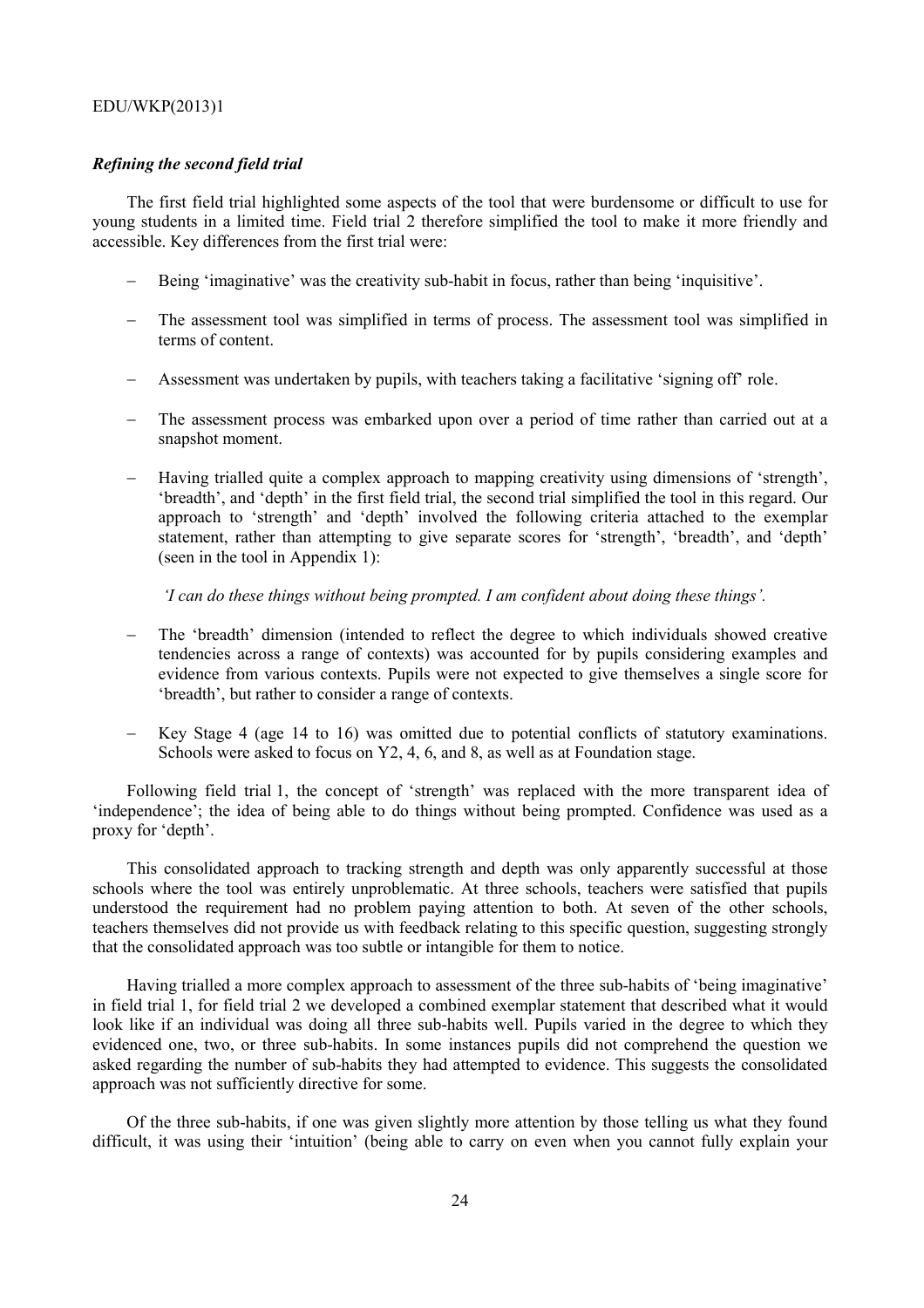reasoning). This said, difficulties with intuition were mentioned only infrequently. Not a familiar word to begin with, it became more so with practice and also with hindsight. Some found it less easy to notice when they themselves were being intuitive, although teachers told us pupils did use their own intuition. It is quite possible that the problem with intuition (if indeed there really was one) may not have been the wording, because teachers would have used different words to explain what it meant, but the concept itself. Intuition is perhaps inherently difficult to notice and, therefore, sometimes hard to evidence. As it is so intangible it is also harder to write about, even when noticed. It is, nevertheless, an important aspect of creativity that appears regularly in other analyses of the traits of creative individuals. Perhaps the difficulties of demonstrating it should not prevent its inclusion in an assessment framework.

Teachers at two schools both expressed a preference to focus on capturing evidence for only one-sub habit at a time.

Our approach to 'breadth' involved asking participating teachers to allow pupils to bring in evidence from other lessons as well as their own. Pupils indicated to us whether they had drawn upon a single subject only; a narrow range of subjects; a broad range; a broad range and out of school examples. The range of subject examples drawn from and the range which exists within subjects helped pupils to establish breadth.

At this stage in the development of the tool, pupils were not led by the research team or teachers to be systematic about collecting their evidence and only around a dozen mentioned out-of-school evidence. This was expected, given the arrangement whereby pupils did this work with only one teacher. The trial was to see whether pupils *could* refer to other subjects. A common theme in this regard was selectivity, with the most overtly 'creative' subjects being considered more readily by some.

Remembering contexts outside of pupils' immediate experience was a problem for a few pupils; for some even recalling what they had done earlier in the lesson in which they were reflecting was a challenge. Subject silos also kept, to some degree, pupils' minds confined to the subject in which they were working. This suggests that a method of capturing thoughts that works on the spot would be best. Note, however, that a teacher at one school believed that not overdoing the reporting was a good approach.

Field Trial 2 findings suggest that it would certainly be worth developing the tool because of the significant impact it had upon pupils' understanding of important learning concepts, upon their vocabulary, and upon teachers' professional practice.

To continue with this work, further development of the tool is needed. Most significantly: accompanying training materials are needed in order to maximise fully the benefits of tracking creativity in classes; and the tool should be more formatively useful. Teachers and pupils need detailed exemplars and clear guidance about how best to utilise the tool to ensure that evidence is always pointing pupils' development on an upward trajectory.

There are remaining issues of incentivisation. For example, how do we ensure the tool becomes part of the schools' data collection, reporting, and reward system? To what extent is this necessary? How could technology assist with this? Issues of moderation remain also. How do we ensure teachers and pupils share a common understanding of the key terms? How might we use moderation to develop some exemplar pieces of evidence?

For future development, however, we believe the tool's most useful direction is as a formative instrument for pupils and teachers to concentrate on action for the future, rather than as a record of past achievement.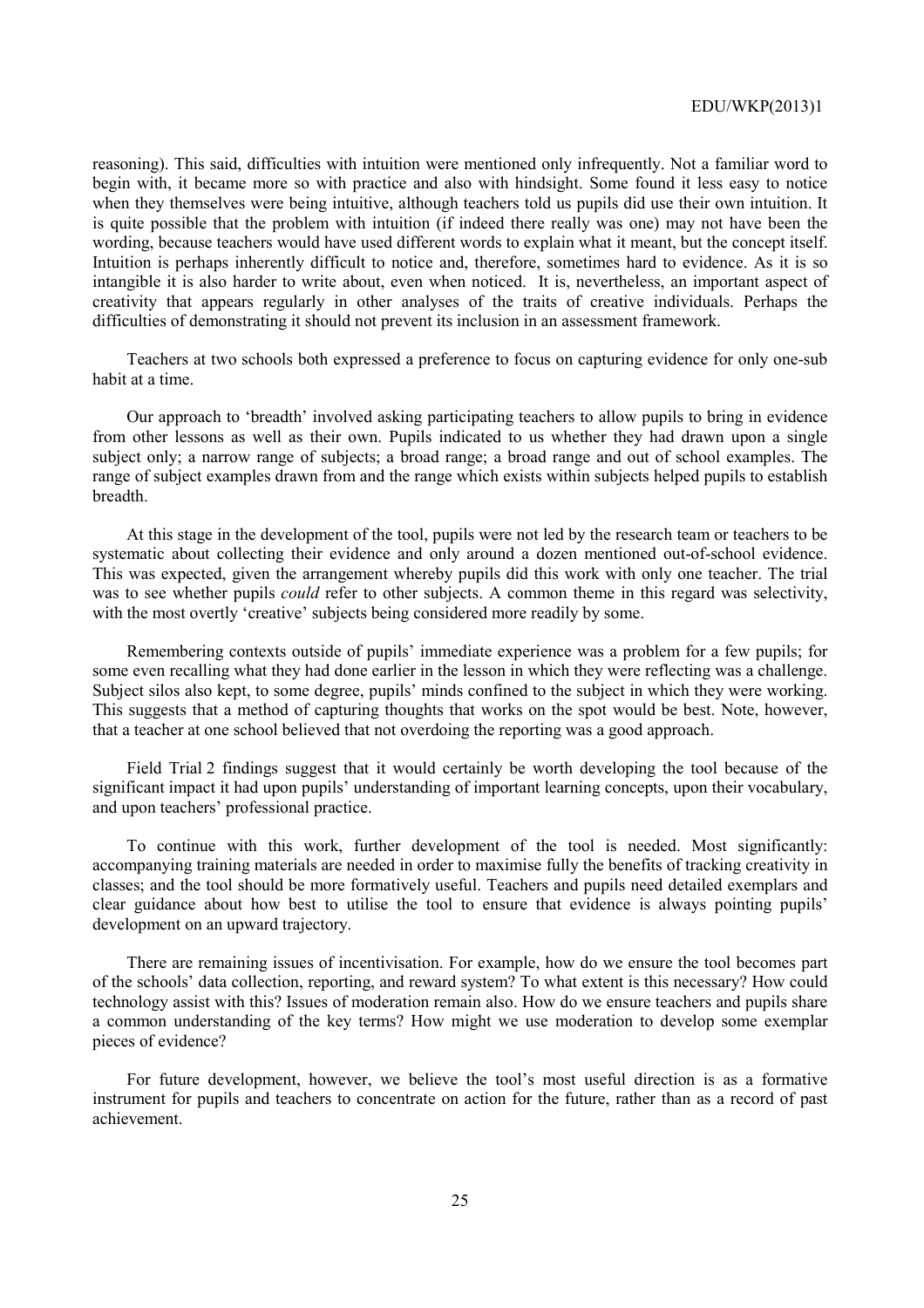# **4. Conclusion and next steps**

*'We need innovative practitioner research within the field of curriculum and assessment studies – research that will change assessment policy and creative learning practices within the classroom in different socio-cultural contexts.'*  Pamela Burnard (2011:140-149)

The fact that, after recent years of considerable investment in promoting creativity in schools in England, there is no widely used assessment tool or framework has a number of possible explanations.

It could be that assessing creativity is just too difficult in schools. Or it might be a consequence of being in an education system already perceived as over-tested. Or the subject-dominated nature of schools may simply throw up too many logistical barriers. Or, we suspect, as was revealed in the anecdote we cited on page 6, teachers who are interested in creativity may remain wary about assessing it. Or there is no clear understanding and consensus about what creativity means in different contexts.

We started our research and development with three questions:

- 1. Is it possible to create an assessment instrument sufficiently comprehensive and sophisticated that teachers would find useful (the proof of concept)?
- 2. Would any framework be useable across the entire age span of formal education?
- 3. If a framework is to be useful to teachers and pupils, what approach to assessment should it adopt?

Here we give answers to these questions and offer some more finely grained reflections on what we found. Our full report can be found on CCE's website (Spencer *et al.* 2012b)<sup>8</sup>.

- 1. It is possible to create an assessment instrument that teachers find useful and to this extent the concept is proved.
- 2. The framework seems most useable between the ages of 5 and 14. Post 14 the pressure of examinations and the pull of subjects seems too great. Pre 5 early years teachers already have excellent formative learning tools for use in a curriculum which is much more playful and into which the development of creativity already fits easily.
- 3. We are clear that the primary use of the tool is in enabling teachers to become more precise and confident in their teaching of creativity and as a formative tool to enable learners to record and better develop their creativity.

The teachers who trialled our tool found the underlying framework both rigorous *and* plausible. They liked the tool and could see how it could be useful in the classroom for formative assessment. On the basis of this small-scale study, there would seem to be an appetite for a tool like ours to help teachers focus more on creative mindedness and to help learners develop their own creativity more effectively. But we are only at the very beginning of a larger process.

The teachers we worked with clearly preferred an approach to assessment which was formative, not summative. We got the strong sense that there is little appetite for the creation of a complex summative matrix against which the creativity of pupils can be compared and cross-checked. This feeling came particularly strongly from feedback at our pre-trial work with teachers and headteachers which demonstrated their aversion to the notion of grading pupils in light of their creativity.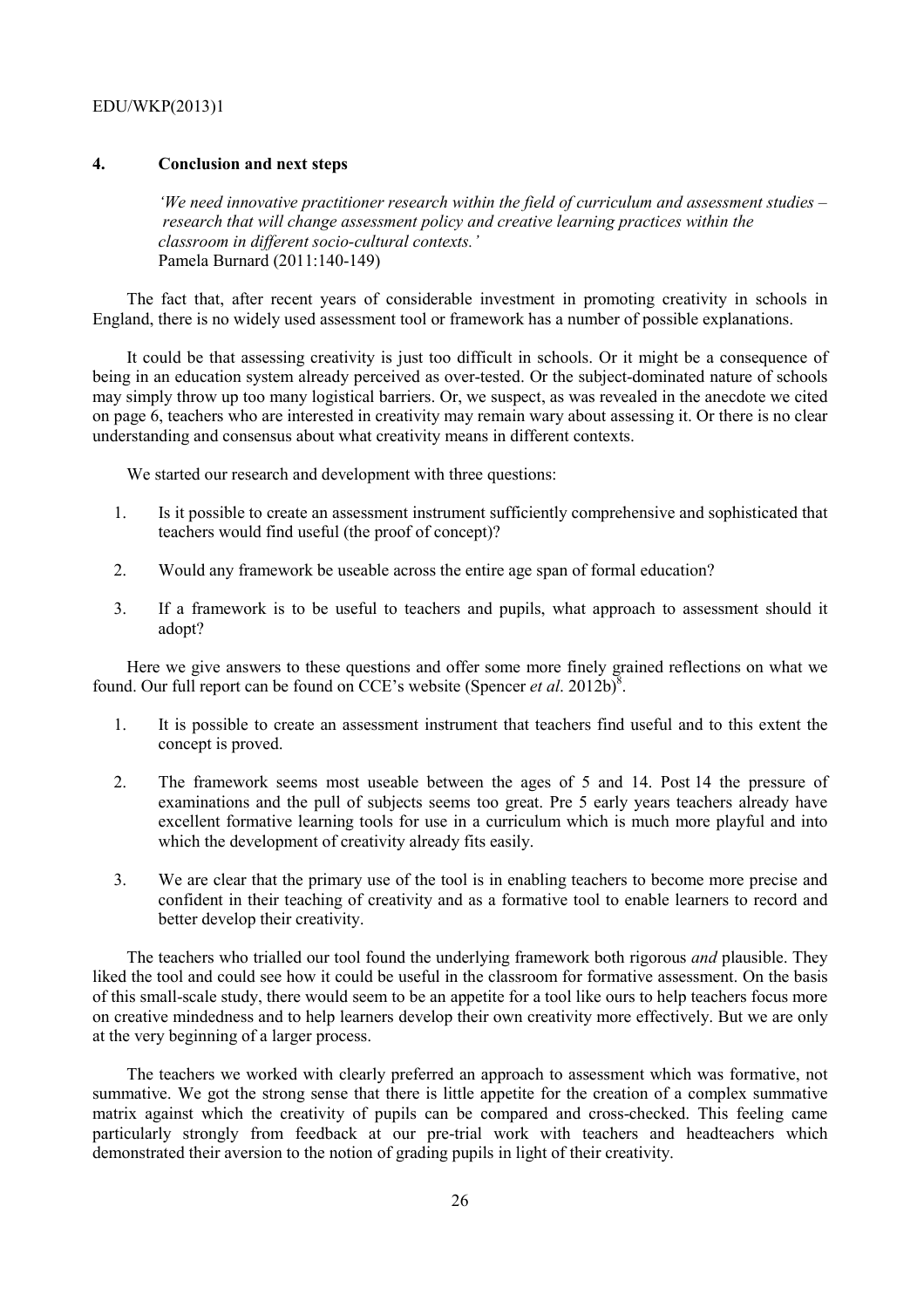Thus far we have only tried the tool with teachers who declare an interest in creativity and only involved English schools. While the concept seems to be a useful one, the tool has only been used by teachers and pupils over very short periods of time. The assessment tool was a paper one rather than existing in online versions. Its design was simple and not specially tailored to the different ages of the pupils who used it.

We have found that the balance of simplicity and rigour in an assessment tool is key because teachers will only use a tool that obtains this balance. The use of five habits is sufficiently detailed without being too unwieldy, and the five habits we trialed were validated by practitioners and pupils.

In terms of what the assessment tool might look like in light of our findings we recommend the following approaches:

- Maintaining the emphasis upon the learnability of creativity. The steering group was strongly in support of our decision to emphasise this aspect, and also that of sociability.
- Incorporating the tool into the school's data collection, reporting, and reward systems.
- Developing training materials and resources for teachers to demonstrate best practice, making the assessment process more tangible for teachers. Materials might relate to:
	- − communicating the purpose
	- − linking evidence to the exemplar statement
	- − demonstrating the level of detail required
	- preparing very young pupils
- Developing layout to separate back out the three sub-habits of each creativity habit.
- Use of a clear font; easily decipherable by the youngest pupils.
- Scrutinising language to ensure it is sufficiently clear, particularly for younger children and those with special needs, but also those less familiar with creativity or learning vocabulary. This may mean creating different versions of the tool for different age groups, although comments did not justify this as a definitive course of action.
- Developing best practice relating to how teachers might choose to focus on a small aspect of the tool at a time.
- Developing a more formative tool that prompts pupils and teachers to consider how they could improve, rather than just logging past behaviour. From a practical point of view, at present, the tool does not allow room for capturing progression adequately due to lack of space. Some pupils did date their notes, which showed progression to a small degree. Separation of the sub-habits would allow more focused notes on progression.
- − Capturing 'breadth' more systematically in the tool, by establishing how it could be used in multiple contexts, and whether there would be any issues of ultimate ownership. This may involve exploring how schools best deal with the issue of coordination to ensure that assessments are undertaken systematically and collated in a useful format for both learners and teachers to use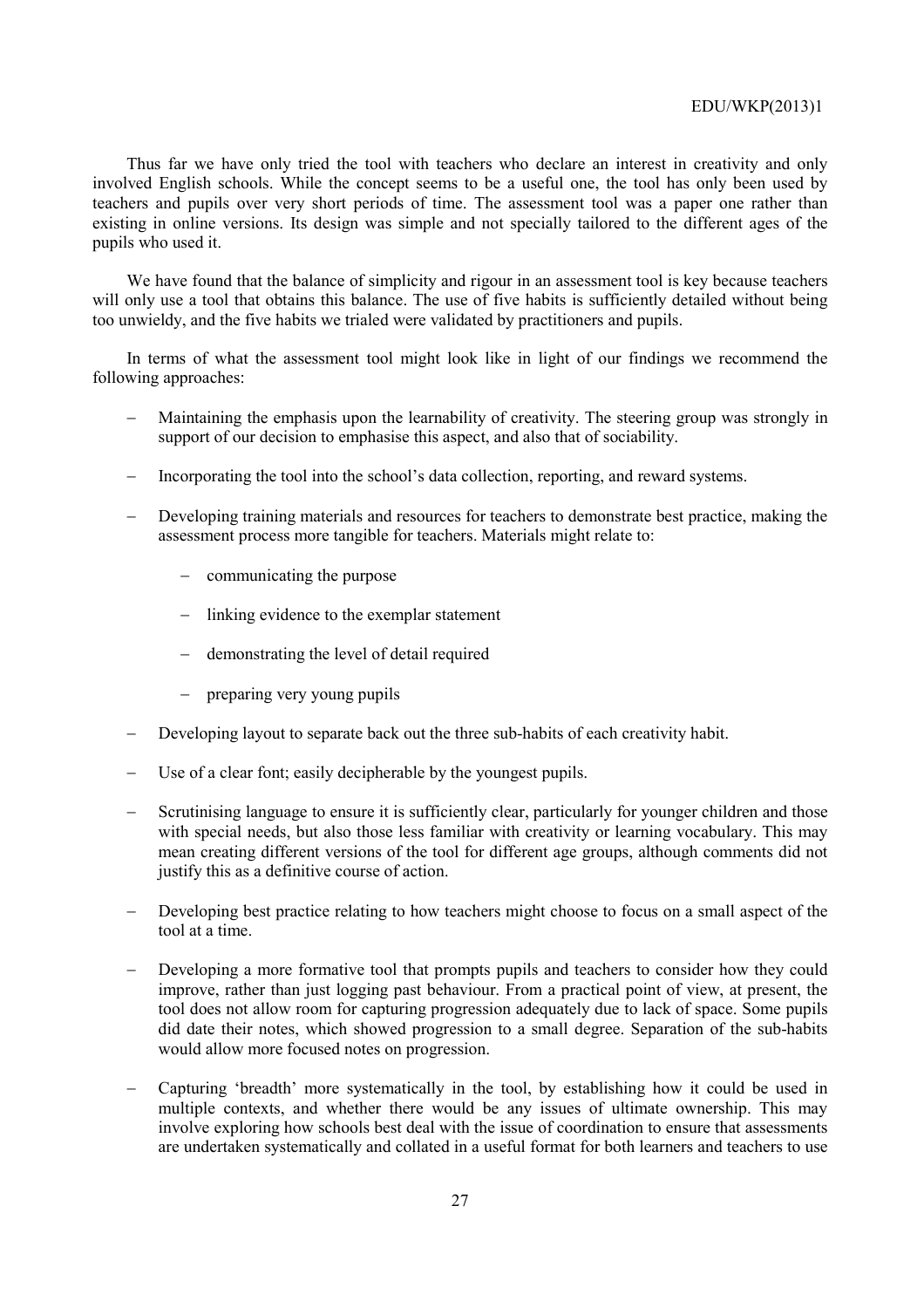$\overline{a}$ 

formatively. For example, schools may need to assign a coordinator role to ensure that assessments are undertaken. This role may fall naturally to the 'assessment coordinator' at primary level.

- Developing a more systematic evidence collection process. Developing materials to tackle teachers' thinking about the opportunities they provide in the curriculum.
- Developing the tool for the virtual environment.
- − Trialing the tool with the 'unconverted'. In light of the fact that participating schools were a selfselecting group of 'keen' practitioners, the tool is yet to be exposed to the 'unconverted'. Its introduction to a group of schools unfamiliar with assessment of creativity would further test its practicality and utility. Given its non-statutory status, however, it could be that it would be better to focus on those schools which actively want to explore creativity.

#### **NOTES**

- <sup>1</sup> The word Guilford actually used was 'trait'. There are many near synonyms of which we are aware, each with slightly different nuances, including 'characteristic', 'quality, 'attribute', 'habits of mind' and 'disposition'. We have chosen largely to use the word 'disposition' throughout this paper except when 'trait' has already become widely associated with a line of thinking. We prefer to refer to creative 'dispositions' because of the unequivocal connection with the idea that such aspects of any individual can be cultivated and learned, becoming stronger and deeper conveyed by 'disposition'.
- $2$  'Creative agents' is the term used to describe professionals from a range of disciplines funded to work in schools as part of CCE's Creative Partnerships scheme.
- <sup>3</sup> This phenomenon can also be seen in other subjects notably mathematics where poor numeracy levels can be abusively seen as a proxy for being 'stupid'.
- <sup>4</sup> In 1999, the National Advisory Committee on Creative and Cultural Education (NACCCE) produced a report to the UK Government: *All Our Futures: Creativity, Culture and Education*. The committee's inquiry coincided with the review of the National Curriculum in England and Wales, and, thus, made recommendations for this review. It also included recommendations for a wider national strategy for creative and cultural education. The NACCCE report was a response to the Government's 1997 White Paper, *Excellence in Schools*, and it highlighted an undervaluing of the arts, humanities, and technology. Our literature review (Spencer *et al.*, 2012) elaborates further on how the NACCCE report shaped the development of creativity within education in the United Kingdom.
- 5 In 1999 the Nuffield Foundation funded a piece of research called the *King's-Medway-Oxfordshire Formative Assessment Project* (KMOFAP). As a result of the project, Assessment for Learning (AfL) has become central to education policy in England and Scotland. AfL is any assessment that prioritises pupil learning first and foremost.
- <sup>6</sup> In England Key Stages of education sit within the National Curriculum framework of teaching. Key Stage 4 comprises school years 10-11, and children aged 11-14. Pupils are assessed at the end of KS4. This marks the end of compulsory education.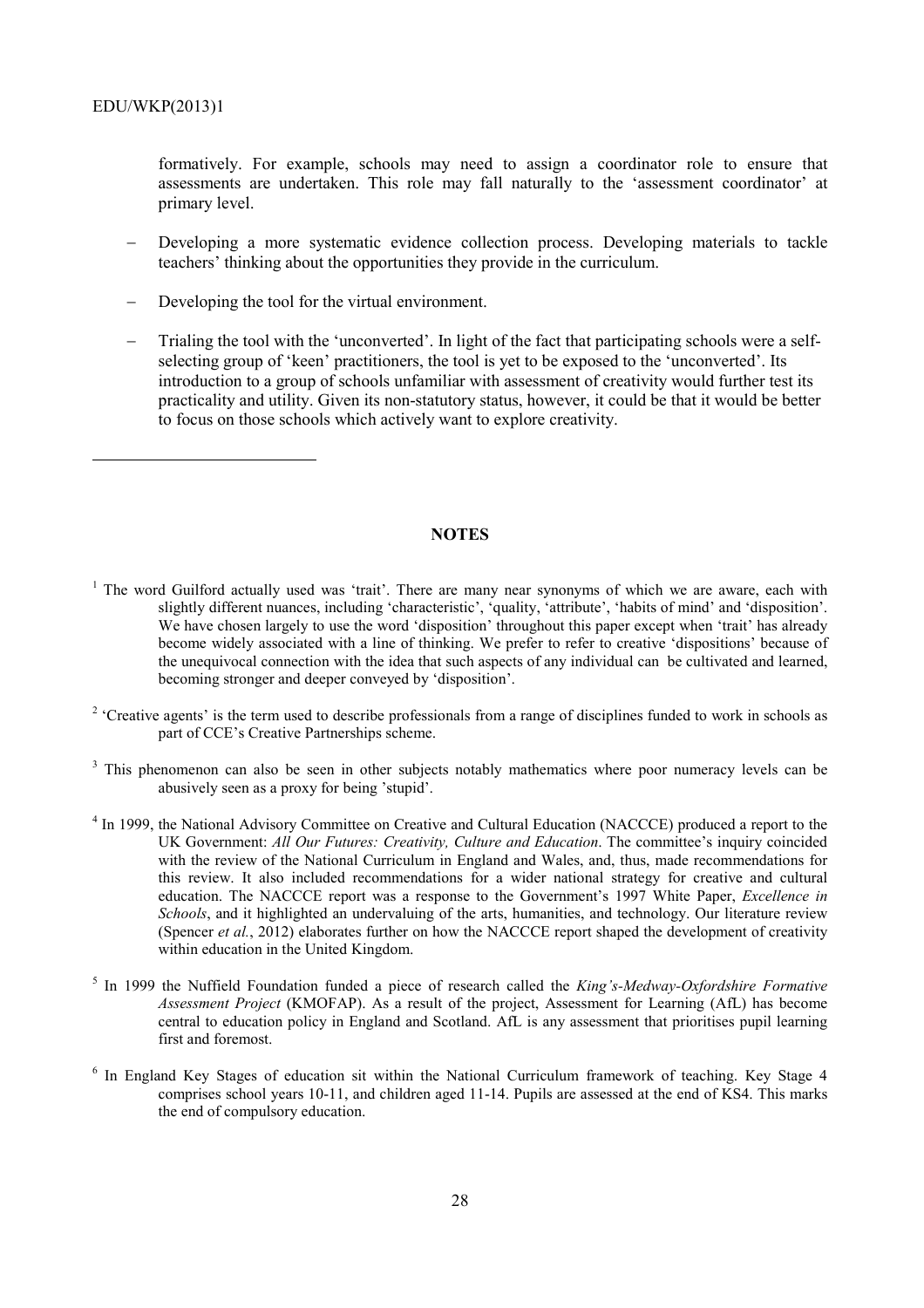-<br>7  $\frac{7}{1}$  Introduced as a performance measure in the 2010 performance tables, the EBacc is a measure of where pupils have attained a grade C or above in a core of academic subjects (English, maths, history or geography, the sciences and a language). It enables comparison of schools in terms of their provision for the key academic subjects that are preferred or required for entry to degree courses.

<sup>8</sup> www.creativitycultureeducation.org/wp-content/uploads/Progression-in-Creativity-Final-Report-April-2012.pdf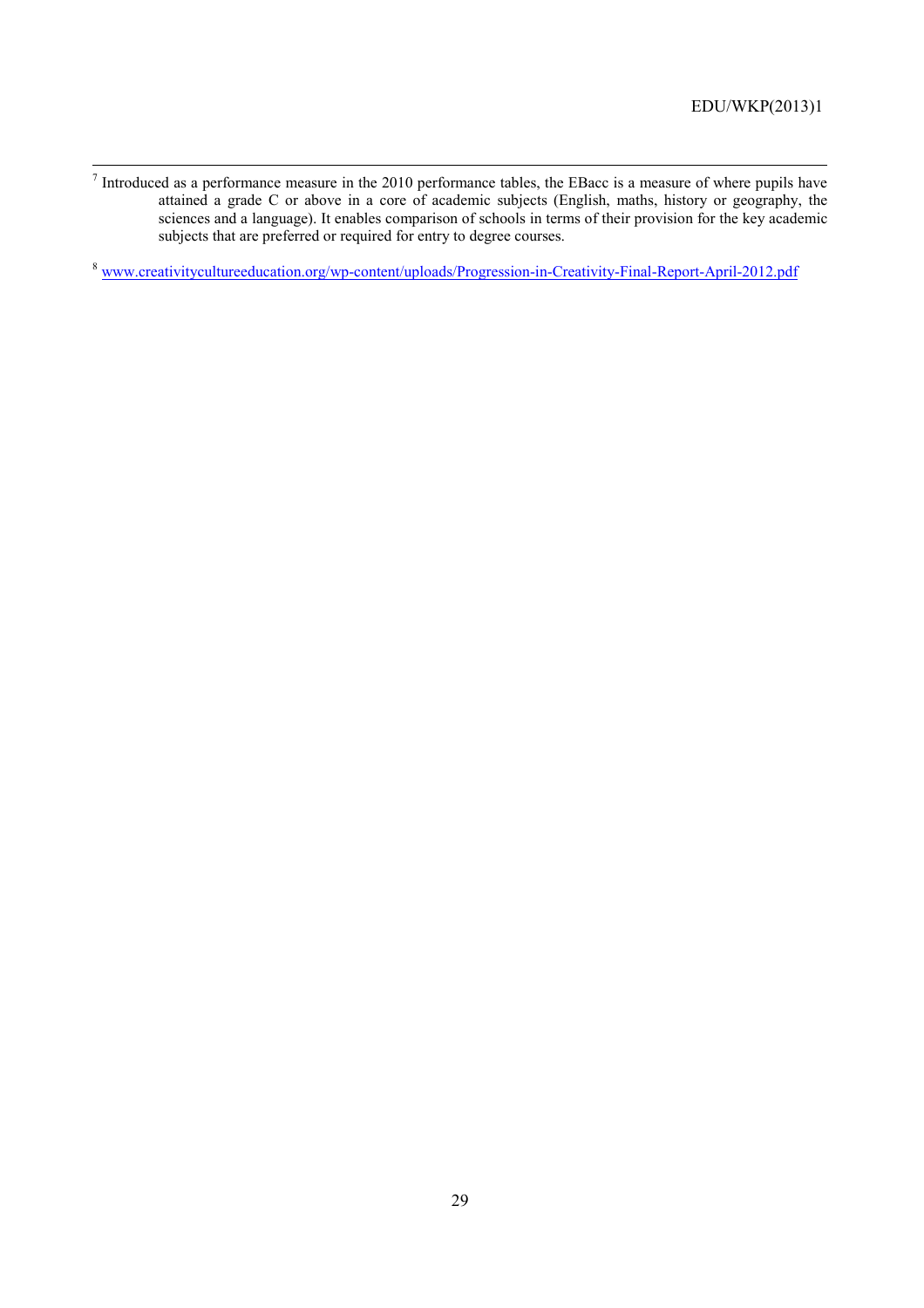#### **REFERENCES**

- Adams, K. (2005), *The Sources of Innovation and Creativity,* National Center on Education and the Economy.
- Banaji, S. A. Burn and D. Buckingham (2010), *The Rhetorics of Creativity: A literature review*. *2nd edition*, Creativity, Culture and Education, Newcastle.
- Beattie, D. (2000), "Creativity in Art: The Feasibility of Assessing Current Conceptions in the School Context", *Assessment in Education: Principles, Policy and Practice,* Vol. 7, No. 2, pp. 175-192.
- Berger, R. (2003), *An Ethic of Excellence: Building a Culture of Craftsmanship with Students*, Heinemann Educational Books, Portsmouth, NH.
- Black, P. and D. Wiliam (1998), "Inside the Black Box: Raising Standards Through Classroom Assessment", *The Phi Delta Kappan,* Vol. 80, No. 2, pp. 139-144 and 146-148.
- Boud, D. and N. Falchikov (2006), "Aligning Assessment with Long-Term Learning", *Assessment and Evaluation in Higher Education,* Vol. 31, No. 4, pp. 399-413.
- Broadfoot, P. (2000), "Preface, pp ix-ixxx" in Filer, A. (ed.), *Assessment: Social practice and social product,* RoutledgeFalmer, London.
- Burnard, P. (2011) "Constructing Assessment for Creative Learning", in Sefton-Green, J., K. Jones and L. Bresler (eds.), *The Routledge International Handbook of Creative Learning,* Routledge, Abingdon.
- Claxton, G. (2006) "Cultivating Creative Mentalities: A Framework for Education", *Thinking Skills and Creativity,* Vol. 1, No. 1, pp. 57-61.
- Cooper, L., T. Benton and C. Sharp (2011), *The Impact of Creative Partnerships on Attainment and Attendance in 2008-09 and 20090-10,* NFER, Slough.
- Cooperrider, D. and D. Whitney (2005), "*Appreciative Inquiry: A Positive Revolution in Change"*, Berrett-Koehler Publishers Inc, San Fransisco, CA.
- Craft, A. (2008a), "Approaches to Assessing Creativity in Fostering Personalisation", paper prepared for discussion at DCSF Seminar – Assessing The Development of Creativity: Is it possible, and if so what approaches could be adopted? 3rd October 2008, Wallacespace, London.
- Craft, A. (2008b), *Creativity in the School* [Online], www.beyondcurrenthorizons.org.uk/creativity-in-theschool/, accessed 6th July 2011.
- Csikszentmihalyi, M. (1996), *Creativity: Flow and the Psychology of Discovery and Invention,*  HarperCollins, New York.
- Ericsson, A., R. Krampe and C. Tesch-Römer (1993), "The Role of Deliberate Practice in the Acquisition of Expert Performance", *Psychological Review,* Vol. 100, No. 3, pp. 363-406.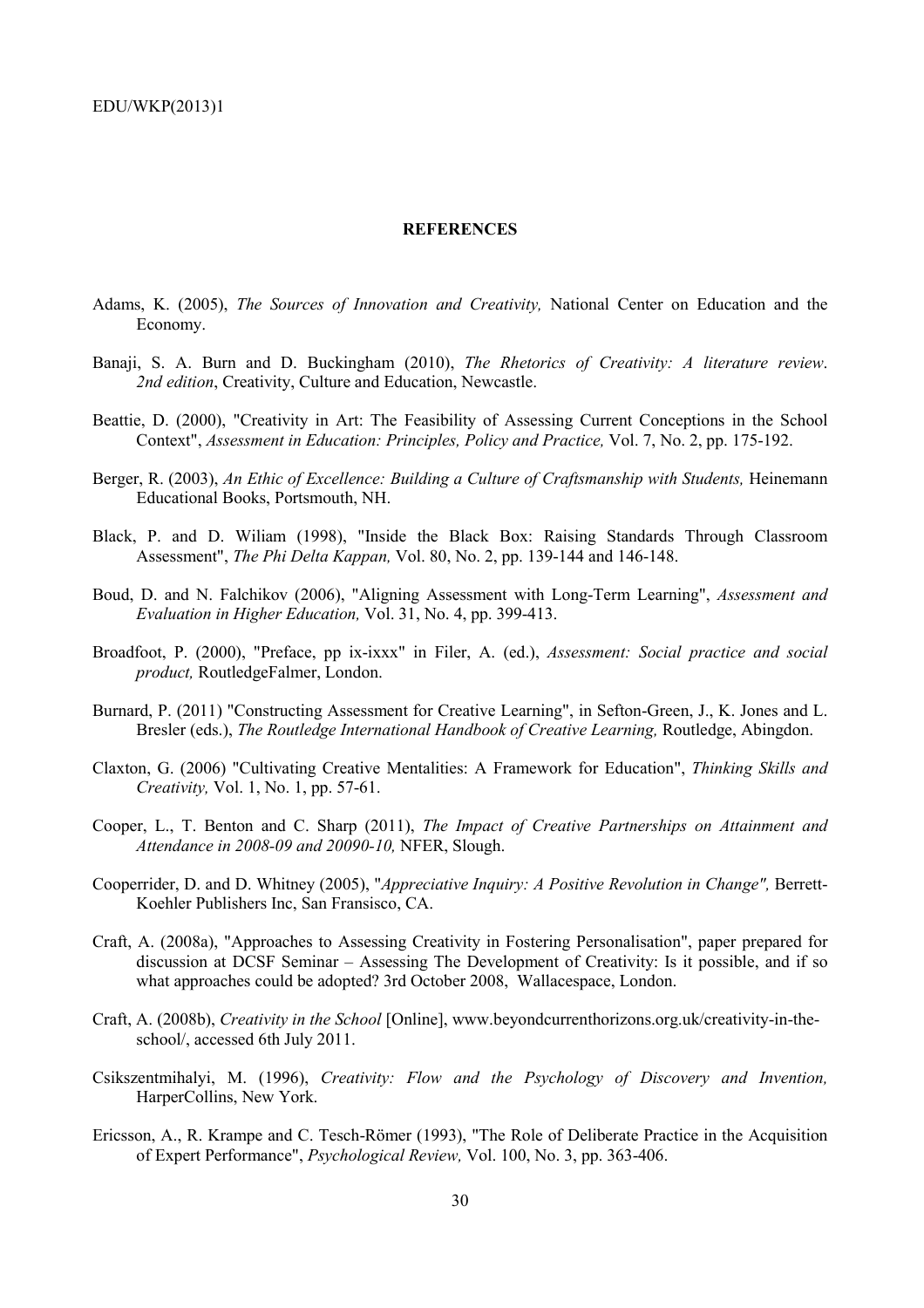- Feist, G. (2010), "The Function of Personality in Creativity: The Nature and Nurture of the Creative Personality", in Kaufman, J. and R. Sternberg (eds.), *The Cambridge Handbook of Education,* Cambridge University Press, Cambridge.
- Fillis, I. and A. McAuley (2000), "Modeling and Measuring Creativity at the Interface", *Journal of Marketing Theory and Practice,* Vol. 8, No. 2, pp. 8-17.
- Florida, R. (2002), *The Rise of the Creative Class…and How it's Transforming Work, Leisure, Community and Everyday Life,* Basic Books, New York, NY.
- Guilford, J. (1950), "Creativity", *American Psychologist,* Vol. 5, No. 9, pp. 444-454.
- Heindel, C. and L. Furlong (2000), "Philosophies of Creativity: Two Views", *Zip Lines: The voice for adventure education,* No. 40, pp. 47-48.
- Hingel, A. (2009), "Creativity Measurement in the European Policy Context", pp 421-422, in Villalba, E. (ed.), *Measuring Creativity: The book,* www.ec.europa.eu/education/lifelong-learningpolicy/doc2082\_en.htm, accessed 6th December 2011, European Commission.
- Hocevar, D. (1981), "Measurement of Creativity: Review and Critique", *Journal of Personality Assessement,* Vol. 45, No. 5, pp. 450-464.
- John-Steiner, V. (2006), *Creative Collaboration,* Cambridge University Press, Cambridge.
- Kaufman, D., D. Moss and T. Osborn (eds.) (2008), *Interdisciplinary Education in the Age of Assessment,*  Routledge, New York, NY.
- Kaufman, J. and R. Sternberg (eds.) (2010), *The Cambridge Handbook of Creativity,* Cambridge University Press, Cambridge.
- Koestler, A. (1964), *The Act of Creation,* Penguin Books, New York, NY.
- Lave, J. and E. Wenger (1991), *Situated Learning: Legitimate Peripheral Participation,* Cambridge University Press, Cambridge.
- Leahy, S. and D. Wiliam (2009), "From Teachers to Schools: Scaling up Formative Assessment", paper presented at the 2009 AERA Annual Meeting on Disciplined Inquiry: Education research in the circle of knowledge, San Diego.
- Lindström, L. (2006), "Creativity: What is it? Can you assess it? Can it be taught?", *International Journal of Art and Design Education,* Vol. 25, No. 1, pp. 53-66.
- Looney, J. W. (2009), "Assessment and Innovation in Education*"*, OECD Education Working Papers, No. 24, OECD Publishing, http://dx.doi.org/10.1787/222814543073.
- Looney, J. W. (2011), "Integrating Formative and Summative Assessment: Progress Toward a Seamless System?", OECD Education Working Papers, No. 58, OECD Publishing, http://dx.doi.org/10.1787/5kghx3kbl734-en.
- Lucas, B. and G. Claxton (2009), *Wider Skills for Learning: What are they, how can they be cultivated, how could they be measured and why are they important for innovation, NESTA, London.*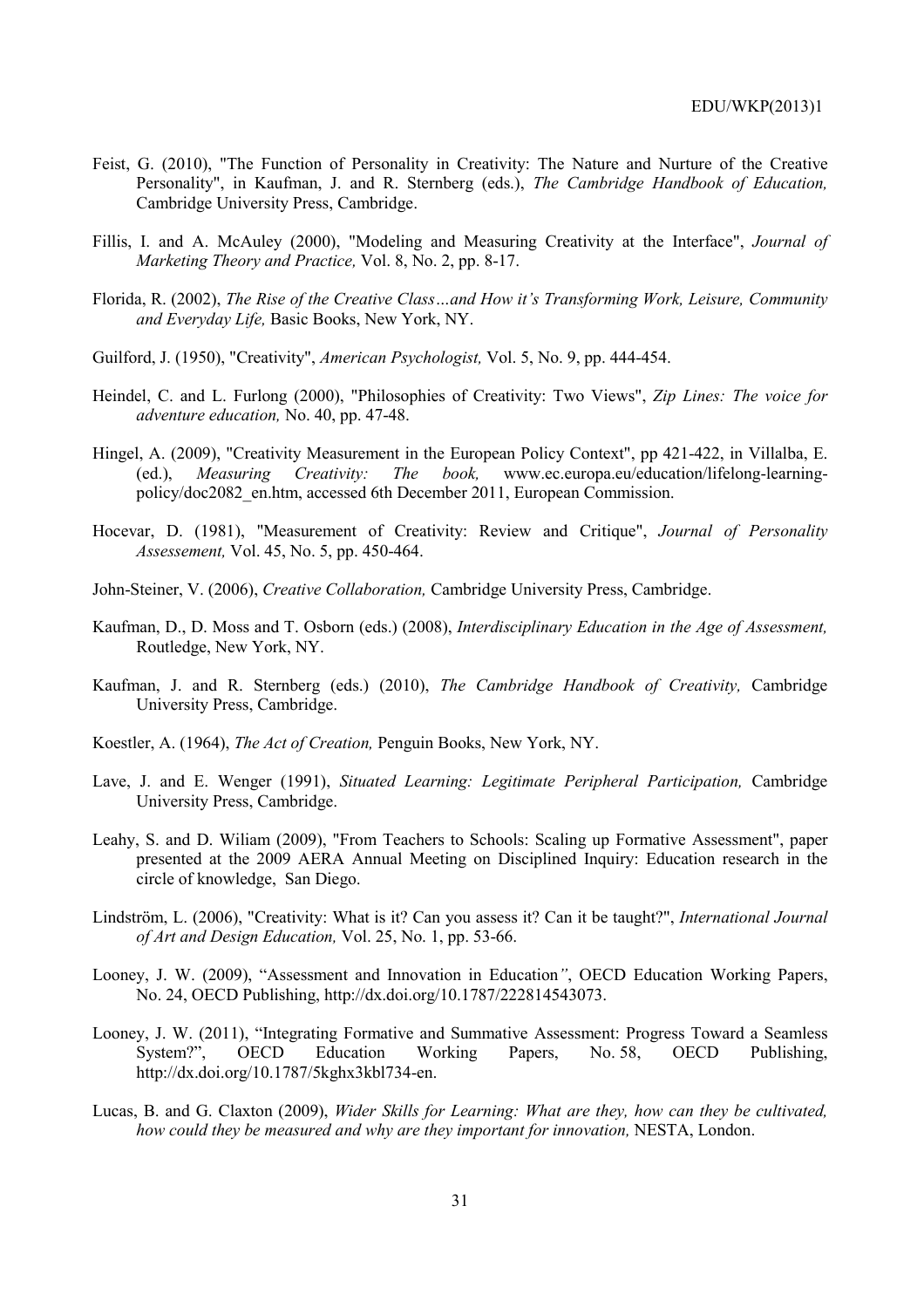- Lucas, B. and G. Claxton (2010), *New Kinds of Smart: How the Science of Learnable Intelligence is Changing Education,* McGraw Hill Open University Press, Maidenhead.
- Menter, I. (2010), *Teachers Formation, Training and Identify: A literature Review, Creativity, Culture and* Education, Newcastle Upon Tyne.
- National Advisory Committee on Creative and Cultural Education (1999), *All Our Futures: Creativity, Culture and Education,* DCMS and DfEE, London.
- Organisation for Economic Co-operation and Development (OECD) (2005), *Formative Assessment. Improving Learning in Secondary Classrooms*, OECD Publishing, Paris.
- Perkins, D. (1995), *Outsmarting IQ: The Emerging Science of Learnable Intelligence,* Free Press, New York, NY.
- Plucker, J. and M. Makel (2010), "Assessment of Creativity", pp 48-73, in Kaufman, J. and R. Sternberg (eds.), *The Cambridge Handbook of Creativity,* Cambridge University Press, Cambridge.
- Root-Bernstein, R. and M. Root-Bernstein (1999), *Sparks of Genius,* Houghton Mifflin, Boston.
- Runco, M. (2010), "Divergent Thinking, Creativity, and Ideation", in Kaufman, J. and R. Sternberg (eds.), *The Cambridge Handbook of Creativity,* Cambridge University Press, Cambridge.
- Saltelli, A. and E. Villalba (2008), "How About Composite Indicators?", pp. 17-24, in Villalba, E. (ed.), *Measuring Creativity: The book,* www.ec.europa.eu/education/lifelong-learningpolicy/doc2082\_en.htm, accessed 6th December 2011, European Commission.
- Smith, J. and L. Smith (2010), "Educational Creativity", in Kaufman, J. and R. Sternberg (eds.), *The Cambridge Handbook of Creativity,* Cambridge University Press, Cambridge.
- Spencer, E., B. Lucas and G. Claxton (2012a), *Progression in Creativity Developing New Forms of Assessment: A literature Review,* CCE, Newcastle.
- Spencer, E., B. Lucas and G. Claxton (2012b), *Progression in Creativity Developing New Forms of Assessment. Final Research Report,* CCE, Newcastle.
- Sternberg, R. (1996), *Successful Intelligence: How Practical and Creative Intelligence Determine Success in Life,* Simon and Schuster, New York.
- Taras, M. (2005), "Assessment Summative and Formative Some Theoretical Reflections", *British Journal of Educational Studies,* Vol. 53, No. 4, pp. 466-478.
- Treffinger, D., G. Young, E. Selby, and C. Shepardson (2002), *Assessing Creativity: A Guide for Educators,* The National Research Centre on the Gifted and Talented, Connecticut.
- Villalba, E. (2008), *Towards an Understanding of Creativity and its Measures,* European Commission Joint Research Centre, Luxembourg.
- Watkins, C. (2010), "Learning, Performance and Improvement", *International Network for School Improvement Research Matters,* No. 34., Institute of Education.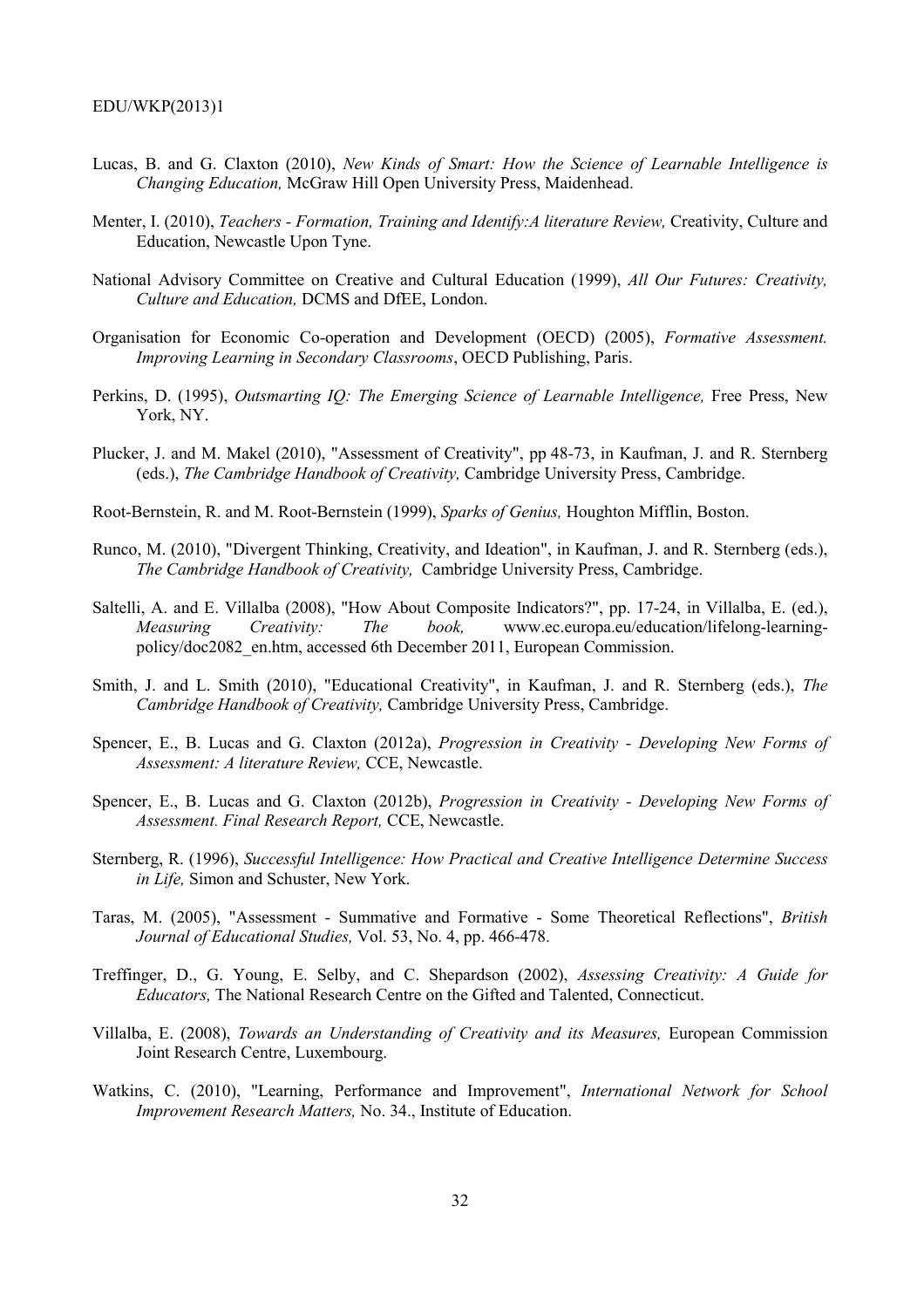- Wiliam, D. (2006), "Assessment for Learning: Why, What and How? [Online], Cambridge Assessment Network talk, *Excellence in Assessment: Assessment for Learning: A supplement to the Cambridge Assessment Network 'Assessment for Learning' seminar held on 15 September 2006 in Cambridge,*  UK, Cambridge Assessment Network *www.assessnet.org.uk/elearning/file.php/1/Resources/Excellence\_in\_Assessment/Excellence\_in\_Assessment\_-\_Issue\_1.pdf*, accessed 12th December 2011.
- Wiliam, D. and P. Black (1996), "Meanings and Consequences: A Basis for Distinguishing Formative and Summative Functions of Assessment?", *British Educational Research Journal,* Vol. 22, No. 5, pp. 537-548.
- Wiliam, D., C. Lee, C. Harrison and P. Black (2004), "Teachers Developing Assessment for Learning: Impact on Student Achievement", *Assessment in Education: Principles, Policy and Practice,* Vol. 11, No. 1, pp. 49-65.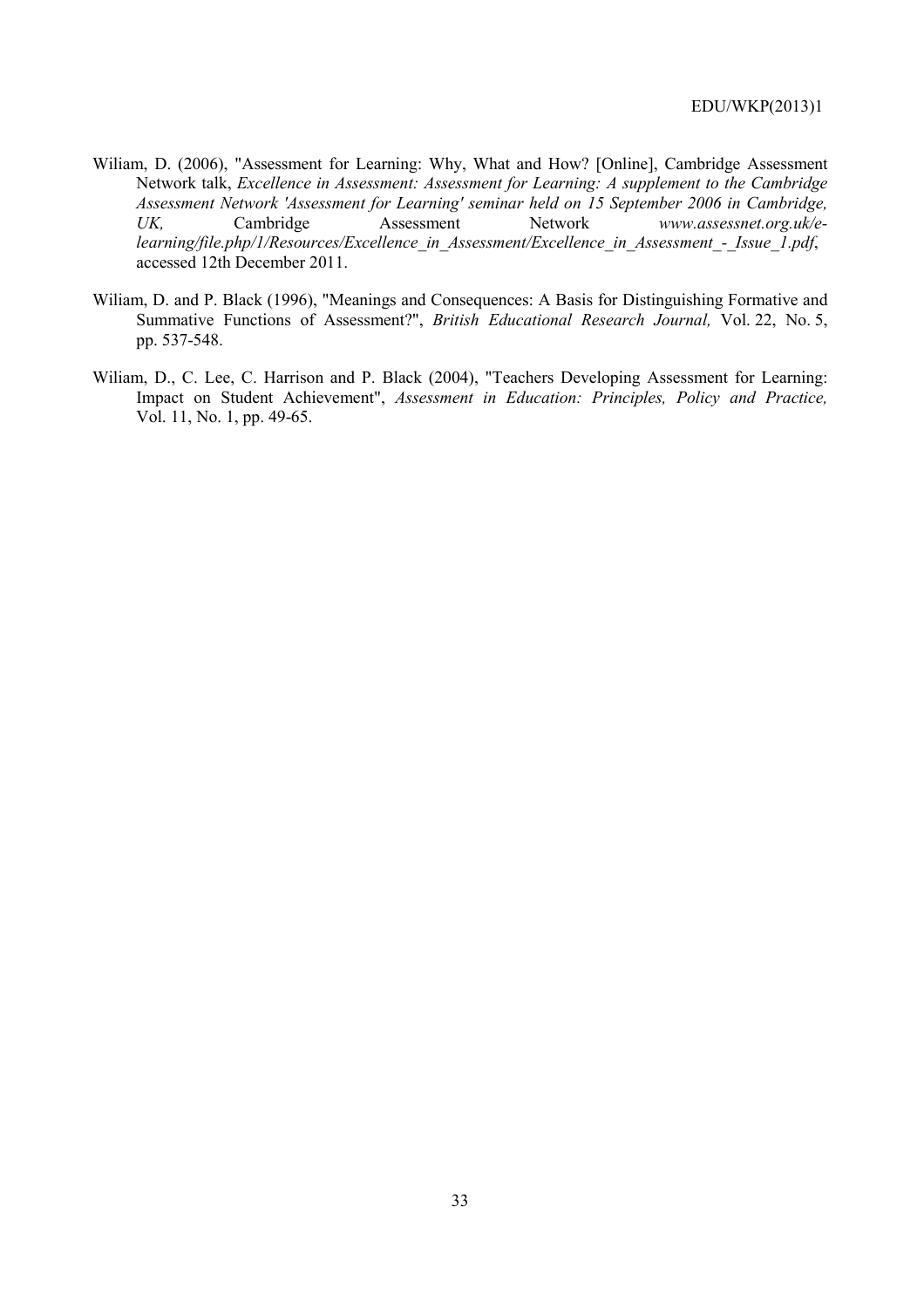

# **APPENDIX 1: F IELD TRIAL 2 – ASSESSMENT TOOL**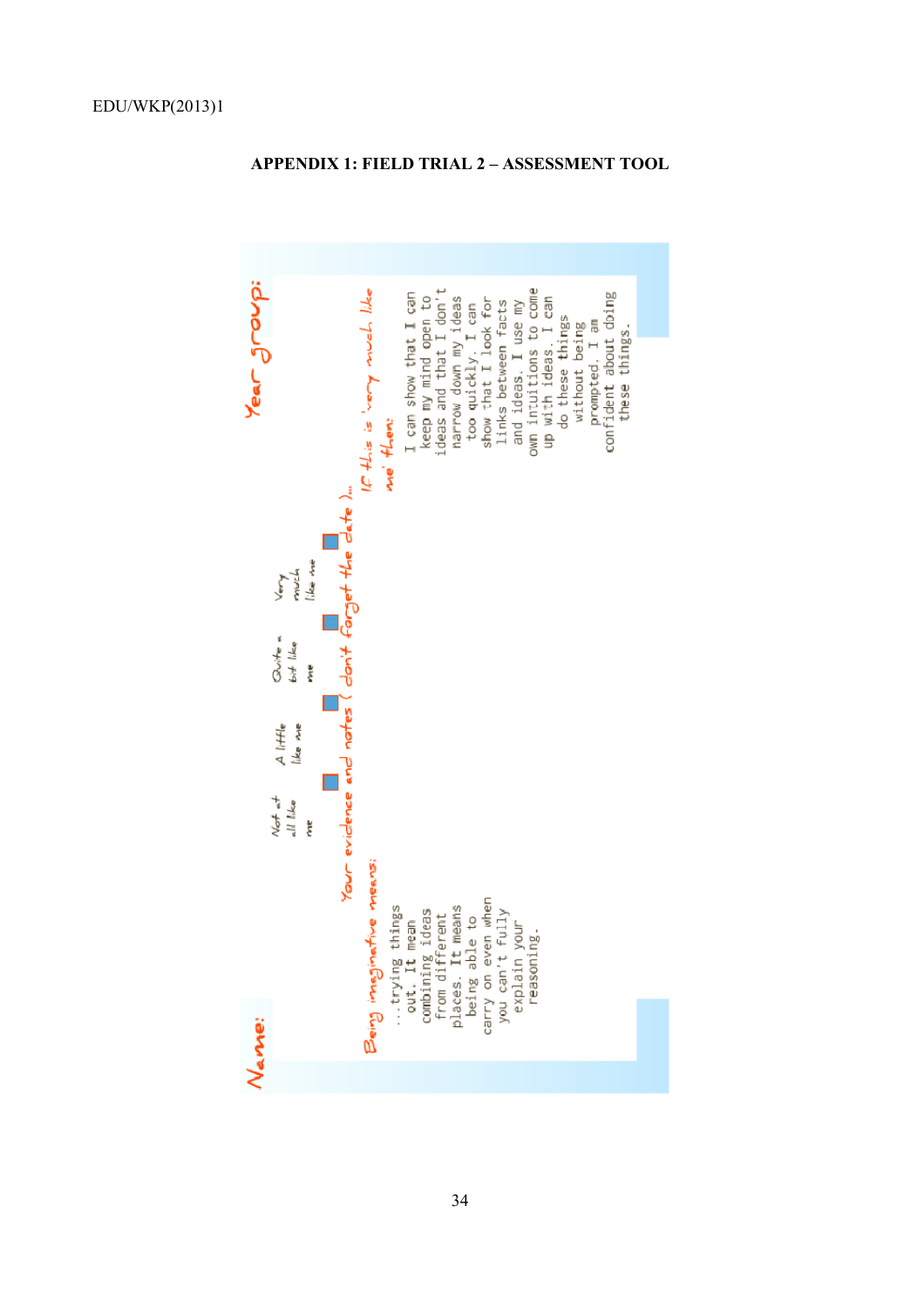# **APPENDIX 2: PUPIL QUESTIONNAIRE, FIELD TRIAL 2**

(Question numbering cross-referenced to in-depth research questions)

| Please enter the following information                                 |      |
|------------------------------------------------------------------------|------|
| Today's date                                                           | 2011 |
| Your school's name                                                     |      |
| Name of the teacher who introduced the pupil<br>recording sheet to you |      |
| Your full name (first name and surname)                                |      |

| 3. Thinking about the process of trying to track how imaginative you are, and how it might help                                                                                                                                     |                                                     |                                 |              |                                                                                    |  |
|-------------------------------------------------------------------------------------------------------------------------------------------------------------------------------------------------------------------------------------|-----------------------------------------------------|---------------------------------|--------------|------------------------------------------------------------------------------------|--|
| you                                                                                                                                                                                                                                 |                                                     |                                 |              |                                                                                    |  |
| 3.3                                                                                                                                                                                                                                 |                                                     |                                 |              |                                                                                    |  |
| Now that you've tried out the 'pupil<br>recording sheet' are you more aware of when<br>you are being imaginative?<br>Please tell us why you chose that answer.<br>Please type below and highlight one of the<br>boxes to the right. | It has<br>not<br>really<br>made<br>me more<br>aware | It has made<br>me more<br>aware |              | I am more aware and I also<br>think more about how I<br>could be more imaginative. |  |
| 3.5                                                                                                                                                                                                                                 |                                                     |                                 |              |                                                                                    |  |
| How easy did you find the pupil recording<br>sheet to use? Please type below and highlight<br>one of the boxes to the right.                                                                                                        | Very<br>easy                                        | Easy                            | Less<br>easy | Very difficult                                                                     |  |
| If difficult, what was hard?                                                                                                                                                                                                        |                                                     |                                 |              |                                                                                    |  |
| Should we change any of the words?<br>Which ones, and why?                                                                                                                                                                          |                                                     |                                 |              |                                                                                    |  |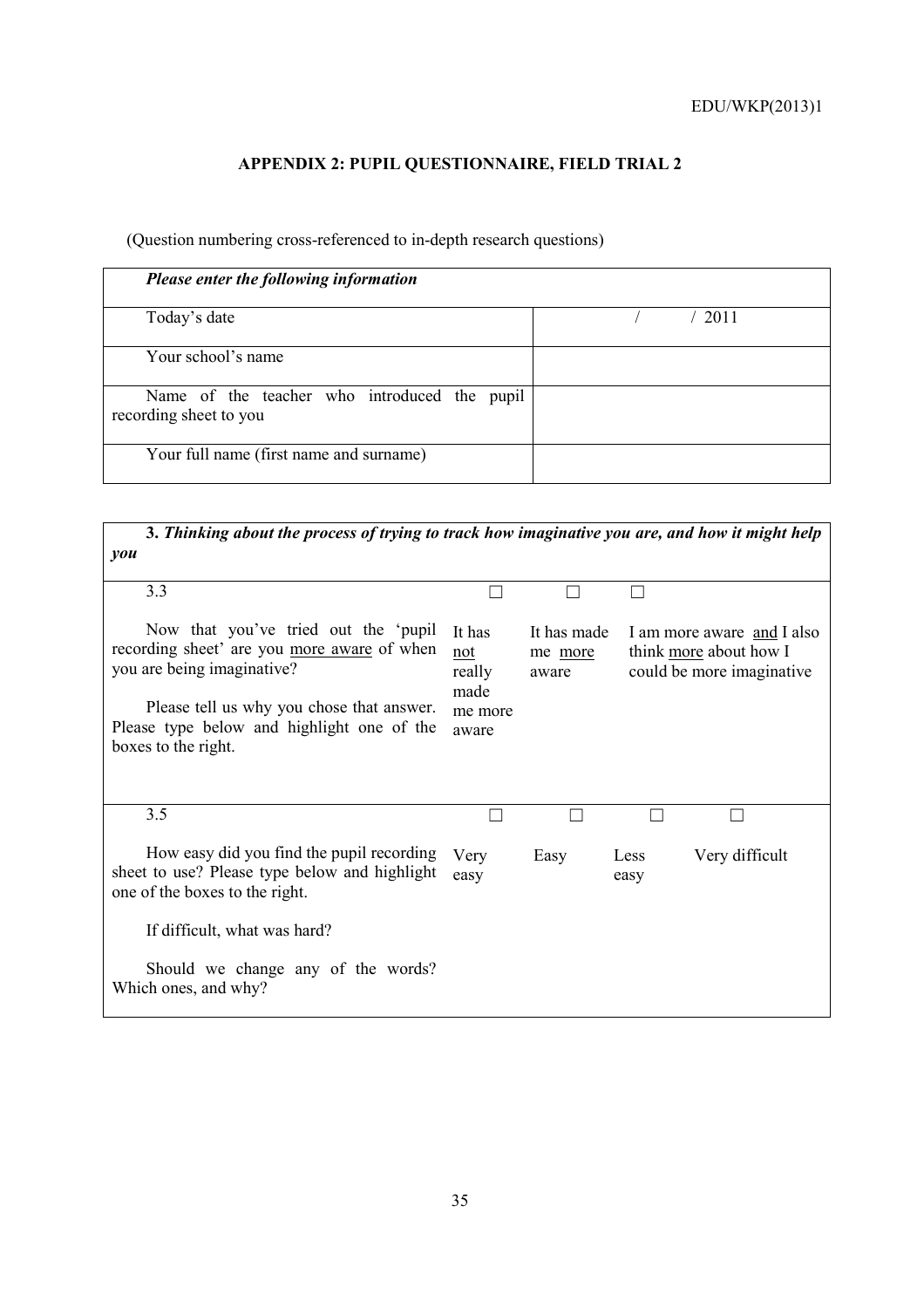| 5. Thinking about how easily you can track your 'imagination' and provide evidence                                  |      |      |     |      |           |
|---------------------------------------------------------------------------------------------------------------------|------|------|-----|------|-----------|
| 5.4                                                                                                                 |      |      |     |      |           |
| Did you find it easy to decide on and<br>gather 'evidence' to support the box you<br>ticked on the recording sheet? | Very | Easy | Ok. | Less | Very hard |
| What bits were difficult and why?<br>Please type below and highlight one of the<br>boxes to the right.              | easy |      |     | easy |           |

| 7. Thinking about how much attention you paid to the three aspects of 'imagination' in the<br>exemplar statement (not narrowing ideas down too quickly, linking facts and ideas, using intuition)                                        |                                          |                                      |                                                                    |  |  |  |
|------------------------------------------------------------------------------------------------------------------------------------------------------------------------------------------------------------------------------------------|------------------------------------------|--------------------------------------|--------------------------------------------------------------------|--|--|--|
| 71                                                                                                                                                                                                                                       |                                          |                                      |                                                                    |  |  |  |
| were three parts to<br>being<br>There<br>imaginative' (see the box above).<br>Please tick one of the boxes, and then<br>write which area(s) you ignored and $why$ .<br>Please type below and highlight one of the<br>boxes to the right. | I tended to<br>evidence one<br>area only | I tended to<br>evidence two<br>areas | I tended to evidence<br>all three elements of<br>being imaginative |  |  |  |

| 8. Thinking about the different places you got evidence from                                                                                                                                                                    |                        |          |                                          |                                               |
|---------------------------------------------------------------------------------------------------------------------------------------------------------------------------------------------------------------------------------|------------------------|----------|------------------------------------------|-----------------------------------------------|
| 8.1                                                                                                                                                                                                                             |                        |          |                                          |                                               |
| From which subject areas did you draw<br>your evidence?<br>Please tick one of the boxes, and then tell<br>us which subject area(s) you considered and<br>why. Please type below and highlight one of<br>the boxes to the right. | One<br>subject<br>only | subjects | range of range of and out of<br>subjects | A narrow A broad Other subjects<br>school too |

*9. Thinking about the whole project – from hearing about it, to trying it out, to reflecting in class* For you, what were the two best things about this pupil reporting tool? What were the two most difficult parts? What two things have you learned about yourself?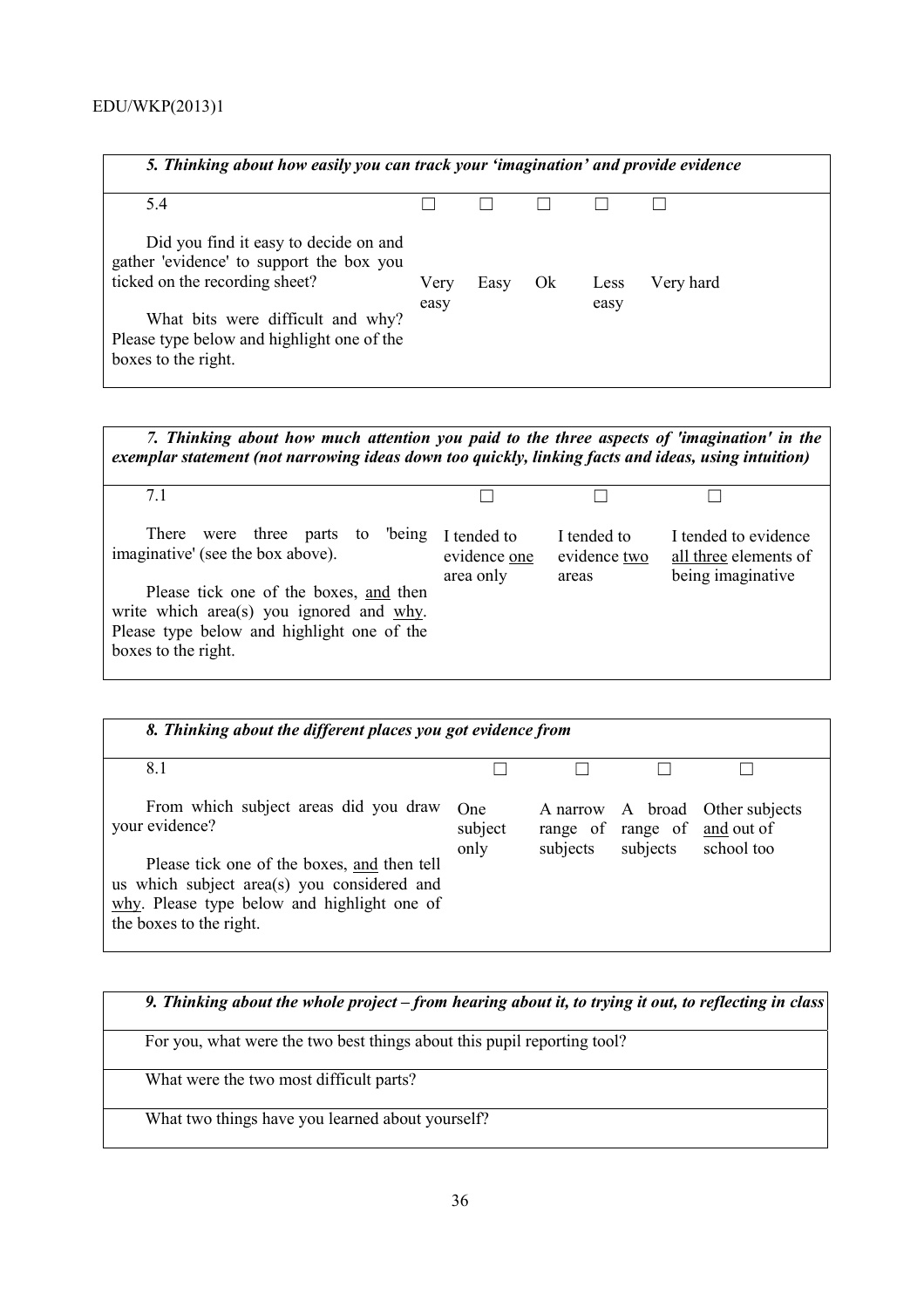# **APPENDIX 3: EXAMPLE TEACHER QUESTIONNAIRE, FIELD TRIAL 2**

# **Supporting the Development of Creativity in Schools Assessing Creativity**

# **Field Trial (2) Questionnaire for teacher participants**

### Dear teacher

Thank you for taking part in this field trial. Your views are really important to us, so:

- − Everything you write in the questionnaire will be analyzed thoroughly to help us understand your experiences of the pupil reporting tool.
- − Please be as detailed as you can. Text boxes expand as you type.
- − Where there are multiple choice answers, please check the box and also add comments to explain.
- − We should be grateful if you would complete this form electronically. This means it can then be analyzed without transcription. We can email a paper version (for printing) if necessary.

| Please enter the following information                                      |               |  |  |
|-----------------------------------------------------------------------------|---------------|--|--|
| Today's date                                                                | 5/12 / 2011   |  |  |
| Year group of the participating class                                       | Year 8        |  |  |
| Date that you first introduced the 'pupil<br>recording sheet' to your class | 2011<br>18/11 |  |  |
| Number of subsequent reflection sessions<br>you held with the same class    | 3             |  |  |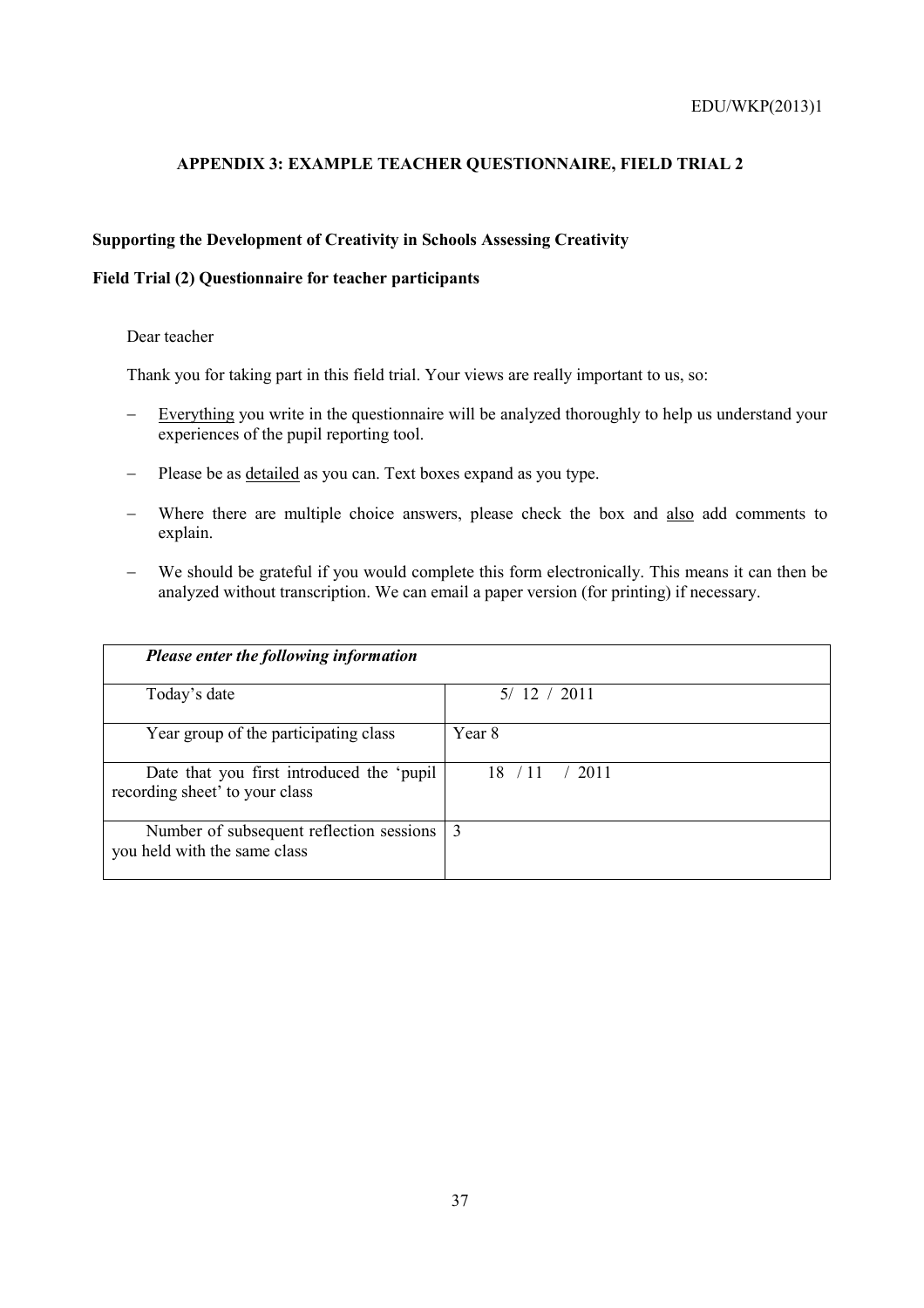| 1. Thinking about your previous experience of tracking creativity in pupils                                                                                                                                                                                                                                                                                       |                                                                                                                         |  |  |  |  |  |
|-------------------------------------------------------------------------------------------------------------------------------------------------------------------------------------------------------------------------------------------------------------------------------------------------------------------------------------------------------------------|-------------------------------------------------------------------------------------------------------------------------|--|--|--|--|--|
| 1.1<br>How<br>already<br>are<br>you<br>assessing<br>creativity<br>in<br>your<br>school?                                                                                                                                                                                                                                                                           | We use a criteria that moves from dependence to independence in<br>Guy Claxton's 4 R's                                  |  |  |  |  |  |
| 1.2<br>In which contexts / subject<br>areas are you assessing creativity<br>in your school?                                                                                                                                                                                                                                                                       | In the Evolve Curriculum (Year 7), in our days of learning:<br>Perform, Create, Innovate, Communicate, Explore (Year 8) |  |  |  |  |  |
| 1.3<br>How did this project sit<br>within other assessment activities<br>in your school?                                                                                                                                                                                                                                                                          | It sat really well because we regularly discuss creativity and<br>imagination                                           |  |  |  |  |  |
| 1.4<br>How did pupils understand<br>'imagination' before the project?<br>(If given the opportunity to come<br>up with their own definitions at<br>the start) If you have photographs<br>mind-maps, or<br>similar.<br>οf<br>prepared by pupils when this<br>project was started please send<br>these to the project co-ordinator<br>along with this questionnaire. | I will send the mind-maps they created to you as evidence                                                               |  |  |  |  |  |

| 2. Thinking about how you introduced the project to pupils                                                                                                            |                                                                                                                   |  |  |  |  |  |
|-----------------------------------------------------------------------------------------------------------------------------------------------------------------------|-------------------------------------------------------------------------------------------------------------------|--|--|--|--|--|
| 21<br>How did you introduce the<br>project to pupils (the idea of<br>assessing creativity; the idea of<br>learning to get better at noticing<br>'being imaginative')? | I did a workshop based around the question:" What is creativity?"<br>And then" What does being imaginative mean?" |  |  |  |  |  |
| 22                                                                                                                                                                    |                                                                                                                   |  |  |  |  |  |
| What went well, or less well                                                                                                                                          | The students really engaged with the workshop, they seemed to                                                     |  |  |  |  |  |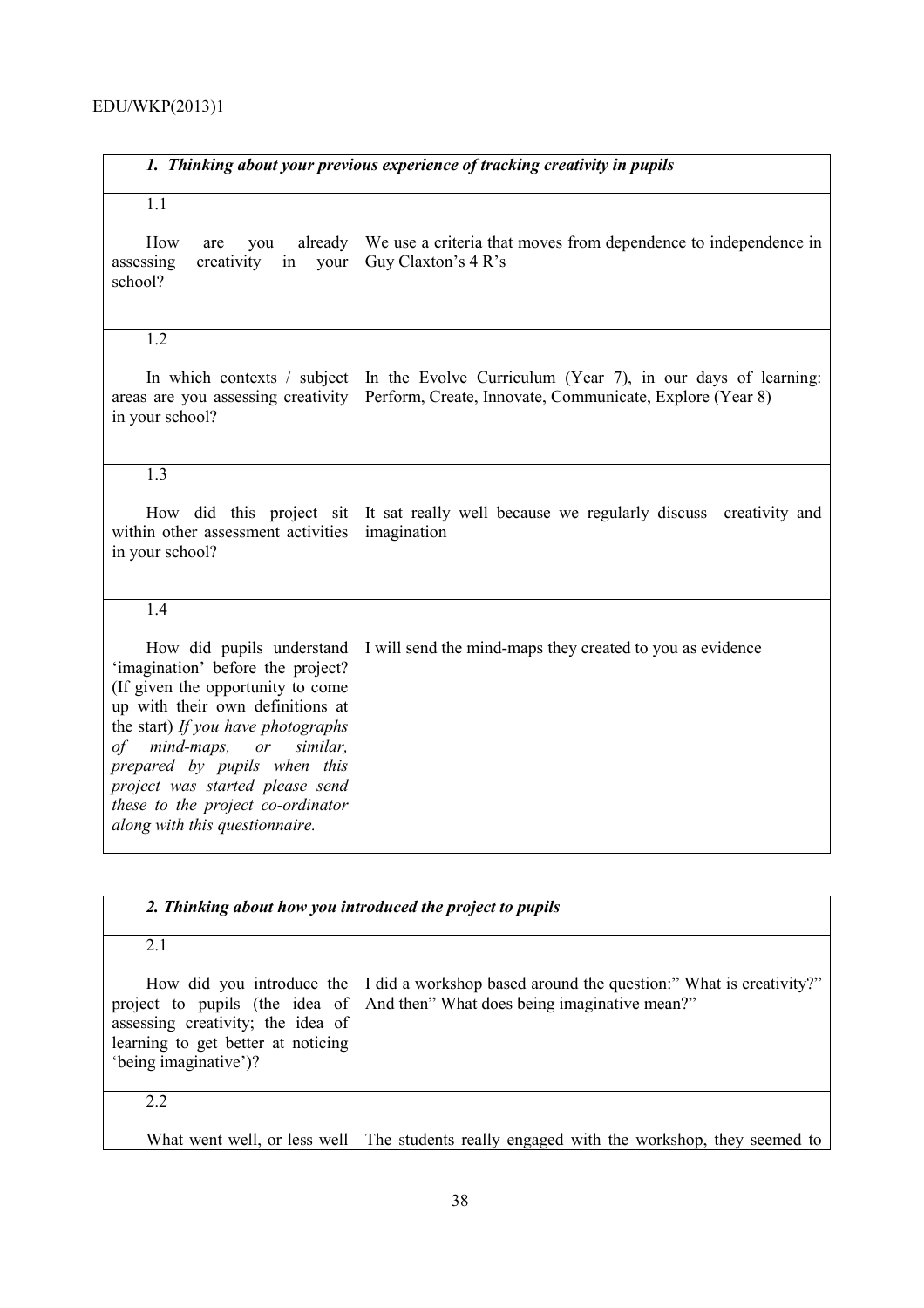| in introducing the project<br>to<br>pupils?                                                                                                                                                               | enjoy our 3 hour discussion around creativity and noticing when<br>they were being imaginative                                                                                                                     |
|-----------------------------------------------------------------------------------------------------------------------------------------------------------------------------------------------------------|--------------------------------------------------------------------------------------------------------------------------------------------------------------------------------------------------------------------|
| 2.3                                                                                                                                                                                                       |                                                                                                                                                                                                                    |
| You were asked to hold 2-3<br>reflection sessions with pupils.<br>How did you conduct the<br>reflection sessions? What did you<br>ask pupils to do? How did you ask<br>them to interact with one another? | I asked the pupils to complete the evidence sheets and we<br>discussed these experiences. I also had asked that they peer assess,<br>noticing others imagination and telling them when they see<br>evidence of it. |
| 2.4<br>What<br>activities<br>or<br>approaches to the reflection<br>sessions did you find worked best<br>/ less well, and why?                                                                             | They preferred to discuss rather than note experiences down                                                                                                                                                        |

.

| 3. Thinking about how the process of trying to assess their own creativity might have affected<br>pupils' behaviour                                                                                                                |                                                                                                                                                                                      |                        |                        |                   |  |  |  |
|------------------------------------------------------------------------------------------------------------------------------------------------------------------------------------------------------------------------------------|--------------------------------------------------------------------------------------------------------------------------------------------------------------------------------------|------------------------|------------------------|-------------------|--|--|--|
| 3.1                                                                                                                                                                                                                                |                                                                                                                                                                                      |                        |                        |                   |  |  |  |
| How did pupils respond to<br>concept<br>of<br><u>tracking</u><br>the<br>'imagination' and how did this<br>change (if it did)?                                                                                                      | Remained<br>positive                                                                                                                                                                 | Changed to<br>negative | Changed to<br>positive | Remained negative |  |  |  |
| Please <b>highlight</b> one of the<br>options to the right and explain<br>below:                                                                                                                                                   |                                                                                                                                                                                      |                        |                        |                   |  |  |  |
| 3.2                                                                                                                                                                                                                                |                                                                                                                                                                                      |                        |                        |                   |  |  |  |
| How successfully do you<br>believe you were able to guide<br>tracking<br>pupils<br>the<br>in<br>development of their imagination,<br>using this pupil recording sheet,<br>over the duration of the project?<br>Please explain why. | I feel we were quite successful, the students are very independent<br>in this sample and they were able to track their development well,<br>the record sheet was very user friendly. |                        |                        |                   |  |  |  |
| 3.3                                                                                                                                                                                                                                |                                                                                                                                                                                      |                        |                        |                   |  |  |  |
| Did you notice a change in<br>the way pupils talked about, and<br>understood, 'being imaginative'<br>as the project progressed? Please                                                                                             | They were able to notice each others imagination and feedback to<br>them, this certainly didn't happen before.                                                                       |                        |                        |                   |  |  |  |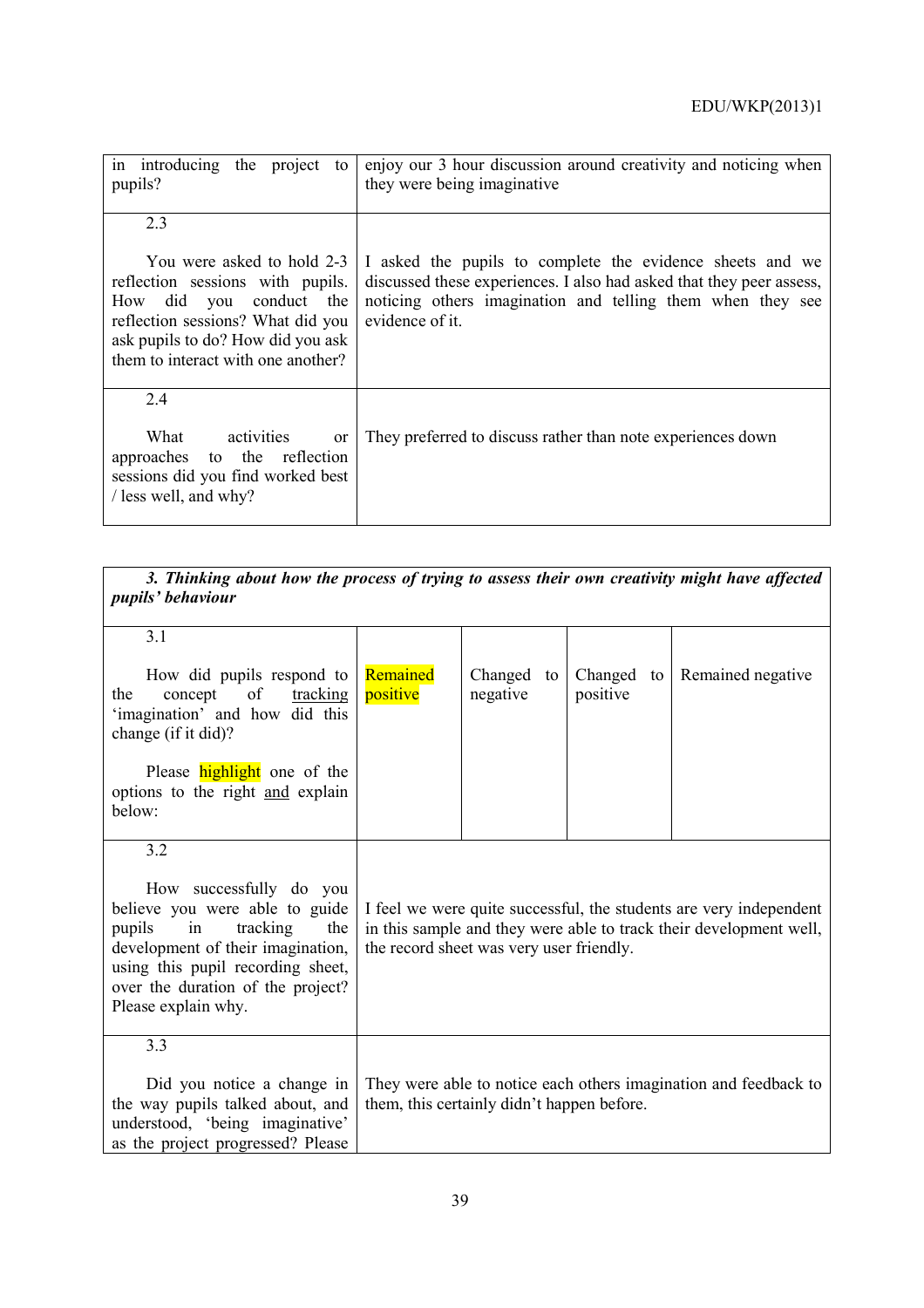| explain.                                                                       |  |
|--------------------------------------------------------------------------------|--|
| 3.4<br>How did pupils respond to Really positively<br>the reflection sessions? |  |

| 4. Thinking about how the process of helping pupils to track their own creativity might have<br>impacted your own practice                                                                                     |                                                                                                            |                                                                |                                         |                                                    |  |
|----------------------------------------------------------------------------------------------------------------------------------------------------------------------------------------------------------------|------------------------------------------------------------------------------------------------------------|----------------------------------------------------------------|-----------------------------------------|----------------------------------------------------|--|
| 4.1                                                                                                                                                                                                            |                                                                                                            |                                                                |                                         |                                                    |  |
| Were other members of staff<br>(non 'teacher participants') able to<br>support the project? If so, please<br>give details?<br>Please <b>highlight</b> one of the<br>options to the right and explain<br>below: | They dropped<br>examples of<br>being<br>imaginative<br>into their<br>lessons                               | They knew<br>about the<br>project and<br>we talked<br>about it | They knew<br>but were not<br>supportive | I do not know if<br>they knew about the<br>project |  |
| 4.2                                                                                                                                                                                                            |                                                                                                            |                                                                |                                         |                                                    |  |
| Now that you have helped<br>pupils track their imagination,<br>what things do you do or think<br>differently and why?                                                                                          | Question them more regularly on when they have been<br>imaginative, encourage them to be more imaginative. |                                                                |                                         |                                                    |  |

| 5. Thinking about how pupils were able to self-assess 'imagination' and provide enough<br>evidence to support the box they ticked                                                |                     |             |    |              |           |  |
|----------------------------------------------------------------------------------------------------------------------------------------------------------------------------------|---------------------|-------------|----|--------------|-----------|--|
| 5.1                                                                                                                                                                              |                     |             |    |              |           |  |
| Pupils had to select the tick-box that showed<br>how closely they 'fit' with the exemplar statement.<br>Did you find it easy to 'sign off' this evidence? What<br>was difficult? | Very<br>easy        | <b>Easy</b> | Ok | Less<br>easy | Very hard |  |
| Please <b>highlight</b> one of the options to the right<br>and explain below:                                                                                                    |                     |             |    |              |           |  |
| 5.2                                                                                                                                                                              |                     |             |    |              |           |  |
| Pupils were encouraged to provide evidence<br>from areas <u>outside</u> of your subject area. Did you find<br>it easy to 'sign off' this evidence? What was                      | <b>Very</b><br>easy | Easy        | Ok | Less<br>easy | Very hard |  |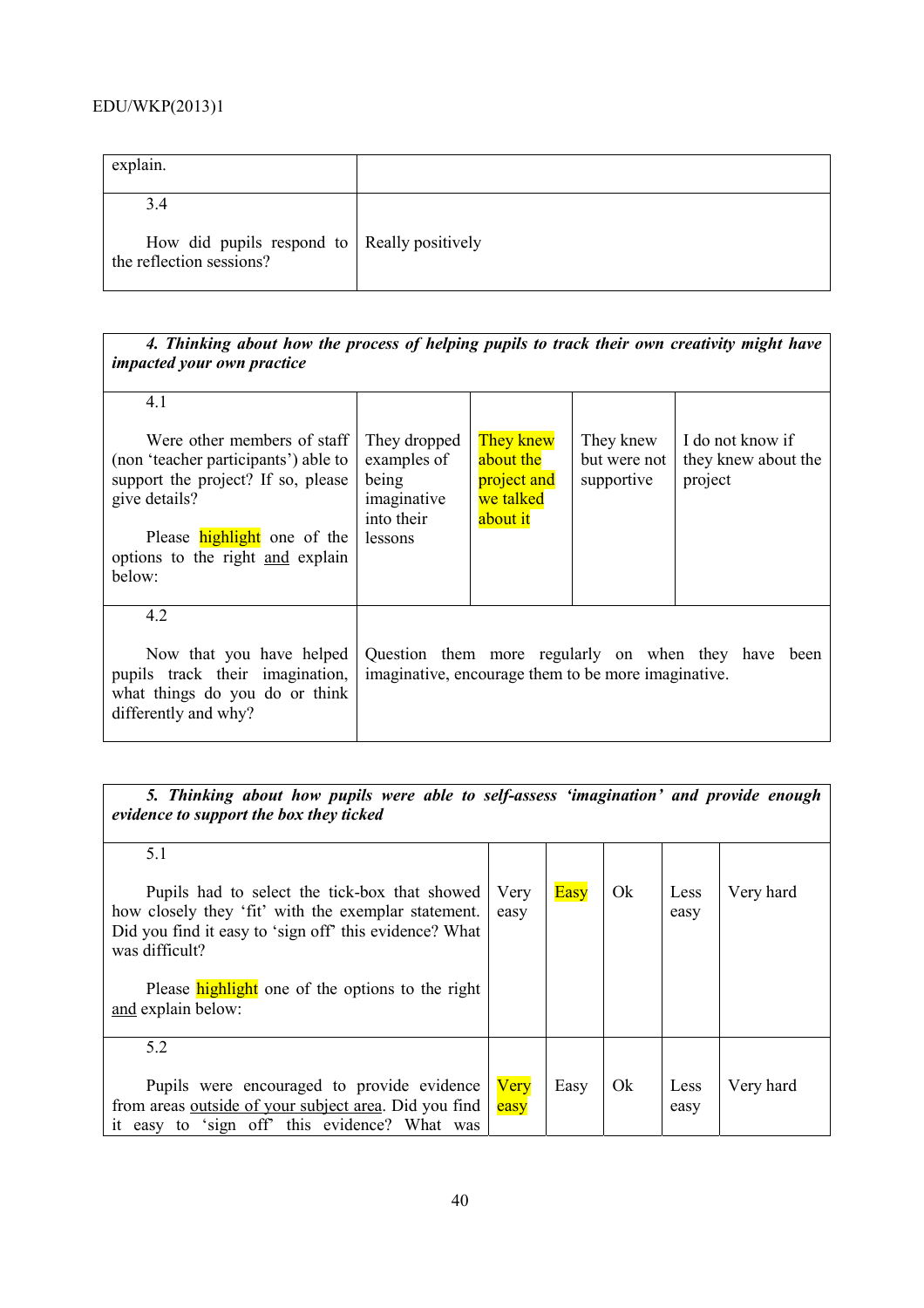| difficult?<br>Please <b>highlight</b> one of the options to the right<br>and explain below:                                                                                                                                  |  |                                                                           |  |
|------------------------------------------------------------------------------------------------------------------------------------------------------------------------------------------------------------------------------|--|---------------------------------------------------------------------------|--|
| 5.3                                                                                                                                                                                                                          |  |                                                                           |  |
| Were some sorts of evidence more or less<br>persuasive than others? Please give examples of<br>evidence that was hard to sign off, and evidence that<br>was easy to reach a consensus on with pupils. Please<br>tell us why. |  | Creative writing was easier to sign off.<br>Maths lessons were far harder |  |

| 6. Thinking about how much attention pupils paid to whole exemplar statement. It talked about<br>using imagination 'without being prompted' and 'confidently'                                                                                                                                                                            |                            |                                                                                 |  |                                                                         |  |                                                                                            |                                                                             |
|------------------------------------------------------------------------------------------------------------------------------------------------------------------------------------------------------------------------------------------------------------------------------------------------------------------------------------------|----------------------------|---------------------------------------------------------------------------------|--|-------------------------------------------------------------------------|--|--------------------------------------------------------------------------------------------|-----------------------------------------------------------------------------|
| 6.1<br>Did pupils seem to pay attention to each<br>of the exemplar<br>statement<br>when<br>part<br>supporting their choice of tick-box with<br>evidence, or did they provide evidence for<br>some and ignore other aspects? Which bits<br>were ignored?<br>Please <b>highlight</b> one of the options to the<br>right and explain below: |                            | They tended<br>not to refer to<br>confidence<br>and not<br>needing<br>prompting |  | They tended to<br>evidence<br>confidence OR<br>not needing<br>prompting |  | They tended to<br>evidence both<br>evidenced<br>confidence AND<br>not needing<br>prompting |                                                                             |
| 6.2<br>Did pupils tend to<br>provide enough evidence<br>for their choice of tick<br>box?<br>Please <b>highlight</b> one<br>of the options to the right<br>and explain below:                                                                                                                                                             | Evidence<br>was<br>missing | Evidence<br>was<br>tenuous or<br>ambiguous                                      |  | Evidence<br>was alright                                                 |  | Evidence<br>was good                                                                       | They really<br>understood how to<br>make the evidence<br>clear and relevant |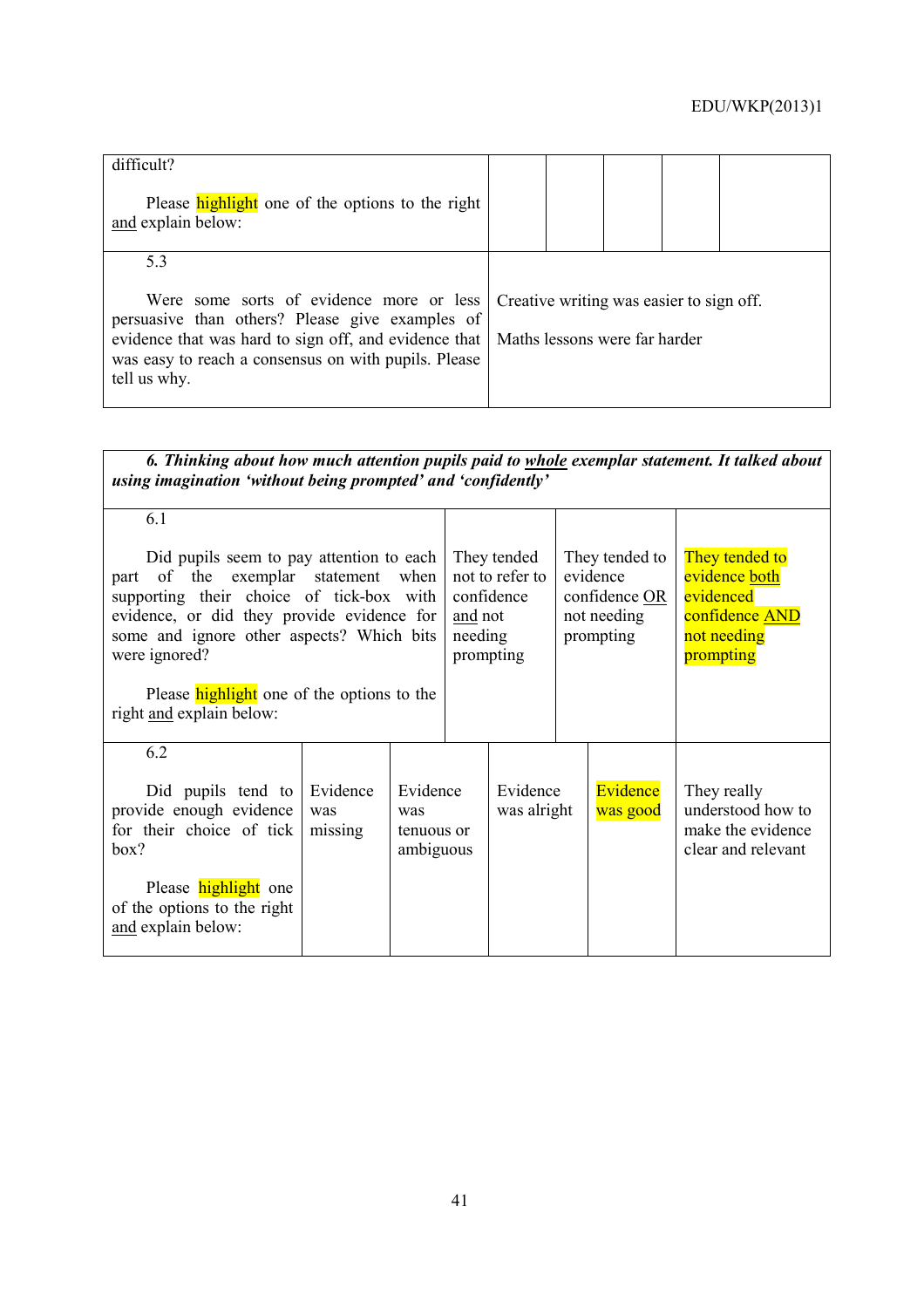*7. Thinking about how much attention pupils paid to the definition of 'imagination' with its three aspects (trying things out, combining ideas from different places, being able to carry on even when you can't fully explain your reasoning)*

| 71                                                                                                            |                                             |                                         |                                                                       |
|---------------------------------------------------------------------------------------------------------------|---------------------------------------------|-----------------------------------------|-----------------------------------------------------------------------|
| Did pupils pay equal attention to all  <br>three aspects of being imaginative when<br>they provided evidence? | They tended<br>to evidence<br>one area only | They tended<br>to evidence<br>two areas | They tended to evidence<br>all three elements of<br>being imaginative |
| Please select from the right and<br>explain below:                                                            |                                             |                                         |                                                                       |

*8. Thinking about the range of learning settings (including out of school contexts) that pupils drew on*

| 8.1                                                                                                   |                      |                                  |                                 |                                               |
|-------------------------------------------------------------------------------------------------------|----------------------|----------------------------------|---------------------------------|-----------------------------------------------|
| To what extent did pupils draw on a<br>range of learning contexts, not just your<br>own subject area? | Your subject<br>only | A narrow<br>range of<br>subjects | A broad<br>range of<br>subjects | Other<br>subjects<br>and out of<br>school too |
| Please <b>highlight</b> one of the options to<br>the right and explain below:                         |                      |                                  |                                 |                                               |

*9. Thinking about the whole project – from hearing about it, to receiving the materials, to introducing it to pupils, to trying it out and re-visiting it with them* 

9.1

What three things worked well?

- 1. The new student record sheet
- 2. The emphasis on the students to gather evidence
- 3. The focus on just one element of the model

9.2

What were the three most difficult parts?

a. Time

b.

c.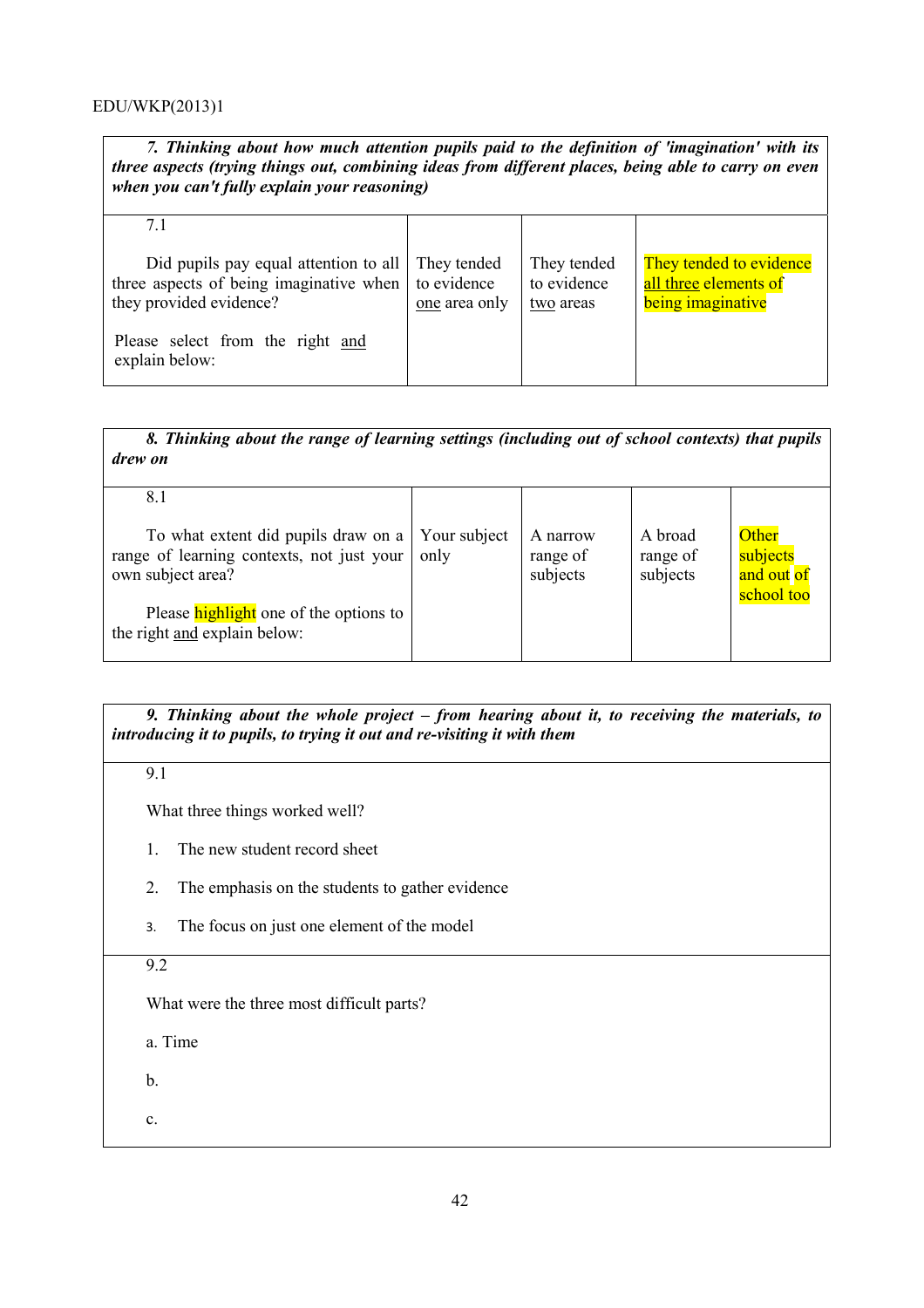# 9.3

What three things have you learned?

That students have a really good understanding of what good imagination looks like

They are very observant noticing when each other use imagination

That there aren't enough hours in the day to really dig deep into the impact of this field study

# *10. Your additional comments*

Please tell us anything else you think might be useful to us.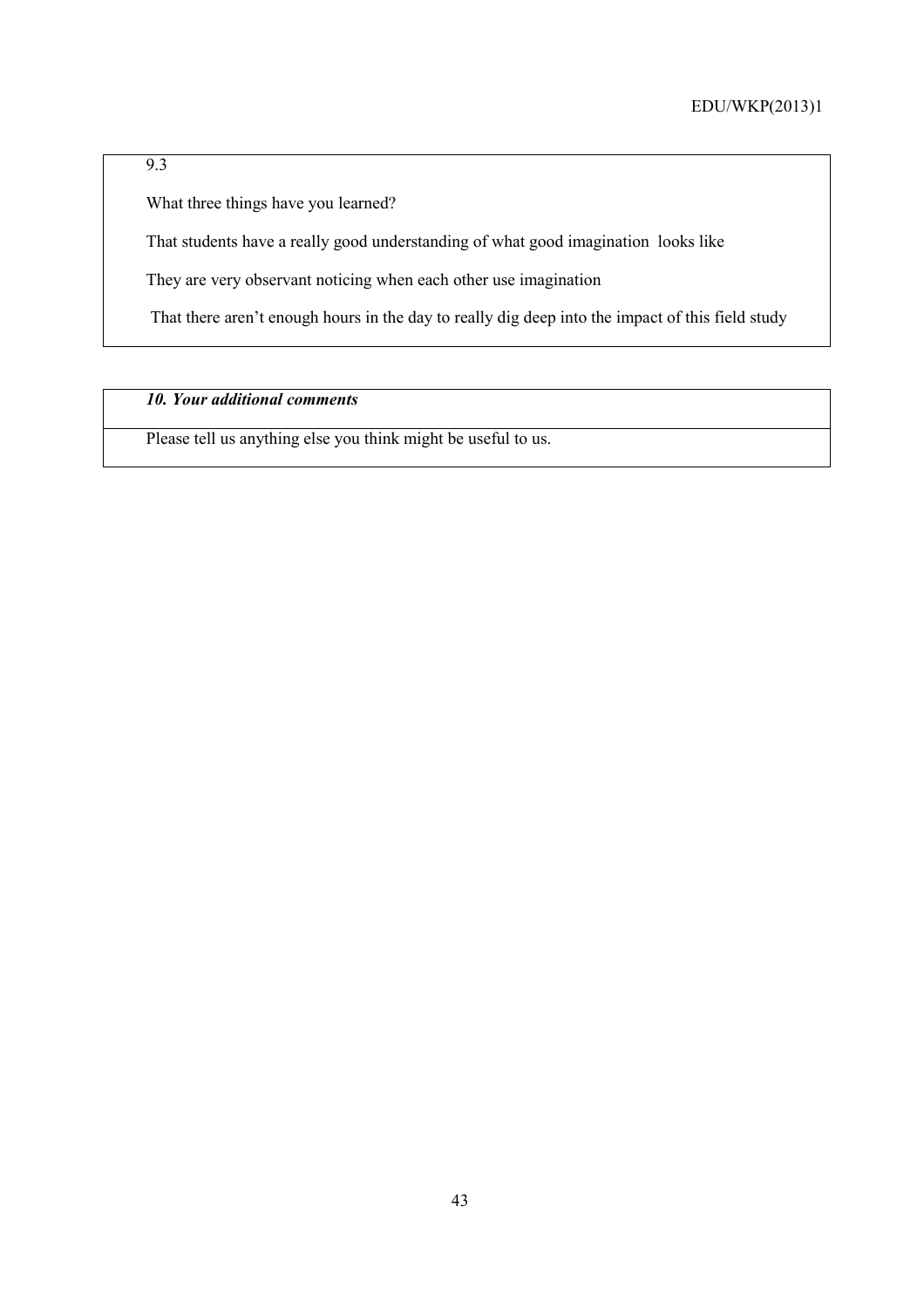### **RECENT OECD PUBLICATIONS OF RELEVANCE TO THIS WORKING PAPER**

- Foray, D. and J. Raffo (2012), "Business-driven innovation: is it making a difference in education? An analysis of educational patents", OECD Education Working Papers, No. 84, OECD Publishing, http://dx.doi.org/ 10.1787/5k91dl7pc835-en.
- Kärkkäinen, K. (2012), "Bringing About Curriculum Innovations: Implicit Approaches in the OECD Area", OECD Education Working Papers, No. 82, OECD Publishing, http://dx.doi.org/10.1787/5k95qw8xzl8s-en.
- Lubienski, C. (2009), "Do Quasi-markets Foster Innovation in Education?: A Comparative Perspective", OECD Education Working Papers, No. 25, OECD Publishing, http://dx.doi.org/10.1787/221583463325.
- Looney, J. (2009), "Assessment and Innovation in Education", OECD Education Working Papers, No. 24, OECD Publishing, http://dx.doi.org/10.1787/222814543073.
- OECD (2012), *Better Skills, Better Jobs, Better Lives: A Strategic Approach to Skills Policies*, OECD Publishing, Paris.
- OECD (2010), *Innovative Workplaces. Making better use of skills within organisations*, OECD Publishing, Paris.
- OECD (2010), *The OECD Innovation Strategy: Getting a Head Start on Tomorrow*, OECD Publishing, Paris.
- OECD (2009), *Working Out Change. Systemic Innovation in Vocational Education and Training*, OECD Publishing, Paris.
- OECD (2007), *Evidence in Education. Linking Research and Policy*, OECD Publishing, Paris.
- OECD (2004), *Innovation in the Knowledge Economy Implications for Education and Learning*, OECD Publishing, Paris.